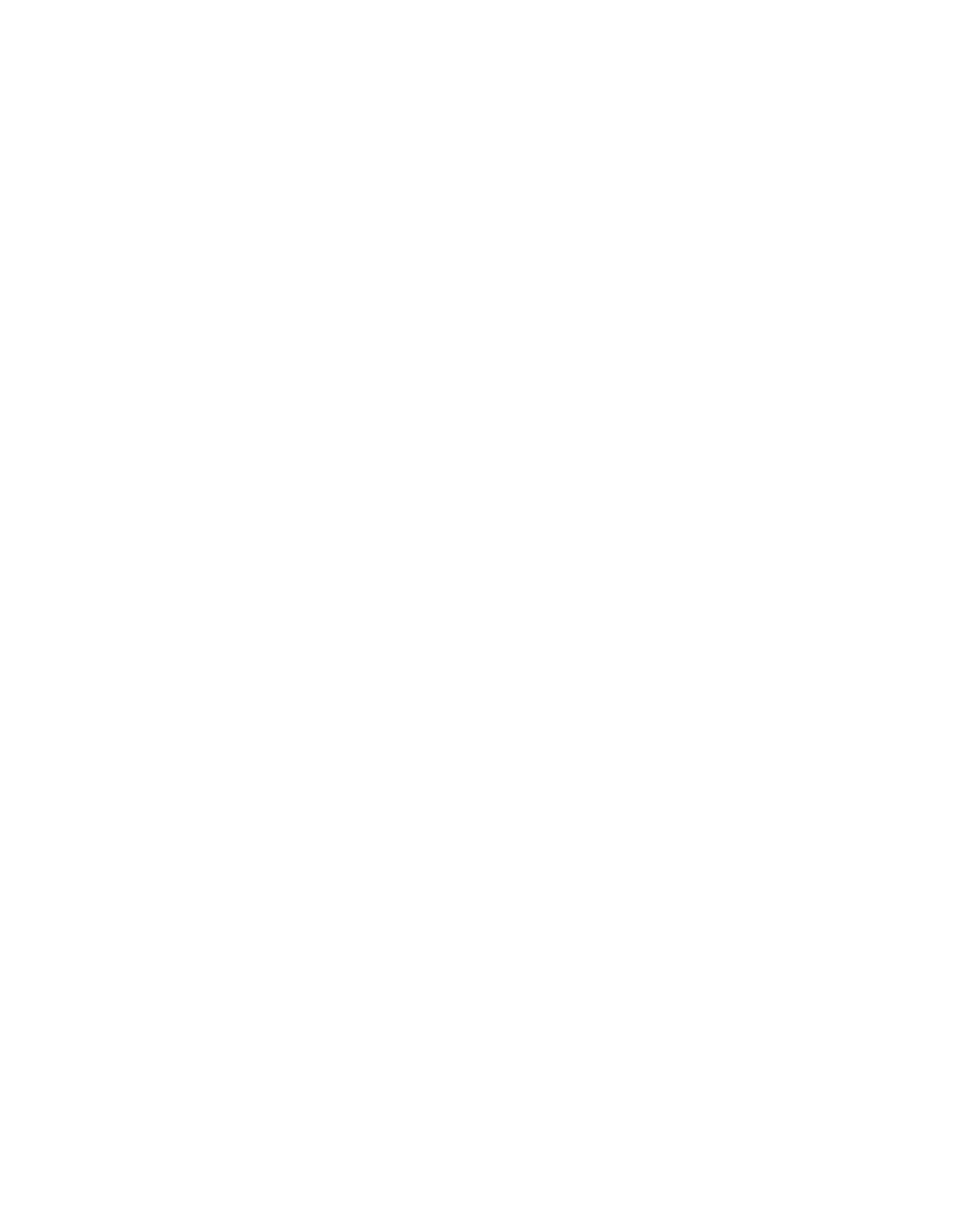# **Contents**

| How StorageGRID Webscale implements the S3 REST API  10                      |  |
|------------------------------------------------------------------------------|--|
|                                                                              |  |
|                                                                              |  |
| S3 REST API supported operations and limitations  13                         |  |
|                                                                              |  |
|                                                                              |  |
|                                                                              |  |
|                                                                              |  |
|                                                                              |  |
|                                                                              |  |
|                                                                              |  |
|                                                                              |  |
|                                                                              |  |
|                                                                              |  |
|                                                                              |  |
|                                                                              |  |
|                                                                              |  |
|                                                                              |  |
|                                                                              |  |
|                                                                              |  |
|                                                                              |  |
| How the StorageGRID Webscale system implements security for the REST API  33 |  |
|                                                                              |  |
| How client applications use certificates for security with REST APIs  38     |  |
|                                                                              |  |
|                                                                              |  |
|                                                                              |  |
|                                                                              |  |
| Benefits of active, idle, and concurrent HTTP connections  40                |  |
|                                                                              |  |
|                                                                              |  |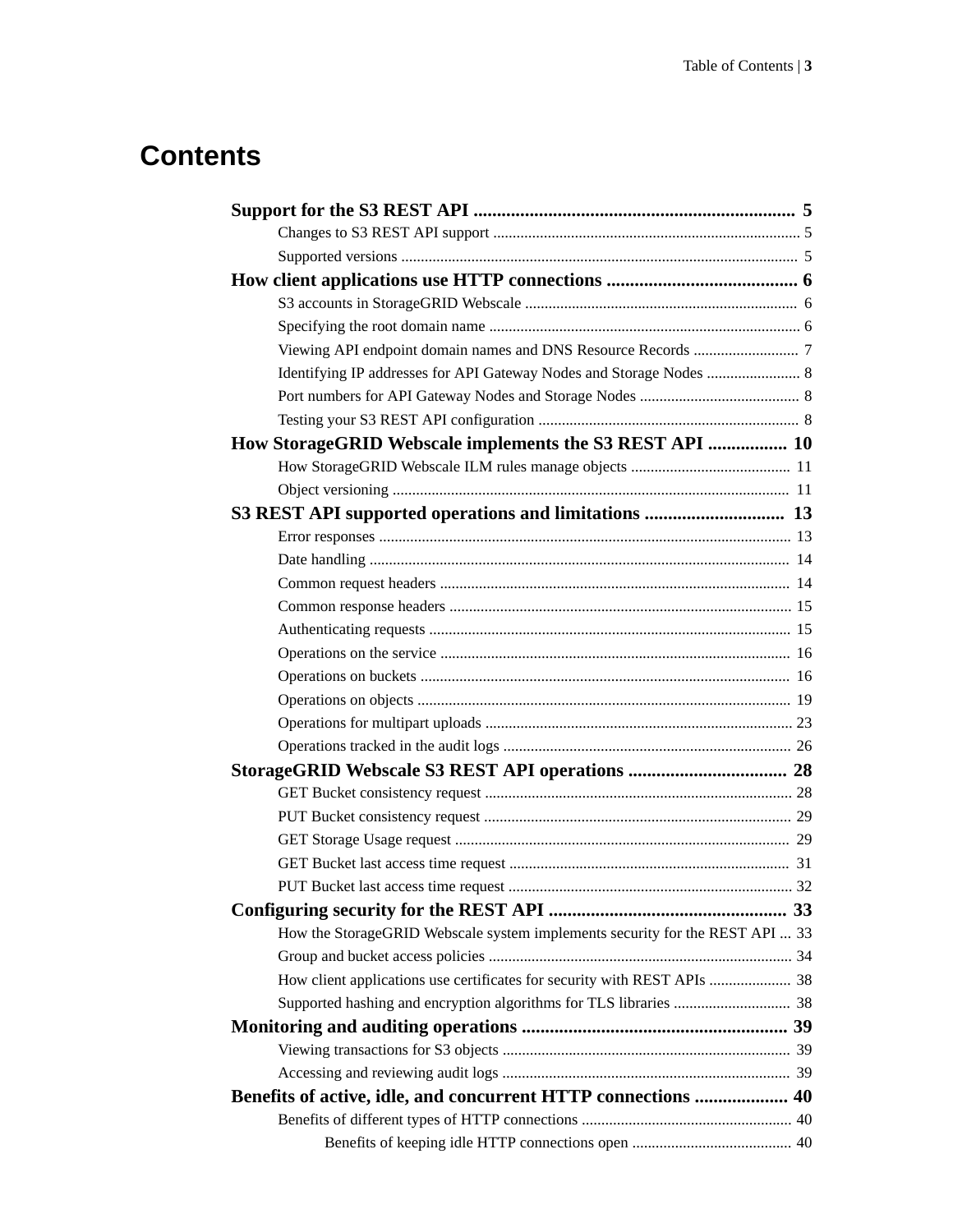| How to send comments about documentation and receive update |  |
|-------------------------------------------------------------|--|
|                                                             |  |
|                                                             |  |
|                                                             |  |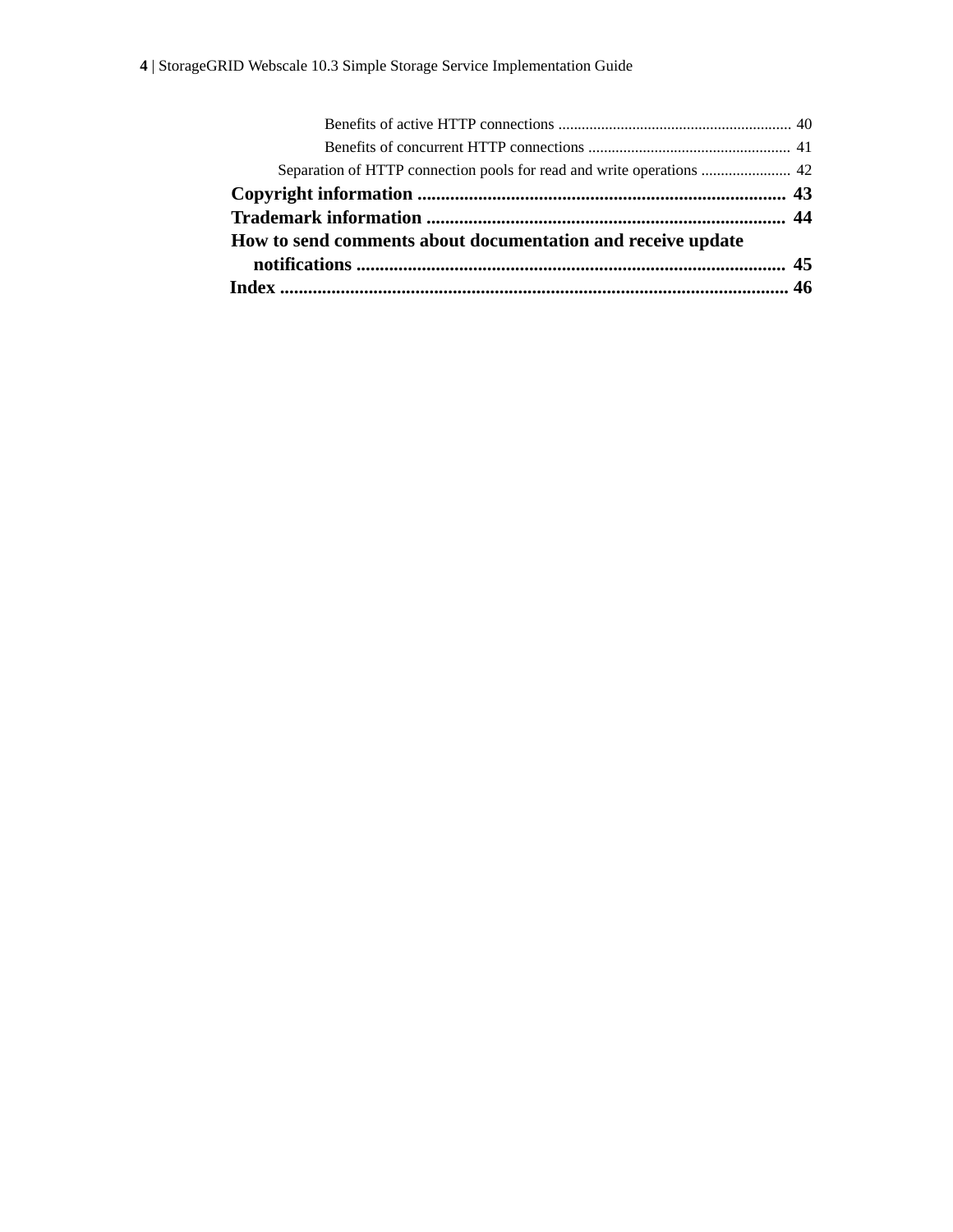# <span id="page-4-0"></span>**Support for the S3 REST API**

The StorageGRID Webscale system supports the storage and retrieval of objects from client applications that interface with the StorageGRID Webscale system by using the Simple Storage Service (S3) Representational State Transfer Application Programming Interface (REST API).

Support for the S3 REST API enables you to connect service-oriented applications developed for S3 web services with on-premises object storage that uses the StorageGRID Webscale system. This requires minimal changes to a client application's current use of S3 REST API calls.

# **Changes to S3 REST API support**

You should be aware of changes to the StorageGRID Webscale system support for the S3 REST API.

| Date           | <b>Release</b> | <b>Comments</b>                                                                                             |
|----------------|----------------|-------------------------------------------------------------------------------------------------------------|
| September 2014 | 10.0           | Initial support of the S3 REST API by the<br>StorageGRID Webscale system.                                   |
|                |                | The currently supported version of the <i>Simple</i><br><i>Storage Service API Reference</i> is 2006-03-01. |
| April 2015     | 10.1           | Added support for multipart upload, virtual<br>hosted-style requests, and v4 authentication.                |
| December 2015  | 10.2           | Added support for group and bucket access<br>policies, and for multipart copy (Upload Part -<br>Copy).      |
| June 2016      | 10.3           | Added support for versioning.                                                                               |

The following table lists changes to StorageGRID Webscale system support for the S3 REST API:

# **Supported versions**

StorageGRID Webscale supports the following specific versions of S3 and HTTP.

| Item             | <b>Version</b>                                            |
|------------------|-----------------------------------------------------------|
| S3 specification | Simple Storage Service API Reference 2006-03-01           |
| <b>HTTP</b>      | 1.1                                                       |
|                  | For more information about HTTP, see HTTP/1.1 (RFC 2616). |

### **Related information**

[IETF RFC 2616: Hypertext Transfer Protocol \(HTTP/1.1\)](http://tools.ietf.org/html/rfc2616) [Amazon Web Services \(AWS\) Documentation: Amazon Simple Storage Service API Reference](http://docs.aws.amazon.com/AmazonS3/latest/API/Welcome.html)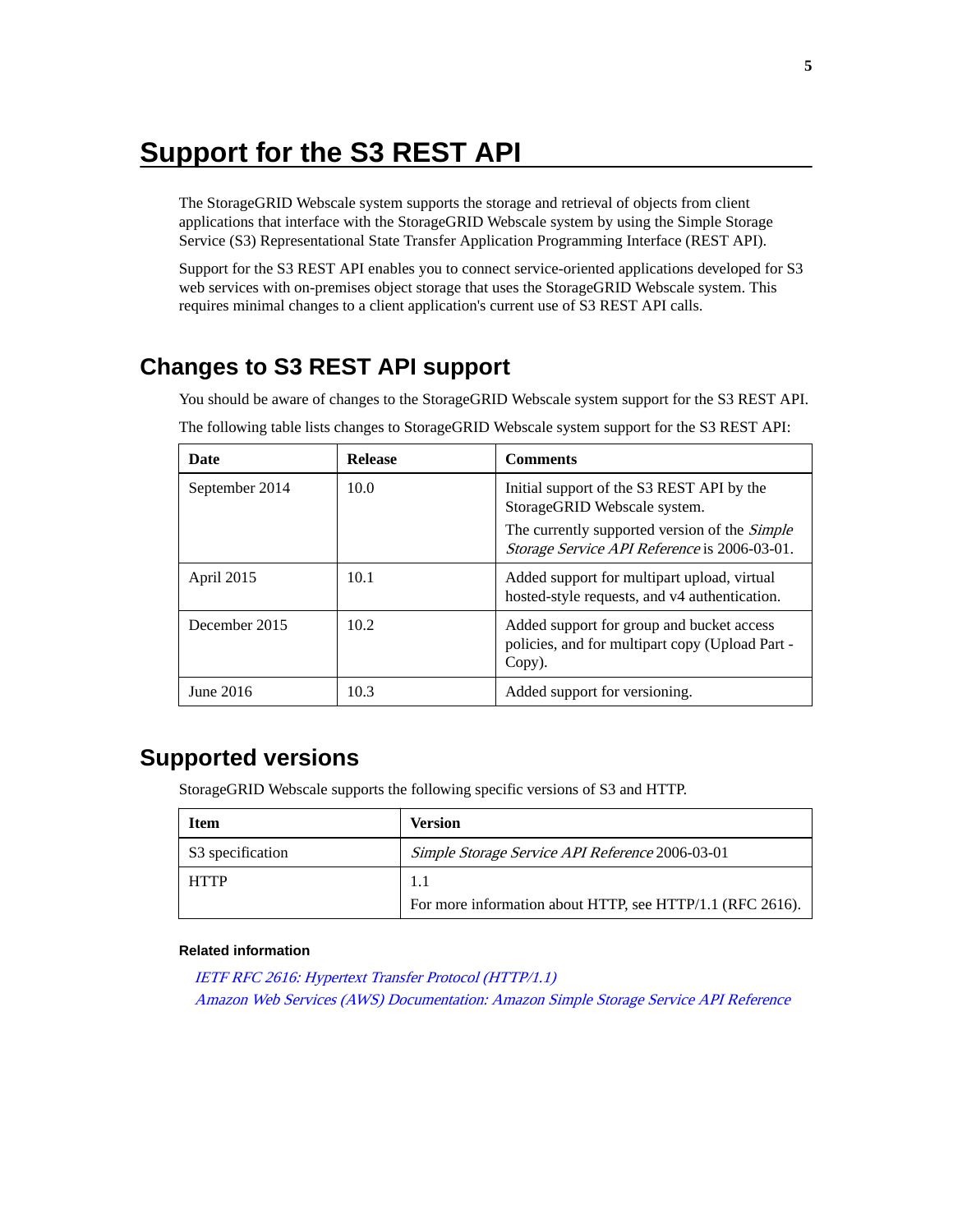# <span id="page-5-0"></span>**How client applications use HTTP connections**

Client applications use HTTP connections to access and communicate with the StorageGRID Webscale system.

Client applications connect directly to an API Gateway Node or Storage Node to store and retrieve objects. To load balance ingests across Storage Nodes, you can connect to an API Gateway Node, which handles the load balancing for you. Otherwise, you can connect directly to a Storage Node.

**Note:** IPv6 is only supported for client application connections through the API Gateway Node.

Client applications can issue "OPTIONS /" HTTPS requests to the S3 port on a Storage Node, without providing S3 authentication credentials, to determine whether the LDR Service is available. You can use this request for monitoring, or to allow external load balancers to identify when a Storage Node is down.

Setting up the connection to client applications involves the following tasks:

- Creating an S3 account
- Identifying IP addresses for API Gateway Nodes and Storage Nodes
- Identifying S3 port numbers for API Gateway Nodes and Storage Nodes
- Copying the system's certificate authority (CA) certificate for client applications that require server validation

### **Related information**

[StorageGRID Webscale 10.3 Administrator Guide](https://library.netapp.com/ecm/ecm_download_file/ECMLP2411995)

# **S3 accounts in StorageGRID Webscale**

You can configure the StorageGRID Webscale system to accept connections from client applications originally developed to use S3 web services by creating an S3 account.

You can create, modify, and delete S3 accounts in the NMS Management Interface. The S3 account information is used in the authentication process. When you later configure an S3 client, you need to provide the access key ID and secret access key information generated when you create the account. For more information, see "Managing S3 tenant accounts" in the Administrator Guide.

#### **Related information**

[StorageGRID Webscale 10.3 Administrator Guide](https://library.netapp.com/ecm/ecm_download_file/ECMLP2411995)

# **Specifying the root domain name**

Specify the root domain name for your StorageGRID Webscale system to enable support of S3 virtual hosted-style requests.

#### **Before you begin**

After the root domain name is configured, the NMS UI generates Domain Name System (DNS) resource records for each Storage Node and API Gateway Node in your StorageGRID Webscale system. You can view or download the suggested list of DNS resource records.

• You must have signed in to the Grid Management Interface using a supported browser.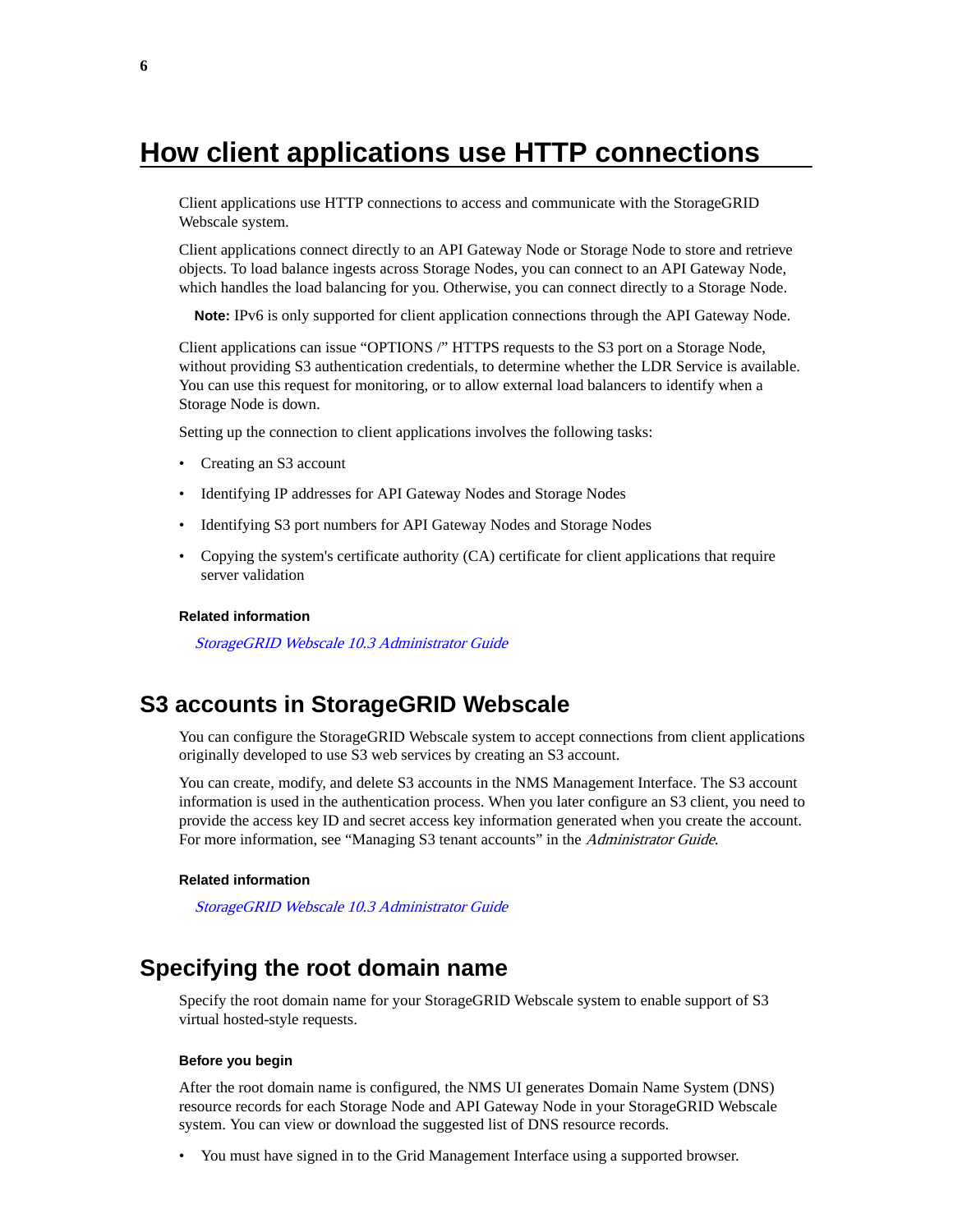<span id="page-6-0"></span>• To perform this task, you need specific access permissions. For details, see information about controlling system access with administration user accounts and groups.

### **About this task**

You can select the DNS resource records for the endpoints you want to use to configure your DNS server.

**Note:** The local host names of the API Gateway Nodes and Storage Nodes are assumed to be the same as the node names in the grid specification file.

The generated DNS resource records include both common entries for S3 path-style requests and wildcard (\*) entries for S3 virtual hosted-style requests. Your system administrator must add the appropriate entries for each endpoint, and for the types of requests the system will support. In most cases, StorageGRID Webscale should be configured to support both styles of requests.

Your system administrator must also configure a custom server certificate for the StorageGRID Webscale system with a wildcard Subject Alternative Name (SAN) for each endpoint, and possibly each IP address. These steps are required to validate the SSL certificate and verify the hostname when API client applications connect to the endpoint.

### **Steps**

- **1.** Select **Configuration > Domain Names**.
- **2.** Click the **Configuration** tab.
- **3.** Enter the **Root Domain Name** to use for your StorageGRID Webscale system and click **Apply Changes**.

For example: **sg.company.com**

The server-specific DNS entries for all Storage Nodes and API Gateway Nodes are autogenerated.

- **4.** If you want to download a text file with the generated resource records in the required DNS zone file format, click **Download DNS Resource Records** and save the file.
- **5.** If you want to view the suggested list of DNS resource records for S3 path-style requests and for S3 virtual hosted-style requests, click the **Overview** tab.

#### **Related information**

[StorageGRID Webscale 10.3 Administrator Guide](https://library.netapp.com/ecm/ecm_download_file/ECMLP2411995)

# **Viewing API endpoint domain names and DNS Resource Records**

You can view the API endpoint domain names and DNS resource record information to see the available addresses to which API client applications can connect. These are suggested values.

### **Before you begin**

Domain names are only available to client applications if the Domain Name System (DNS) has been configured for the endpoint. You must have configured the root domain name for the StorageGRID Webscale system in order to see a list of API endpoint domain names.

### **Steps**

**1.** Sign in to the Grid Management Interface using a supported browser.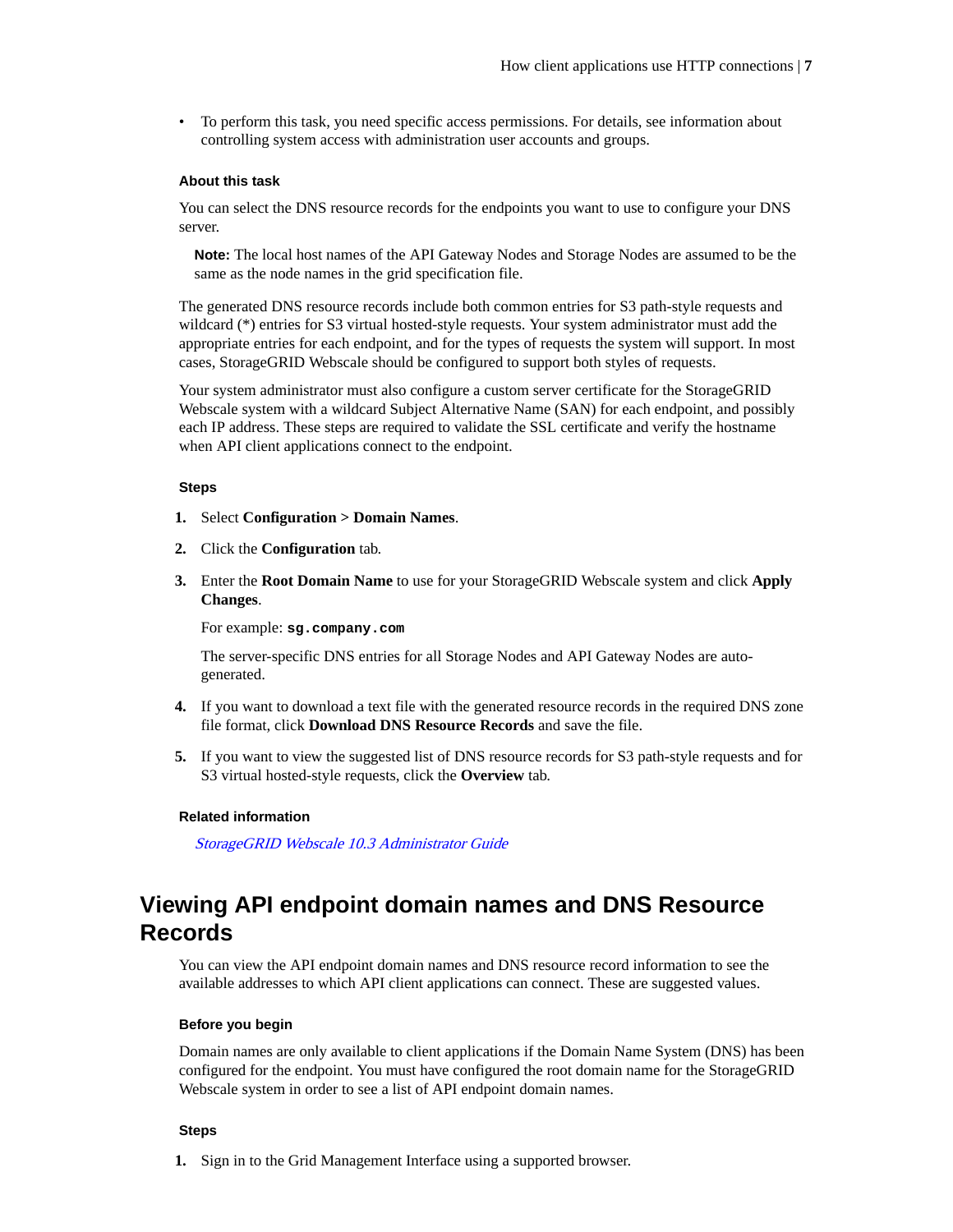<span id="page-7-0"></span>**2.** Select **Configuration > Domain Names**.

The fully qualified domain name and suggested DNS resource record information for each API service endpoint are displayed on the Overview page.

# **Identifying IP addresses for API Gateway Nodes and Storage Nodes**

You need the grid node's IP address to connect API client applications to StorageGRID Webscale.

### **Steps**

- **1.** Sign in to the Grid Management Interface using a supported browser.
- **2.** Select **Grid**.
- **3.** In the **Grid Topology** tree, locate and expand the Storage Node or API Gateway Node to which you want to connect.

The services for the selected grid node appear.

**4.** In the Storage Node or API Gateway Node, select **SSM > Resources**, and then scroll to the **Network Addresses** table.

You can establish HTTPS connections from API client applications to any of the listed IP addresses.

# **Port numbers for API Gateway Nodes and Storage Nodes**

API Gateway Nodes and Storage Nodes are only available for HTTP connections from client applications to the StorageGRID Webscale system on specific port numbers.

The following ports are used for client applications that interface to the StorageGRID Webscale system through S3:

| Grid node                      | Port number |
|--------------------------------|-------------|
| API Gateway Node (CLB S3 Port) | 8082        |
| Storage Node (LDR S3 Port)     | 18082       |

# **Testing your S3 REST API configuration**

You can use the Amazon Web Services Command Line Interface (AWS CLI) to test your connection to the system and to verify that you can read and write objects to the system.

### **Before you begin**

- You must have downloaded and installed the AWS CLI from *[aws.amazon.com/cli](http://aws.amazon.com/cli).*
- You must have created an S3 Account in the StorageGRID Webscale system.

#### **Steps**

- **1.** Configure the Amazon Web Services settings to use the account you created in the StorageGRID Webscale system:
	- a. Enter configuration mode: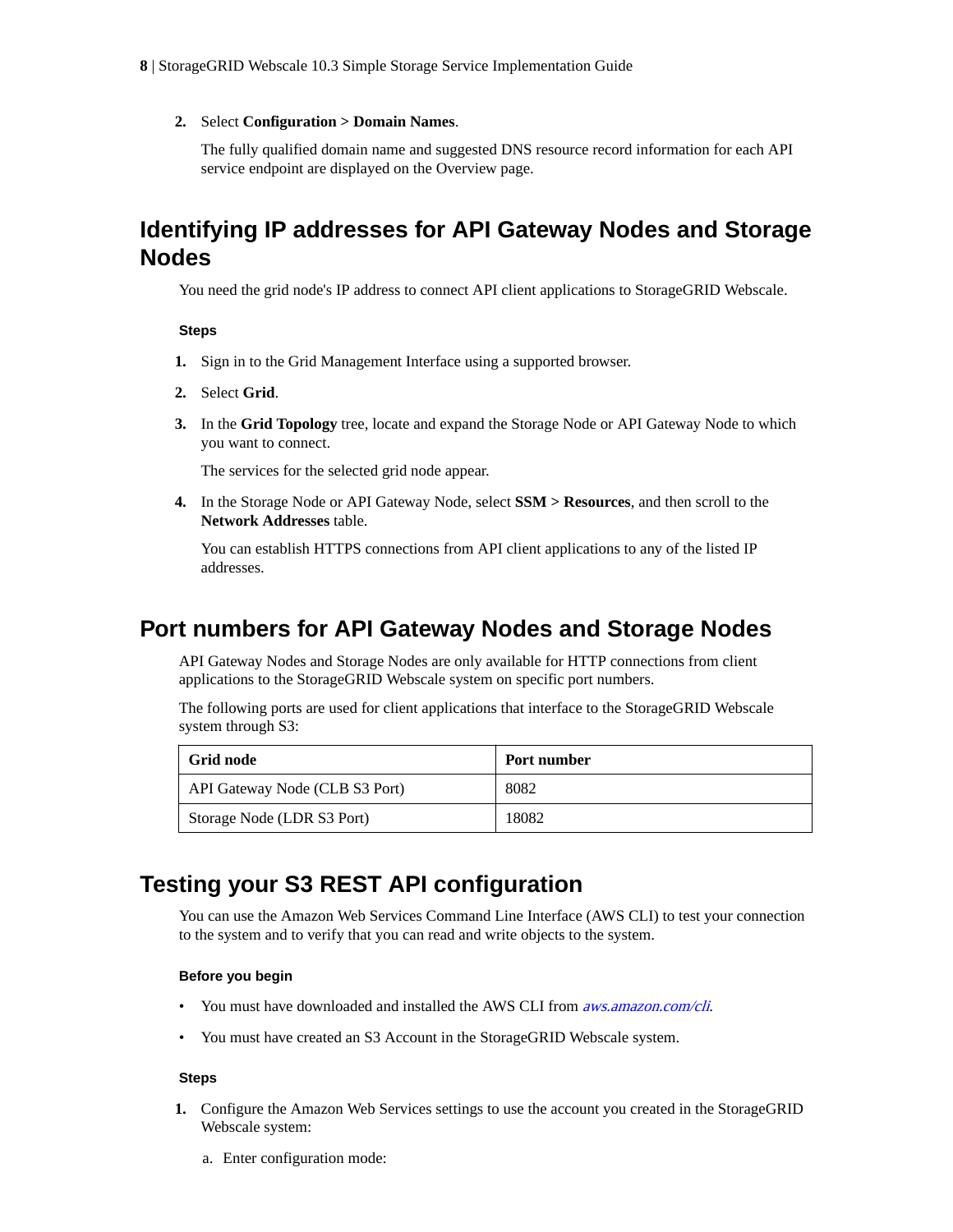#### **aws configure**

- b. Enter the AWS Access Key ID for the account you created.
- c. Enter the AWS Secret Access key for the account you created.
- d. Enter the default region to use, for example, us-east-1.
- e. Enter the default output format to use, or press Enter to select JSON.
- **2.** Create a bucket.

```
aws s3api --endpoint-url https://10.96.101.17:8082 
--no-verify-ssl create-bucket --bucket testbucket
```
If the bucket is created successfully, the location of the bucket is returned, as seen in the following example:

"Location": "/testbucket"

**3.** Upload an object.

```
aws s3api --endpoint-url https://10.96.101.17:8082 --no-verify-ssl 
put-object --bucket testbucket --key s3.pdf --body C:\s3-test\upload
\s3.pdf
```
If the object is uploaded successfully, an Etag is returned which is a hash of the object data.

**4.** List the contents of the bucket to verify that the object was uploaded.

```
aws s3api --endpoint-url https://10.96.101.17:8082 --no-verify-ssl 
list-objects --bucket testbucket
```
**5.** Delete the object.

```
aws s3api --endpoint-url https://10.96.101.17:8082 --no-verify-ssl 
delete-object --bucket testbucket --key s3.pdf
```
**6.** Delete the bucket.

```
aws s3api --endpoint-url https://10.96.101.17:8082 --no-verify-ssl 
delete-bucket --bucket testbucket
```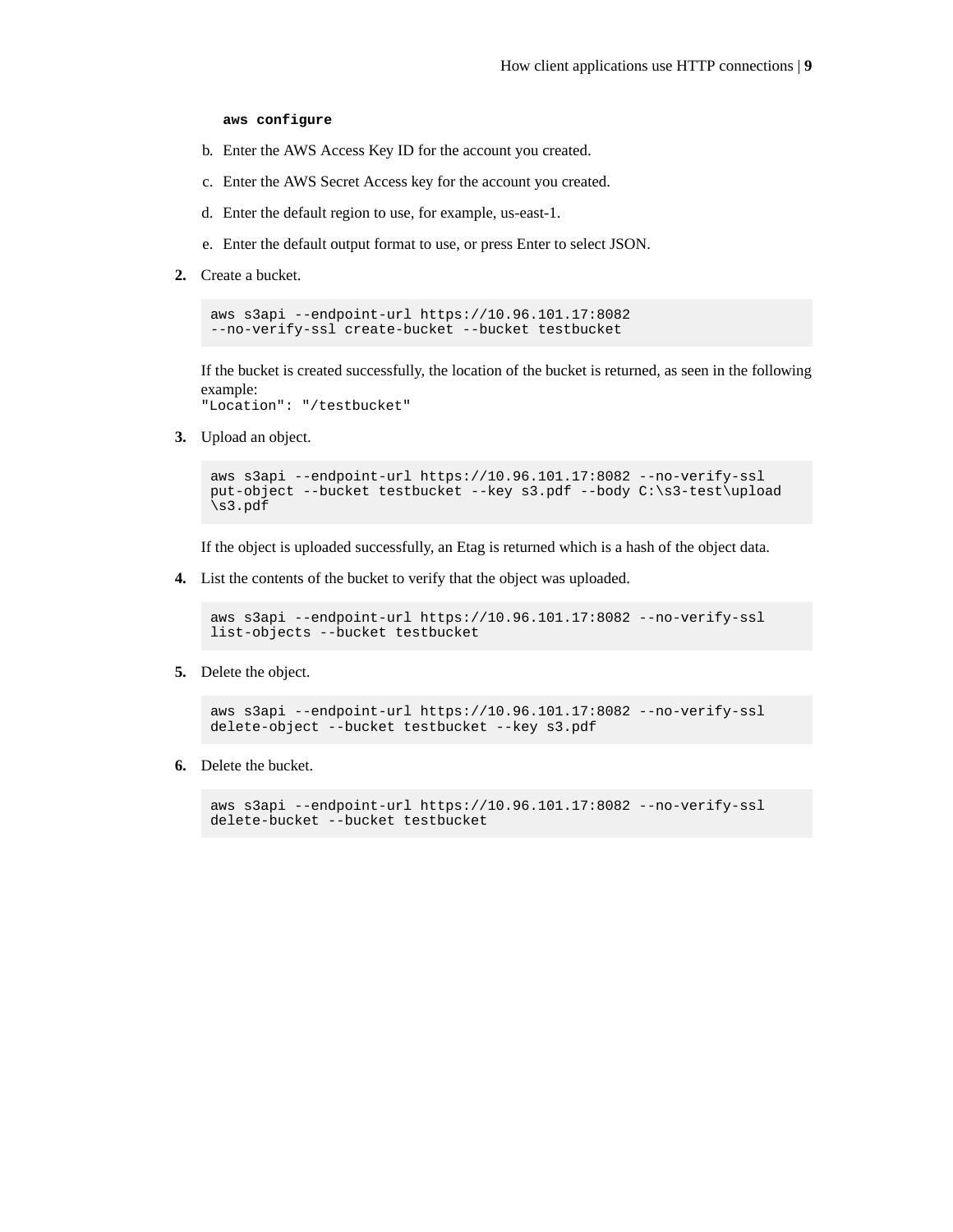# <span id="page-9-0"></span>**How StorageGRID Webscale implements the S3 REST API**

A client application can use S3 REST API calls to connect to Storage Nodes and API Gateway Nodes, to create buckets, and to store and retrieve objects.

To manage these objects, the StorageGRID Webscale system uses information lifecycle management (ILM) rules.

For information about ILM rules, see the Administrator Guide.

### **Consistency guarantees and controls**

StorageGRID Webscale guarantees read-after-write consistency for newly created objects. Any GET following a successfully completed PUT will be able to read the newly written data. Overwrites of existing objects, metadata updates, and deletes remain eventually consistent. Overwrites generally take seconds or minutes to propagate, but can take up to 15 days.

StorageGRID Webscale now also allows the user to control consistency on a per bucket and/or API request. This allows users to trade off consistency and availability as required by their application. By default, reads of non-existent objects now require certain Storage Nodes to be available. When one or more Storage Nodes are unavailable, reading some non-existent objects might fail with an HTTP 500 error. Reading with "weak" consistency will restore the previous behavior that provides availability over read-after-write consistency.

For information on configuring consistency controls for buckets, see *[GET Bucket consistency request](#page-27-0)* on page 28 and *[PUT Bucket consistency request](#page-28-0)* on page 29.

To set the consistency control for an individual API operation, consistency controls must be supported for the operation, and you need to specify the consistency control in the request header. This example sets the consistency control to "strong-site" for a GET Object operation.

```
GET /bucket/object HTTP/1.1
Date: Sat, 29 Nov 2015 01:02:17 GMT
Authorization: AWS 9MOYPG9ACWPAJA1S72R5:jUGbYkLdBApjCWBgK4TxvOjfock=
Host: test.com
Consistency-Control: strong-site
```
You must set the Consistency-Control header to one of the following values:

- all: Provides the highest consistency guarantee. All nodes receive the data immediately or the request will fail.
- strong-global: Guarantees a consistent read-after-write view for all operations across all sites.
- strong-site: Guarantees a consistent read-after-write view for all operations within a site.
- default: Eventually consistent, highly available, with data protection guarantees.
- weak: Ensures the highest availability, but provides no consistency guarantees and a reduced guarantee of data protection.

**Note:** The StorageGRID Webscale Consistency-Control header needs to be matched for both the write and read operations. For example, using "weak" to write an object and then using "strong-global" to read the same object back does not provide strong consistency across all sites.

#### **Related information**

[StorageGRID Webscale 10.3 Administrator Guide](https://library.netapp.com/ecm/ecm_download_file/ECMLP2411995)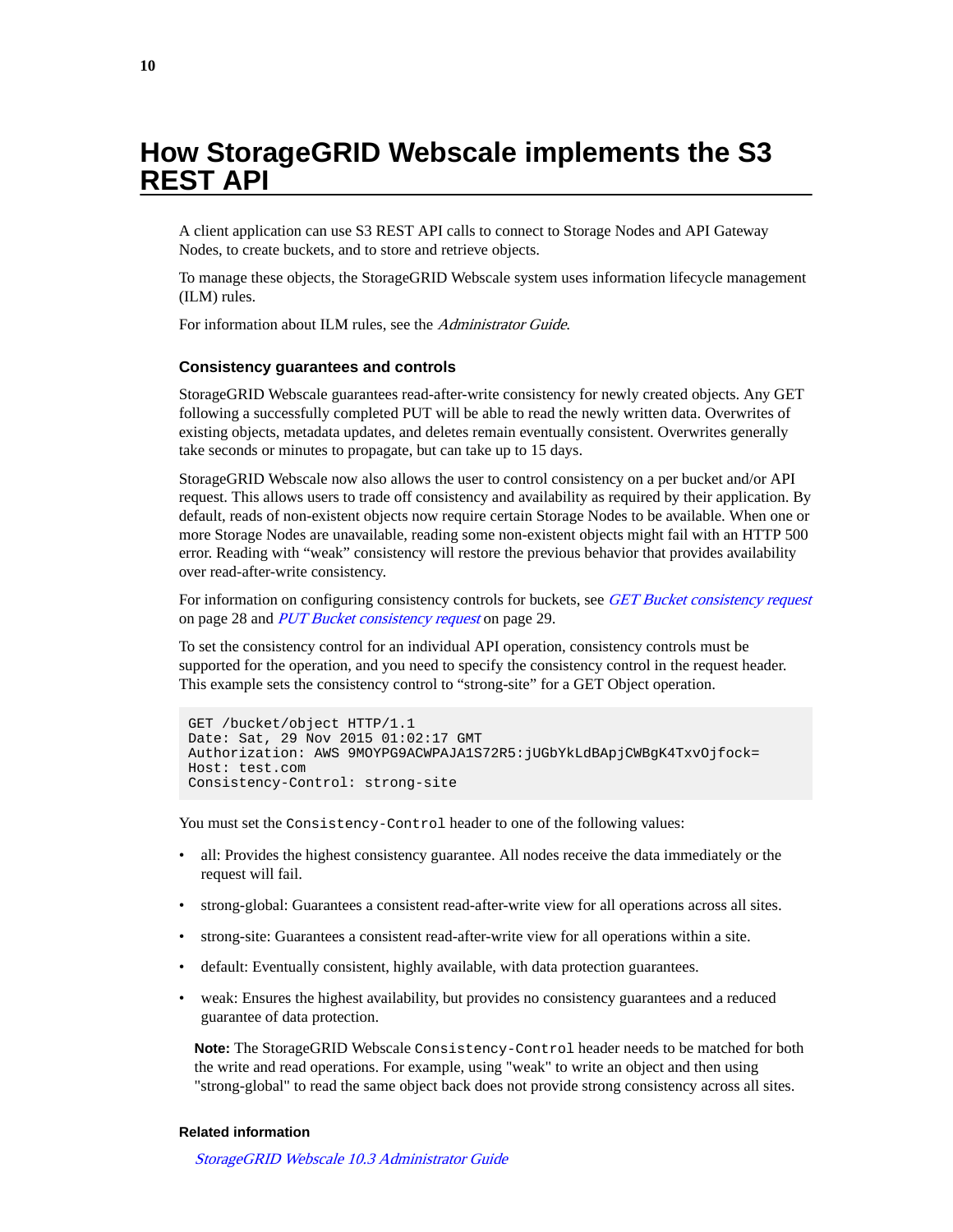# <span id="page-10-0"></span>**How StorageGRID Webscale ILM rules manage objects**

You can create information lifecycle management (ILM) rules that manage object data ingested into the StorageGRID Webscale system from S3 REST API client applications. You use these ILM rules to determine how and where object data is stored over time.

ILM settings determine the following aspects of an object:

#### **Geography**

The location of an object's data within the StorageGRID Webscale system.

### **Storage grade**

The type of storage used to store object data (disc or archival media).

#### **Loss protection**

How copies are made: replication, erasure coding, or both.

#### **Retention**

The changes over time to how an object's data is managed, where it is stored, and how it is protected from loss.

You can set up an ILM rule to filter and select objects based on the interface used to ingest the object. For objects ingested using S3, you can select the following metadata as filter criteria:

- Account ID
- Bucket name
- Key
- Last access time, which is updated by GET Object and HEAD Object operations.
- Object size
- User metadata

For details about ILM rules, see the Administrator Guide.

#### **Related information**

[StorageGRID Webscale 10.3 Administrator Guide](https://library.netapp.com/ecm/ecm_download_file/ECMLP2411995)

# **Object versioning**

You can use versioning to retain multiple versions of an object, which protects against accidental deletion of objects, and enables you to retrieve and restore earlier versions of an object.

The StorageGRID Webscale system implements versioning with support for most features, and with some limitations.

In StorageGRID Webscale, object versioning can be combined with Information Lifecycle Management (ILM), rather than Amazon's Object Lifecycle Management, which is not supported. You must explicitly enable versioning for each bucket to turn on this functionality for the bucket. Each object in your bucket is assigned a version ID which is generated by the StorageGRID Webscale system.

Multi-factor authentication (MFA) is not supported.

**Note:** Versioning can be enabled only on buckets created with release 10.3 or later.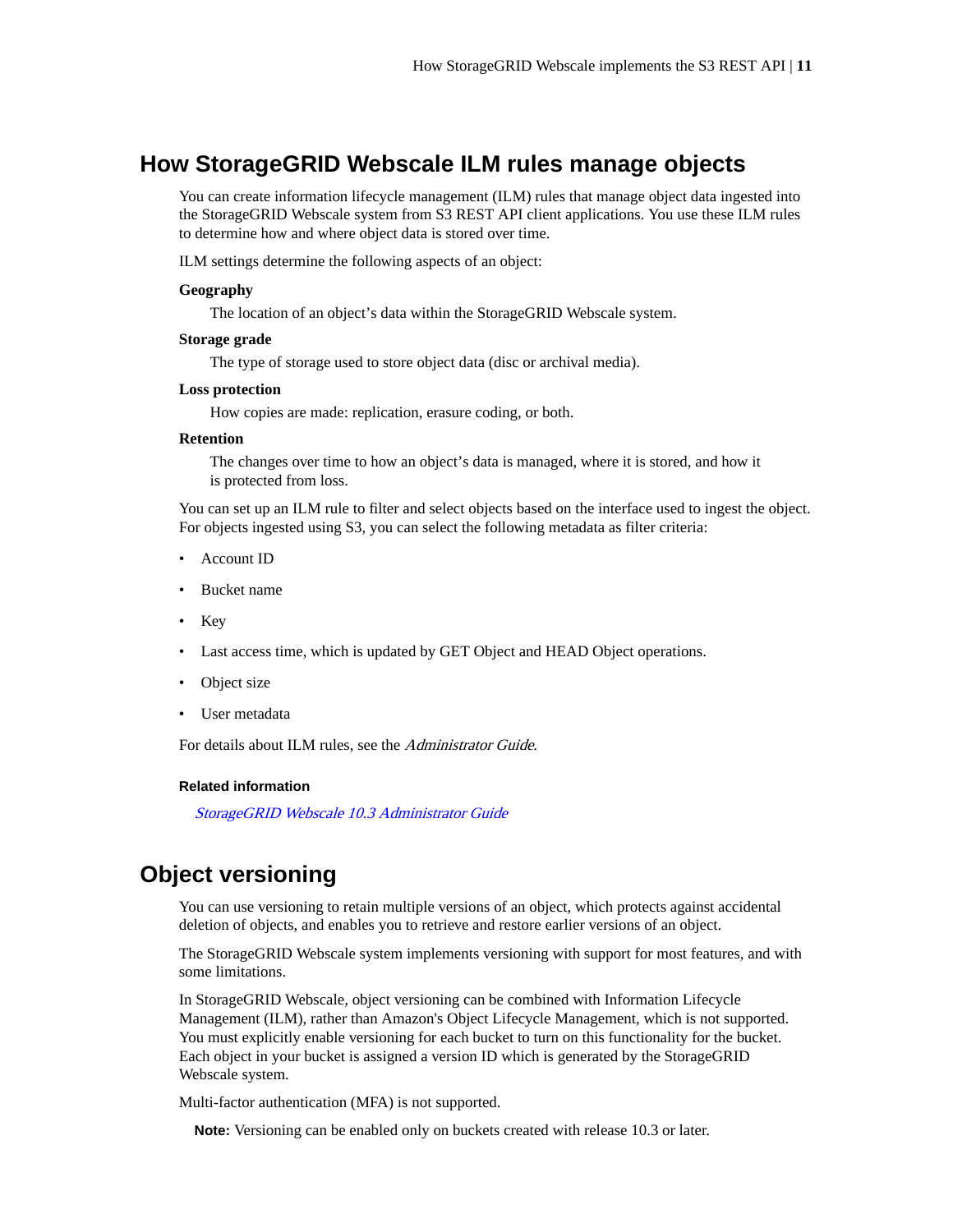# **ILM and versioning**

ILM policies are applied at the version level of the object. Performing change operations on ILM policies does not impact previously ingested versions. The one exception is that performing the operation to re-evaluate content does impact previously ingested versions.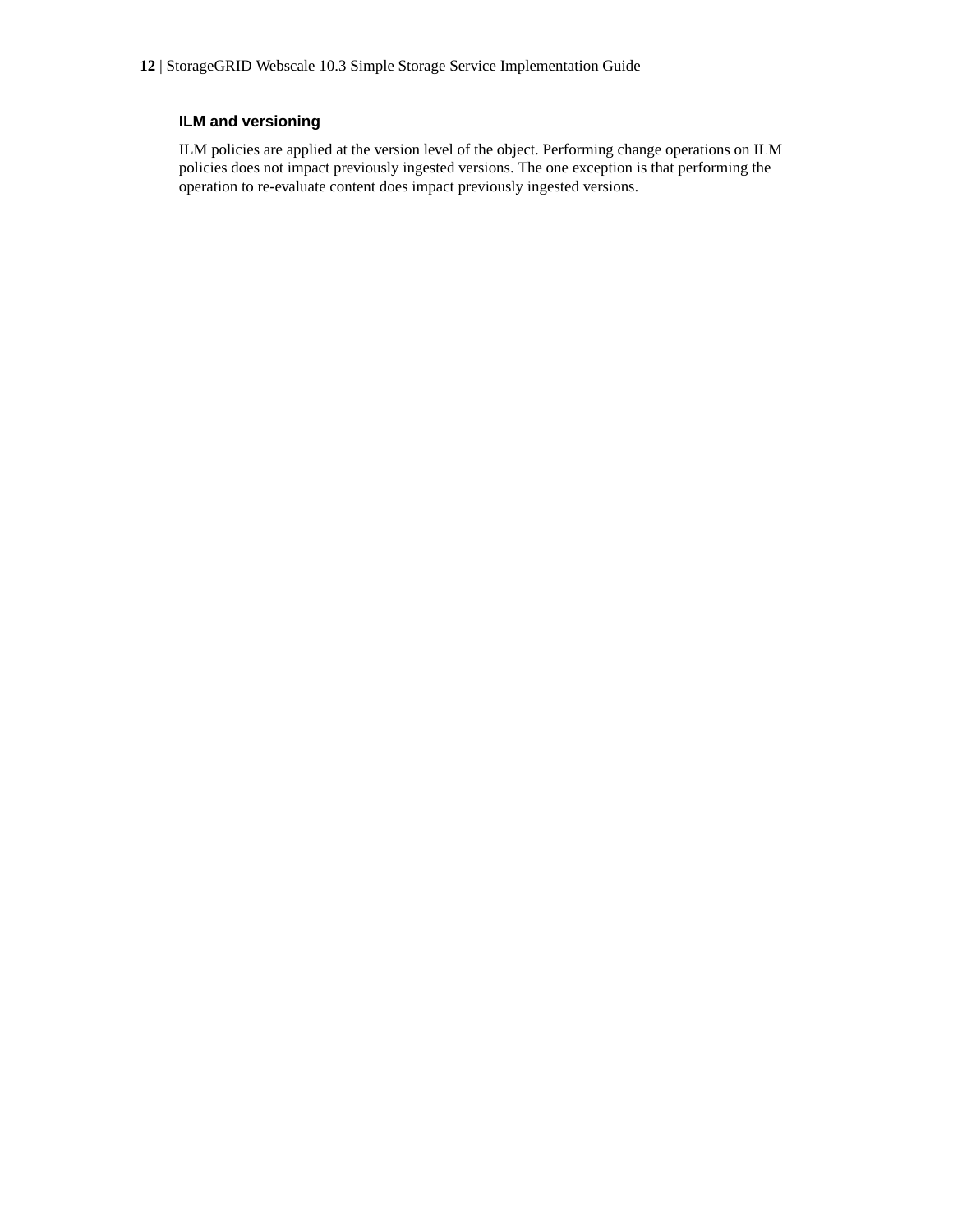# <span id="page-12-0"></span>**S3 REST API supported operations and limitations**

The StorageGRID Webscale system implements the Simple Storage Service API Reference (API Version 2006-03-01) with support for most operations, and with some limitations. You need to understand the implementation details when you are integrating S3 REST API client applications.

The StorageGRID Webscale system supports both virtual hosted-style requests and path-style requests. Support of virtual hosted-style requests requires the root domain name to be configured (see [Specifying the root domain name](#page-5-0) on page 6).

### **Related information**

[Amazon Web Services \(AWS\) Documentation: Amazon Simple Storage Service API Reference](http://docs.aws.amazon.com/AmazonS3/latest/API/Welcome.html)

# **Error responses**

The StorageGRID Webscale system supports all standard S3 REST API error responses that apply. In addition, the StorageGRID Webscale implementation adds a custom XNotImplemented response.

| <b>Name</b>                     | <b>HTTP Status</b>                  |
|---------------------------------|-------------------------------------|
| AccessDenied                    | 403 Forbidden                       |
| <b>BadDigest</b>                | 400 Bad Request                     |
| <b>BucketAlreadyExists</b>      | 409 Conflict                        |
| <b>BucketNotEmpty</b>           | 409 Conflict                        |
| IncompleteBody                  | 400 Bad Request                     |
| <b>InternalError</b>            | 500 Internal Server Error           |
| InvalidAccessKeyId              | 403 Forbidden                       |
| <b>InvalidBucketName</b>        | 400 Bad Request                     |
| InvalidDigest                   | 400 Bad Request                     |
| InvalidEncryptionAlgorithmError | 400 Bad Request                     |
| <b>InvalidPart</b>              | 400 Bad Request                     |
| <b>InvalidPartOrder</b>         | 400 Bad Request                     |
| InvalidRange                    | 416 Requested Range Not Satisfiable |
| InvalidRequest                  | 400 Bad Request                     |
| InvalidStorageClass             | 400 Bad Request                     |
| InvalidURI                      | 400 Bad Request                     |
| KeyTooLong                      | 400 Bad Request                     |
| MalformedXML                    | 400 Bad Request                     |
| MetadataTooLarge                | 400 Bad Request                     |

#### **Supported S3 API error codes**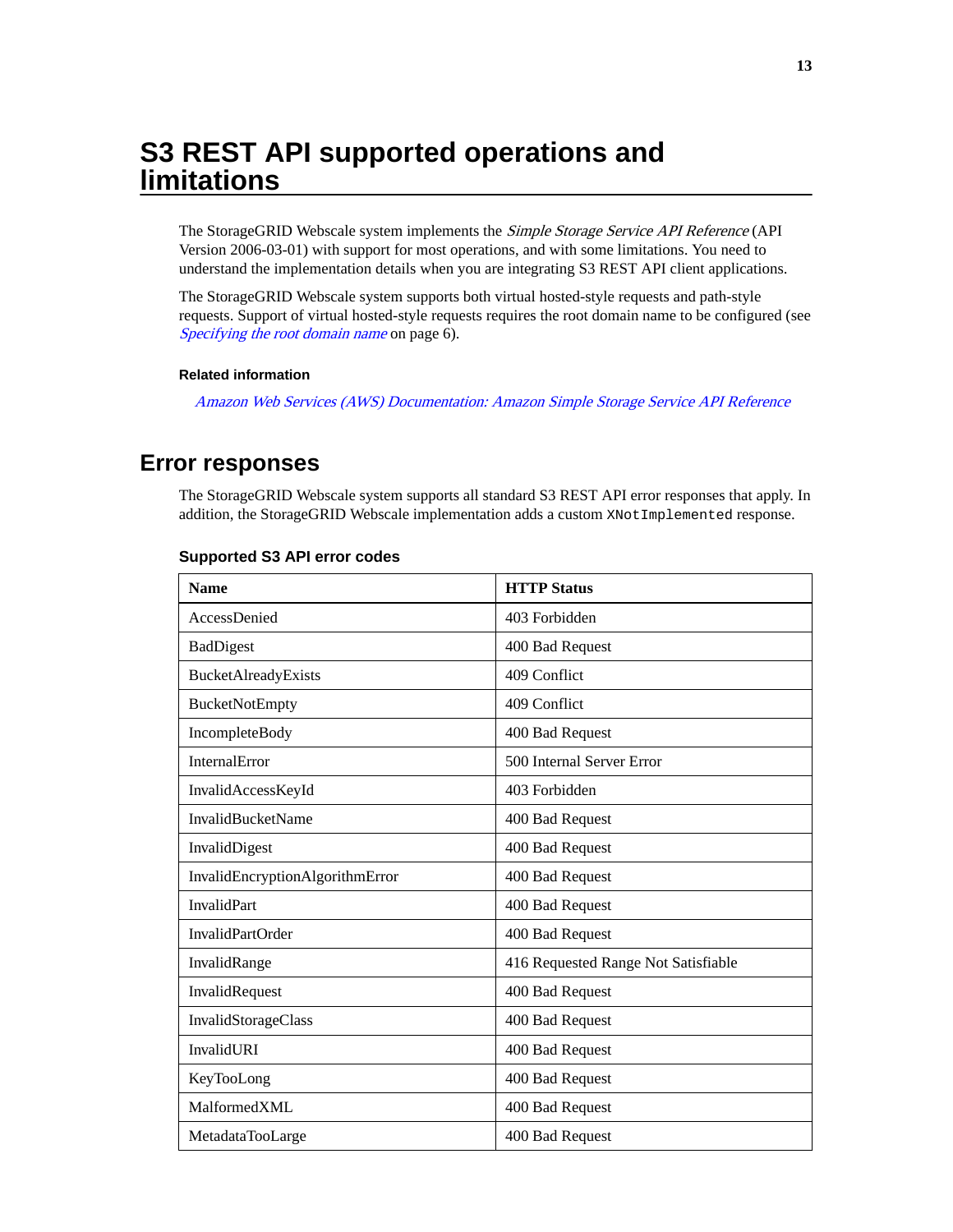<span id="page-13-0"></span>

| <b>Name</b>             | <b>HTTP Status</b>      |
|-------------------------|-------------------------|
| MethodNotAllowed        | 405 Method Not Allowed  |
| MissingContentLength    | 411 Length Required     |
| MissingRequestBodyError | 400 Bad Request         |
| MissingSecurityHeader   | 400 Bad Request         |
| <b>NoSuchBucket</b>     | 404 Not Found           |
| NoSuchKey               | 404 Not Found           |
| NoSuchUpload            | 404 Not Found           |
| NotImplemented          | 501 Not Implemented     |
| NoSuchBucketPolicy      | 404 Not Found           |
| PreconditionFailed      | 412 Precondition Failed |
| RequestTimeTooSkewed    | 403 Forbidden           |
| SignatureDoesNotMatch   | 403 Forbidden           |
| TooManyBuckets          | 400 Bad Request         |
| UserKeyMustBeSpecified  | 400 Bad Request         |

## **StorageGRID Webscale specific error code**

| Error code      | <b>Description</b>                                                         | <b>HTTP</b> status code |
|-----------------|----------------------------------------------------------------------------|-------------------------|
| XNotImplemented | The request you provided implies functionality<br>that is not implemented. | 501 Not Implemented     |

# **Date handling**

The StorageGRID Webscale implementation of the S3 REST API only supports valid HTTP date formats.

The StorageGRID Webscale system only supports valid HTTP date formats for any headers that accept date values. The time portion of the date can be specified in Greenwich Mean Time (GMT) format, or in Universal Coordinated Time (UTC) format with no time zone offset (+0000 must be specified). If you include the x-amz-date header in your request, it overrides any value specified in the Date request header. When using AWS Signature Version 4, the x-amz-date header must be present in the signed request because the date header is not supported.

# **Common request headers**

The StorageGRID Webscale system supports common request headers, with a couple of exceptions.

The StorageGRID Webscale system supports all of the common request headers defined by the Simple Storage Service API Reference, with the following exceptions: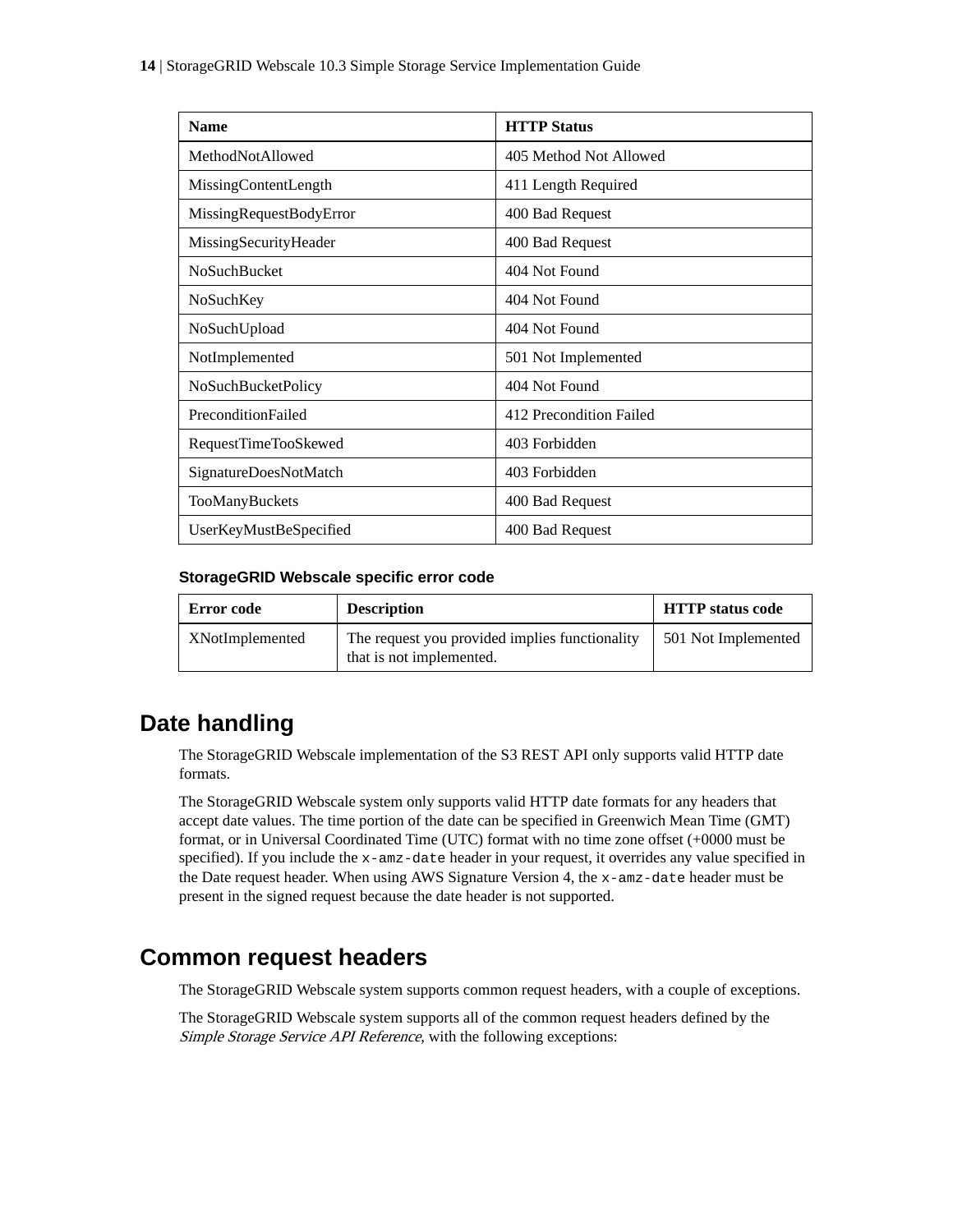<span id="page-14-0"></span>

| <b>Request header</b>                                         | Implementation                                                                                                                                                                                                                                               |
|---------------------------------------------------------------|--------------------------------------------------------------------------------------------------------------------------------------------------------------------------------------------------------------------------------------------------------------|
| Authorization                                                 | Full support for AWS Signature Version 2                                                                                                                                                                                                                     |
|                                                               | Support for AWS Signature Version 4, with the following<br>exceptions:                                                                                                                                                                                       |
|                                                               | The SHA256 value is not calculated for the body of the<br>$\bullet$<br>request. The user submitted value is accepted without<br>validation.                                                                                                                  |
|                                                               | If the chunked upload option is being used in conjunction<br>$\bullet$<br>with gzip data compression, you must specify the chunking<br>option first. The Content-Encoding parameter must be<br>specified as follows: Content-Encoding: aws-<br>chunked, qzip |
| x-amz-copy-source-server-side-<br>encryption-customer-key     | Not implemented.                                                                                                                                                                                                                                             |
| x-amz-copy-source-server-side-<br>encryption-customer-key-MD5 | Not implemented.                                                                                                                                                                                                                                             |
| x-amz-security-token                                          | Not implemented. Returns XNot Implemented.                                                                                                                                                                                                                   |
| x-amz-server-side-encryption-<br>customer-algorithm           | Not implemented.                                                                                                                                                                                                                                             |

# **Common response headers**

The StorageGRID Webscale system supports common response headers, with some exceptions.

The StorageGRID Webscale system supports all of the common response headers defined by the Simple Storage Service API Reference, with the following exceptions:

| <b>Response header</b> | Implementation |
|------------------------|----------------|
| x-amz-id-2             | Not used       |
| x-amz-expiration       | Ignored        |

# **Authenticating requests**

The StorageGRID Webscale system supports both authenticated and anonymous access to objects using the S3 API.

The S3 API supports Signature version 2 and Signature version 4 for authenticating S3 API requests.

Authenticated requests must be signed using your access key ID and secret access key.

The StorageGRID Webscale system supports two authentication methods: the HTTP **Authorization** header and using query parameters.

### **Using the HTTP Authorization header**

The HTTP **Authorization** header is used by all S3 API operations except Anonymous requests where permitted by the bucket policy. The **Authorization** header contains all of the required signing information to authenticate a request.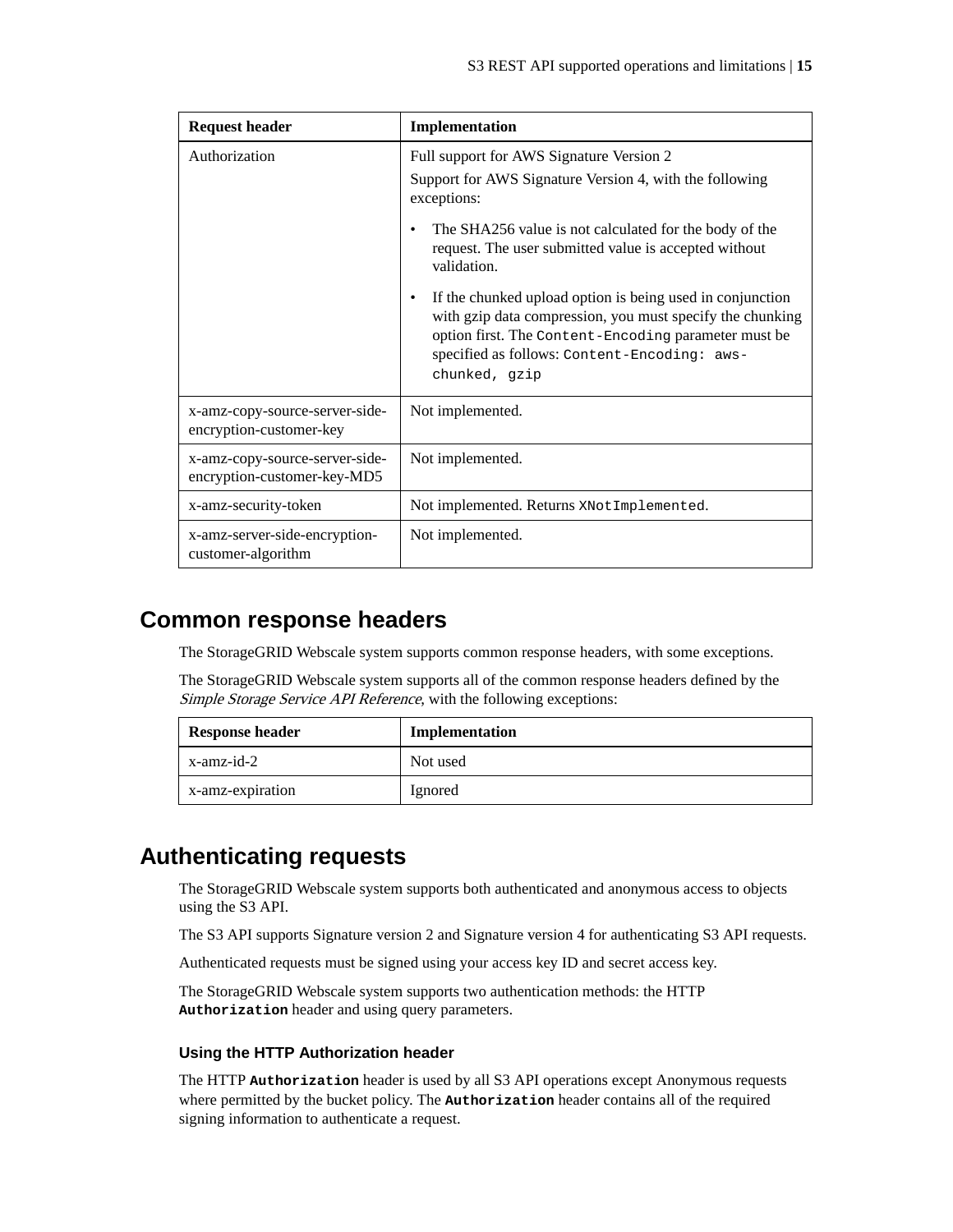### <span id="page-15-0"></span>**Using query parameters**

You can use query parameters to add authentication information to a URL. This is known as presigning the URL, which can be used to grant temporary access to specific resources. Users with the presigned URL do not need to know the secret access key in order to access the resource, which enables you to provide third-party restricted access to a resource.

# **Operations on the service**

The following operations on the service are supported by the StorageGRID Webscale system:

| <b>Operation</b>   | Implementation                                                                                                                                                                     |
|--------------------|------------------------------------------------------------------------------------------------------------------------------------------------------------------------------------|
| <b>GET Service</b> | Implemented with all Amazon S3 REST API behavior.                                                                                                                                  |
| <b>OPTIONS</b> /   | Client applications can issue requests to the S3 port on a<br>Storage Node, without providing S3 authentication credentials,<br>to determine whether the LDR Service is available. |

# **Operations on buckets**

The StorageGRID Webscale system supports a maximum of 100 buckets per S3 account.

Bucket name restrictions follow the AWS US Standard region restrictions, but we recommend further restricting to DNS naming conventions in order to support S3 virtual hosted-style requests.

The GET Bucket (List Objects) and GET Bucket versions operations support StorageGRID Webscale consistency controls. For information on using the Consistency-Control header, see [How](#page-9-0) [StorageGRID Webscale implements the S3 REST API](#page-9-0) on page 10.

The following table describes which operations on buckets are implemented, and how they are implemented, in the StorageGRID Webscale system.

| <b>Operation</b>            | Implementation                                                                                                                                                                                                                                                                          |
|-----------------------------|-----------------------------------------------------------------------------------------------------------------------------------------------------------------------------------------------------------------------------------------------------------------------------------------|
| <b>DELETE Bucket</b>        | Implemented with all Amazon S3 REST API behavior.                                                                                                                                                                                                                                       |
| <b>DELETE</b> Bucket policy | If the necessary access credentials are provided for the account,<br>this operation deletes the policy attached to the bucket. For<br>information about the policy language supported by the<br>StorageGRID Webscale system, see Group and bucket access<br><i>policies</i> on page 34. |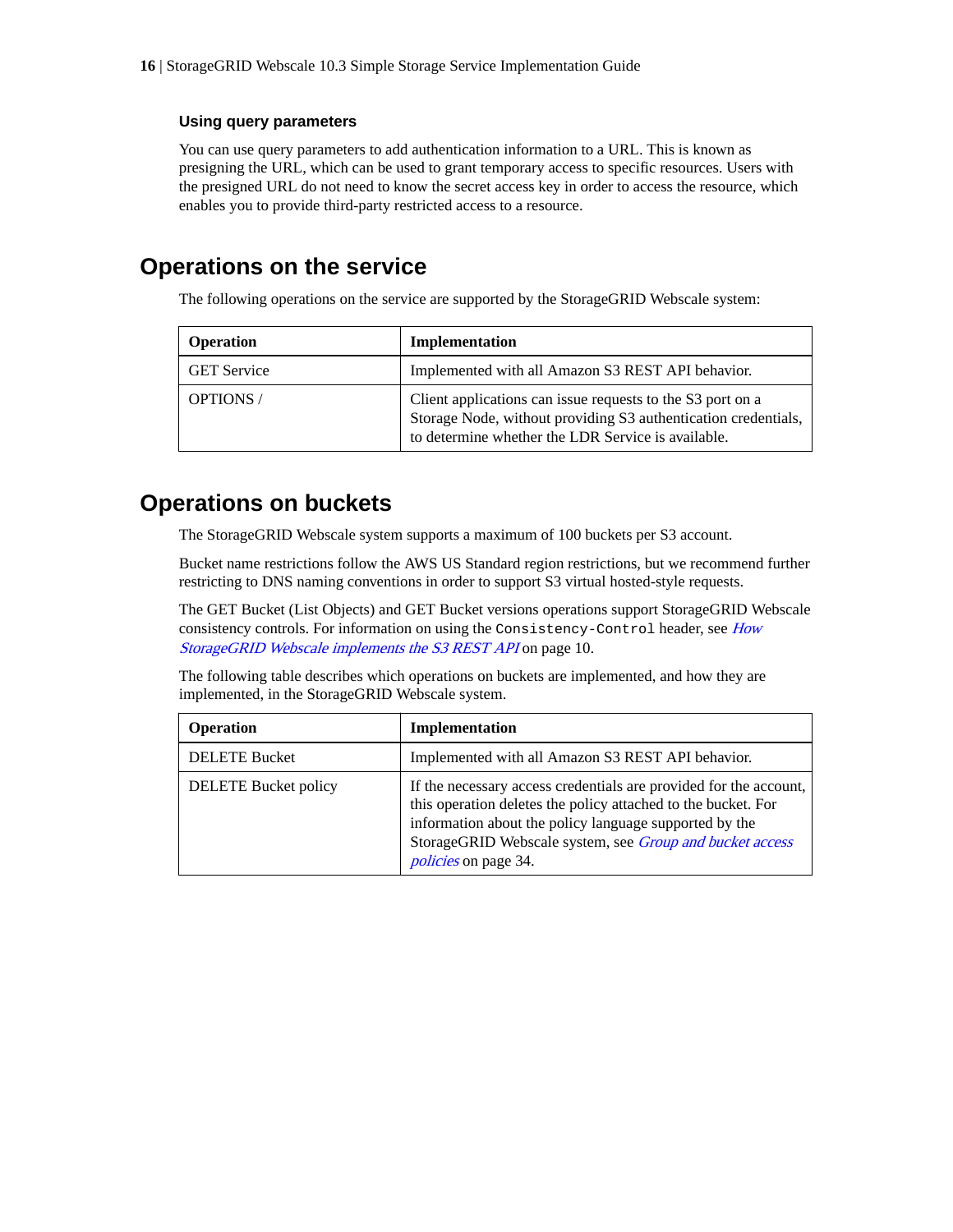| Operation                        | Implementation                                                                                                                                                                                                                                                                                                                                                                                                                                                                                                                                     |
|----------------------------------|----------------------------------------------------------------------------------------------------------------------------------------------------------------------------------------------------------------------------------------------------------------------------------------------------------------------------------------------------------------------------------------------------------------------------------------------------------------------------------------------------------------------------------------------------|
| <b>GET Bucket (List Objects)</b> | The Storage Class for objects is always listed as STANDARD,<br>even when the object was ingested with the<br>REDUCED_REDUNDANCY storage class specified. When an<br>object is ingested into StorageGRID Webscale with the<br>REDUCED_REDUNDANCY storage class, it means that the<br>object is ingested using a single-commit ingest operation. It<br>does not result in the object being stored at lower levels of<br>redundancy in the StorageGRID Webscale system.<br>Requests that traverse a large number of keys require special<br>handling: |
|                                  | The request might return a truncated response that contains<br>fewer keys than the max-keys parameter value. For<br>example, if many keys contain a slash ("/"), then a GET /<br>bucket/?delimiter='/' request would traverse at least<br>all of these keys and the response might not return all of the<br>expected results to avoid timing out.                                                                                                                                                                                                  |
|                                  | The request might return an empty response to avoid timing<br>out, and contain a NextMarker value to retrieve the next<br>set of values.                                                                                                                                                                                                                                                                                                                                                                                                           |
|                                  | To get the complete set of results, you need to continue making<br>requests while updating the marker parameter, as you<br>normally do with a truncated result. Always use NextMarker<br>if it is present. In some cases, the StorageGRID Webscale<br>implementation of the S3 REST API returns a NextMarker,<br>when the Amazon S3 REST API would not, because it is a<br>better marker than the last key returned.                                                                                                                               |
|                                  | You can check whether updates to last access time are enabled<br>or disabled for individual buckets. For more information, see<br>GET Bucket last access time request on page 31.                                                                                                                                                                                                                                                                                                                                                                  |
| <b>GET Bucket acl</b>            | If the necessary access credentials are provided for the account,<br>this operation returns a positive response and the ID,<br>DisplayName, and Permission of the bucket owner, indicating<br>that the owner has full access to the bucket.                                                                                                                                                                                                                                                                                                        |
| <b>GET</b> Bucket location       | If the necessary access credentials are provided for the account,<br>this operation will return an empty string for the bucket's<br>region. Buckets are not location constrained in StorageGRID<br>Webscale.                                                                                                                                                                                                                                                                                                                                       |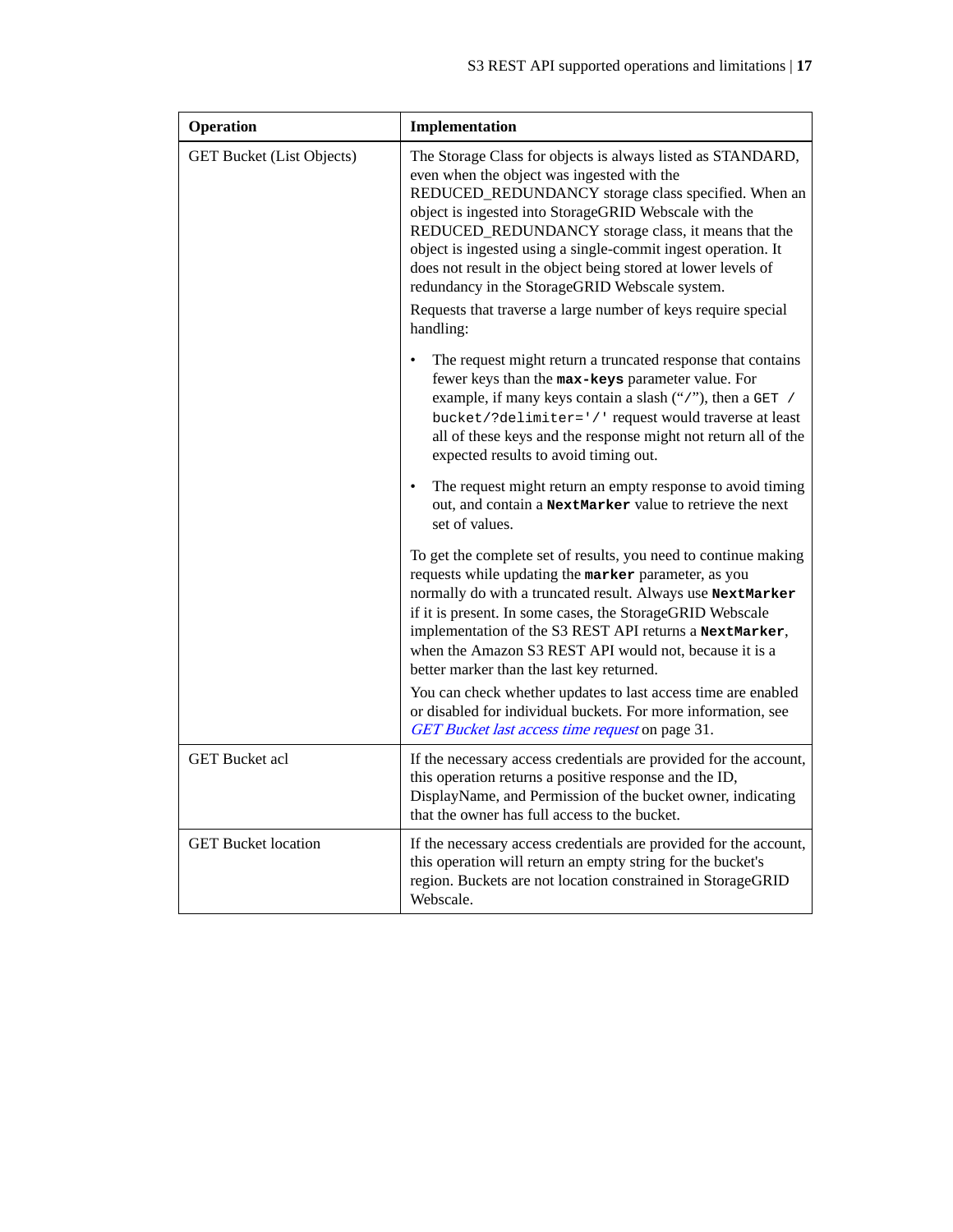| Operation                         | Implementation                                                                                                                                                                                                                                                                                                          |
|-----------------------------------|-------------------------------------------------------------------------------------------------------------------------------------------------------------------------------------------------------------------------------------------------------------------------------------------------------------------------|
| <b>GET Bucket Object versions</b> | With READ access on a bucket, this operation with the<br>versions subresource lists metadata of all of the versions of<br>objects in the bucket.                                                                                                                                                                        |
|                                   | Implementation notes for GET Bucket (List Objects) apply for<br>GET Bucket Object versions with the following exceptions:                                                                                                                                                                                               |
|                                   | key-marker (instead of marker for GET Bucket<br>operation) specifies the key in the bucket from which to<br>start listing                                                                                                                                                                                               |
|                                   | version-id-marker specifies the version associated with<br>$\bullet$<br>the key-marker from which to start version listing                                                                                                                                                                                              |
|                                   | NextKeyMarker and NextVersionIdMarker response<br>headers specify the first object version not returned that<br>satisfies the search criteria. These values could be used with a<br>subsequent request to continue the listing.                                                                                         |
| <b>GET Bucket policy</b>          | If the necessary access credentials are provided for the account,<br>this operation returns the policy attached to the bucket. For<br>information about the policy language supported by the<br>StorageGRID Webscale system, see Group and bucket access<br><i>policies</i> on page 34.                                 |
| <b>GET Bucket versioning</b>      | This implementation uses the versioning subresource to<br>return the versioning state of a bucket. To retrieve the<br>versioning state of a bucket, you must be the bucket owner. The<br>versioning state returned indicates if the bucket is<br>"Unversioned" or if the bucket is version "Enabled" or<br>"Suspended". |
| <b>HEAD Bucket</b>                | Implemented with all Amazon S3 REST API behavior.                                                                                                                                                                                                                                                                       |
| <b>PUT Bucket</b>                 | Location constraints are ignored.                                                                                                                                                                                                                                                                                       |
|                                   | You can enable or disable updates to last access time for each<br>individual bucket. For more information, see PUT Bucket last<br>access time request on page 32.                                                                                                                                                       |
| <b>PUT Bucket policy</b>          | If the necessary access credentials are provided for the account,<br>this operation sets the policy attached to the bucket. For<br>information about the policy language supported by the<br>StorageGRID Webscale system, see Group and bucket access<br><i>policies</i> on page 34.                                    |
| <b>PUT Bucket versioning</b>      | This implementation uses the versioning subresource to set<br>the versioning state of an existing bucket. To set the versioning<br>state, you must be the bucket owner. You can set the versioning<br>state with one of the following values:                                                                           |
|                                   | Enabled: Enables versioning for the objects in the bucket.<br>٠<br>All objects added to the bucket receive a unique version ID.                                                                                                                                                                                         |
|                                   | Suspended: Disables versioning for the objects in the<br>bucket. All objects added to the bucket receive the version<br>ID null.                                                                                                                                                                                        |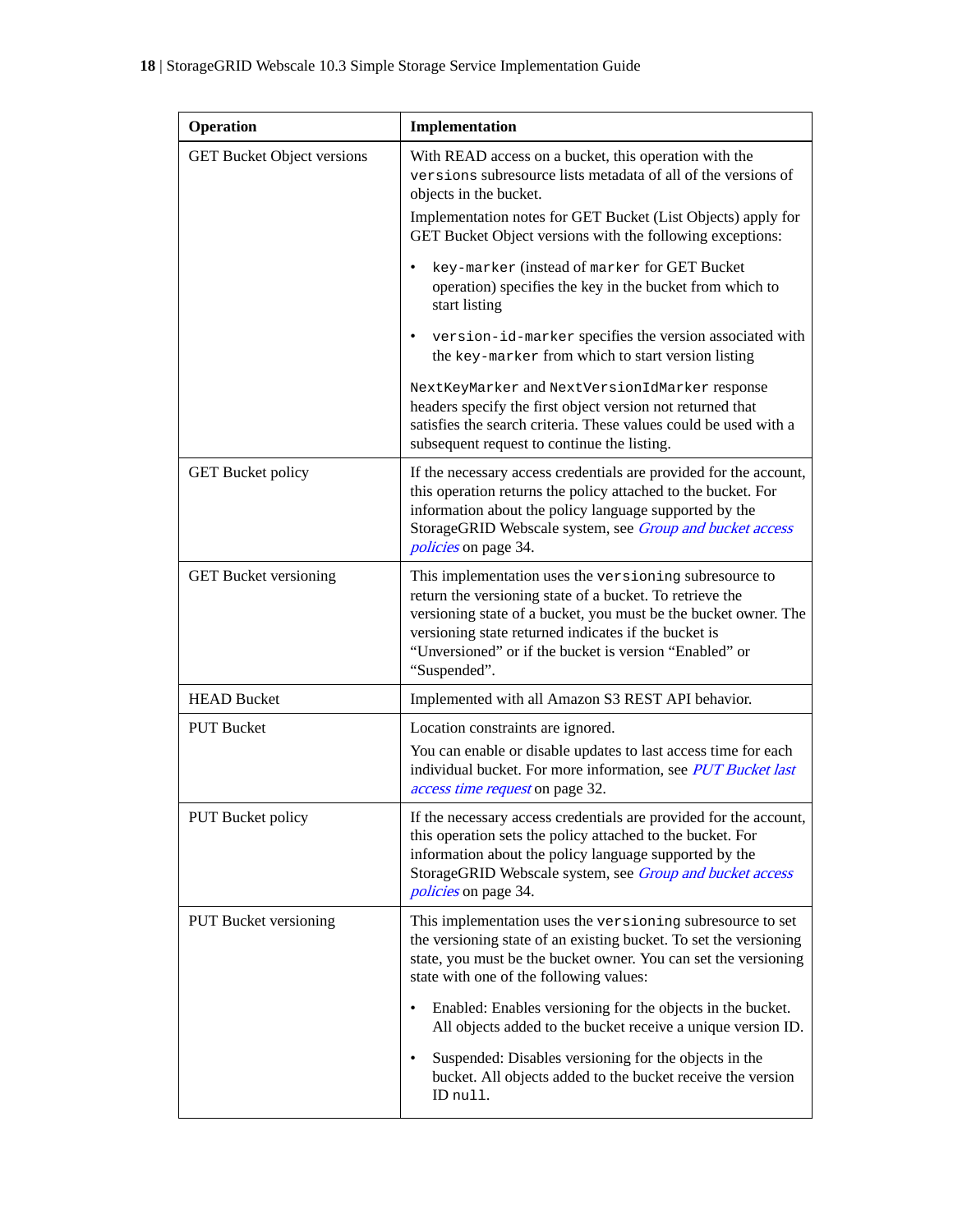# <span id="page-18-0"></span>**Operations on objects**

Data objects ingested to the StorageGRID Webscale system through Swift or CDMI cannot be accessed through S3.

All of the operations on objects, except GET Object ACL and OPTIONS / support StorageGRID Webscale consistency controls. For information on using the Consistency-Control header, see [How StorageGRID Webscale implements the S3 REST API](#page-9-0) on page 10.

| Operation                         | Implementation                                                                                                                                                                                                                                                                                                                             |  |
|-----------------------------------|--------------------------------------------------------------------------------------------------------------------------------------------------------------------------------------------------------------------------------------------------------------------------------------------------------------------------------------------|--|
| DELETE Object                     | Multi-Factor Authentication (MFA) and the response header x-amz-mfa<br>are not supported.                                                                                                                                                                                                                                                  |  |
|                                   | <b>Versioning</b>                                                                                                                                                                                                                                                                                                                          |  |
|                                   | To remove a specific version, the requestor must be the bucket owner and<br>use the version1d subresource. Using this subresource permanently<br>deletes the version. If the versionId corresponds to a delete marker, the<br>response header x-amz-delete-marker is returned set to true.                                                 |  |
|                                   | If an object is deleted without the versionId subresource on a<br>٠<br>version enabled bucket, it results in the generation of a delete marker.<br>The versionId for the delete marker is returned using the x-amz-<br>version-id response header, and the x-amz-delete-marker<br>response header is returned set to true.                 |  |
|                                   | If an object is deleted without the version Id subresource on a<br>$\bullet$<br>version suspended bucket, it results in a permanent deletion of an<br>already existing 'null' version or a 'null' delete marker, and the<br>generation of a new 'null' delete marker. The x-amz-delete-<br>marker response header is returned set to true. |  |
| <b>DELETE</b> Multiple<br>Objects | Multi-Factor Authentication (MFA) and the response header x-amz-mfa<br>are not supported.                                                                                                                                                                                                                                                  |  |
|                                   | Multiple objects can be deleted in the same request message.                                                                                                                                                                                                                                                                               |  |
|                                   | Note: The DELETE Multiple Objects request is not supported on<br>versioned buckets.                                                                                                                                                                                                                                                        |  |
|                                   | Unlike the PUT object operation, the DELETE Multiple Objects<br>operation does not support chunked transfer encoding and the content<br>encoding gzip attributes.                                                                                                                                                                          |  |
| <b>GET</b> Object                 | The following request headers are not supported and return<br>XNotImplemented:                                                                                                                                                                                                                                                             |  |
|                                   | x-amz-restore                                                                                                                                                                                                                                                                                                                              |  |
|                                   | x-amz-website-redirect-location                                                                                                                                                                                                                                                                                                            |  |
|                                   | <b>Versioning</b>                                                                                                                                                                                                                                                                                                                          |  |
|                                   | If a versionId subresource is not specified, the operation fetches the<br>most recent version of the object in a versioned bucket. If the current<br>version of the object is a delete marker, a "Not Found" status is returned<br>with the x-amz-delete-marker response header set to true.                                               |  |

The following operations on objects are supported by the StorageGRID Webscale system: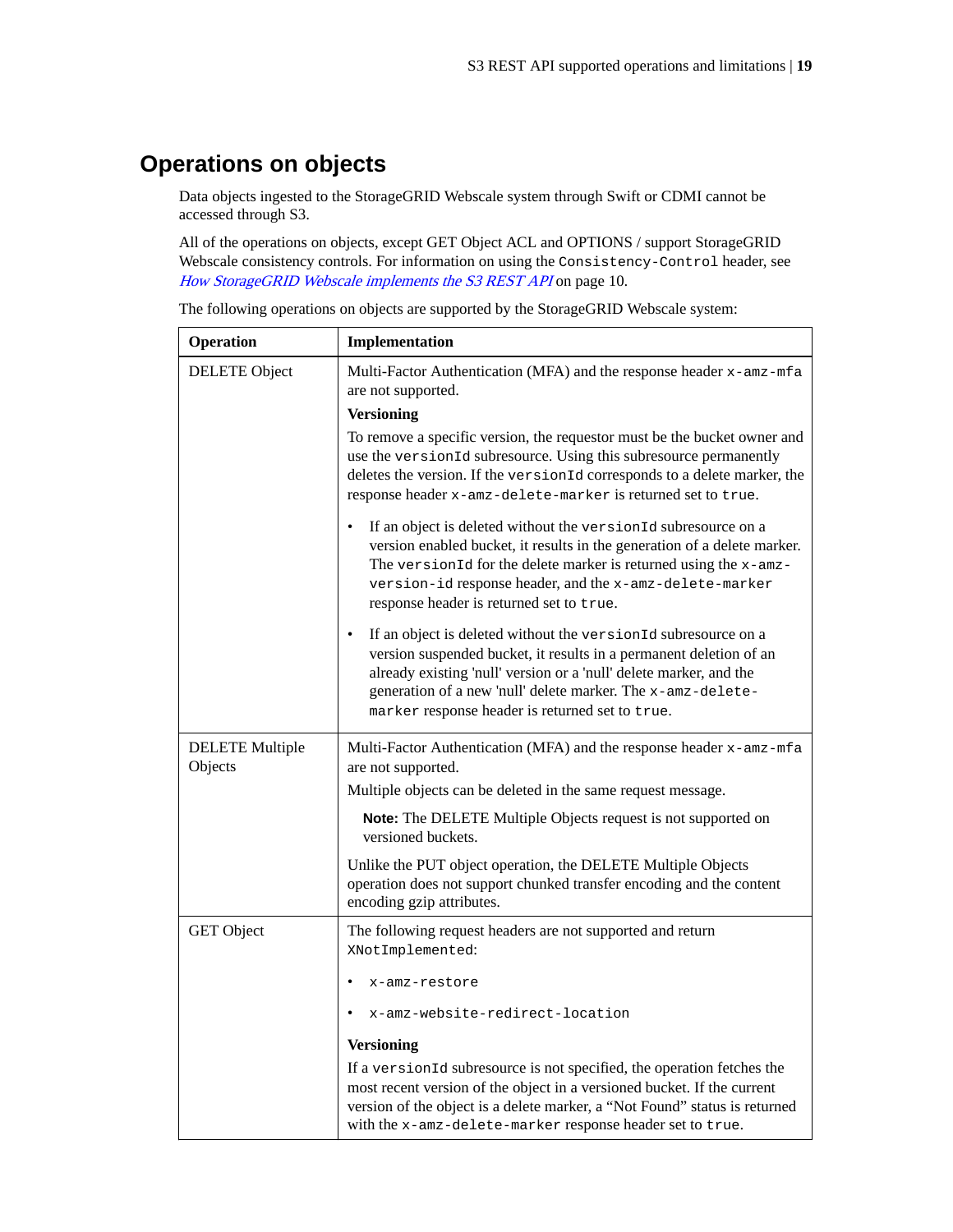# **20** | StorageGRID Webscale 10.3 Simple Storage Service Implementation Guide

| <b>Operation</b>      | Implementation                                                                                                                                                                                                                                                                                |
|-----------------------|-----------------------------------------------------------------------------------------------------------------------------------------------------------------------------------------------------------------------------------------------------------------------------------------------|
| <b>GET Object ACL</b> | If the necessary access credentials are provided for the account, the<br>operation returns a positive response and the ID, DisplayName, and<br>Permission of the object owner, indicating that the owner has full access<br>to the object.                                                    |
| <b>HEAD</b> Object    | The following request headers are not supported and return<br>XNotImplemented:<br>x-amz-restore<br>x-amz-website-redirect-location<br><b>Versioning</b>                                                                                                                                       |
|                       | If a version Id subresource is not specified, the operation fetches the<br>most recent version of the object in a versioned bucket. If the current<br>version of the object is a delete marker, a "Not Found" status is returned<br>with the x-amz-delete-marker response header set to true. |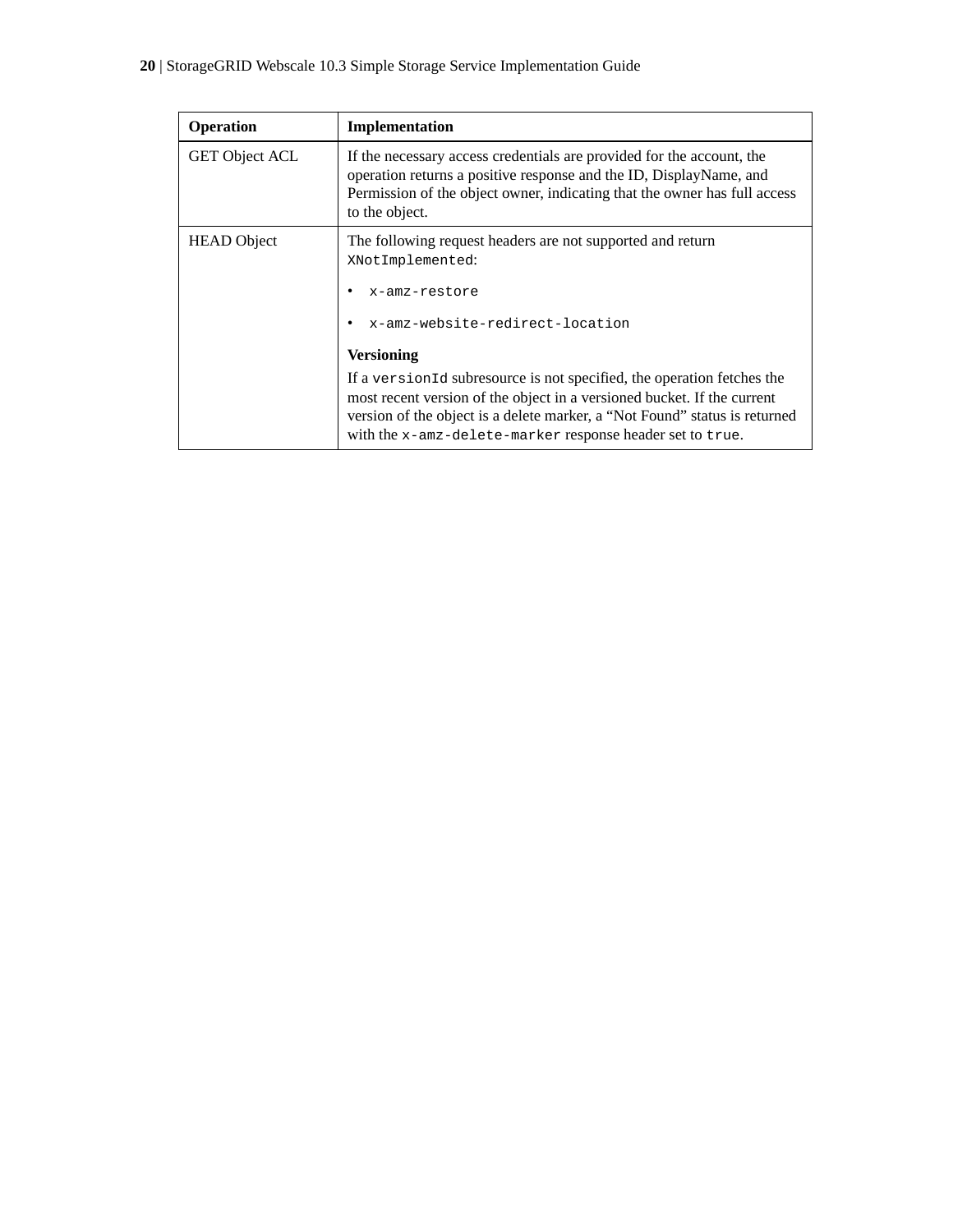| Operation  | Implementation                                                                                                                                                                                                                                                                                                                                                                                                               |  |
|------------|------------------------------------------------------------------------------------------------------------------------------------------------------------------------------------------------------------------------------------------------------------------------------------------------------------------------------------------------------------------------------------------------------------------------------|--|
| PUT Object | <b>Storage class options</b>                                                                                                                                                                                                                                                                                                                                                                                                 |  |
|            | The x-amz-storage-class request header is supported with the<br>following enumerated values:                                                                                                                                                                                                                                                                                                                                 |  |
|            | STANDARD: (Default) Specifies a dual-commit ingest operation.<br>$\bullet$                                                                                                                                                                                                                                                                                                                                                   |  |
|            | REDUCED_REDUNDANCY: Specifies a single-commit ingest operation.<br>٠                                                                                                                                                                                                                                                                                                                                                         |  |
|            | <b>Note:</b> Specifying the REDUCED_REDUNDANCY value does not affect the<br>specified information lifecycle management (ILM) policy, and does<br>not result in data being stored at lower levels of redundancy in the<br>StorageGRID Webscale system.                                                                                                                                                                        |  |
|            | The PUT Object operation supports the Transfer-Encoding: chunked<br>and Content-Encoding: gzip attributes.                                                                                                                                                                                                                                                                                                                   |  |
|            | <b>Request headers</b>                                                                                                                                                                                                                                                                                                                                                                                                       |  |
|            | The following request headers are supported:                                                                                                                                                                                                                                                                                                                                                                                 |  |
|            | x-amz-server-side-encryption<br>٠                                                                                                                                                                                                                                                                                                                                                                                            |  |
|            | x-amz-meta- name-value pairs for user-defined metadata<br>$\bullet$                                                                                                                                                                                                                                                                                                                                                          |  |
|            | To record the object creation time, so that you can use the User<br>Defined Creation Time option for the reference time in an ILM rule,<br>you need to store the value in a user-defined header named x-amz-<br>meta-creation-time. For example: x-amz-meta-creation-<br>time=1443399726. This field is evaluated as seconds since Jan 1,<br>1970. For more information, see "Reference time" in the<br>Administrator Guide. |  |
|            | The following request headers are not supported and return<br>XNotImplemented:                                                                                                                                                                                                                                                                                                                                               |  |
|            | Expires<br>٠                                                                                                                                                                                                                                                                                                                                                                                                                 |  |
|            | x-amz-acl                                                                                                                                                                                                                                                                                                                                                                                                                    |  |
|            | x-amz-server-side-encryption-customer-algorithm<br>٠                                                                                                                                                                                                                                                                                                                                                                         |  |
|            | x-amz-server-side-encryption-customer-key                                                                                                                                                                                                                                                                                                                                                                                    |  |
|            | x-amz-server-side-encryption-customer-key-MD5                                                                                                                                                                                                                                                                                                                                                                                |  |
|            | x-amz-website-redirect-location                                                                                                                                                                                                                                                                                                                                                                                              |  |
|            | <b>Versioning</b>                                                                                                                                                                                                                                                                                                                                                                                                            |  |
|            | If versioning is enabled for a bucket, a unique versionId is<br>automatically generated for the version of the object being stored. This<br>versionId is also returned in the response using the x-amz-version-<br>id response header.                                                                                                                                                                                       |  |
|            | If versioning is suspended, the object version is stored with a null<br>versionId and if a null version already exists it will be overwritten.                                                                                                                                                                                                                                                                               |  |
|            | For more information on versioning, see the "PUT Bucket versioning"<br>and "GET Bucket versioning" entries in <i>Operations on buckets</i> on page<br>16.                                                                                                                                                                                                                                                                    |  |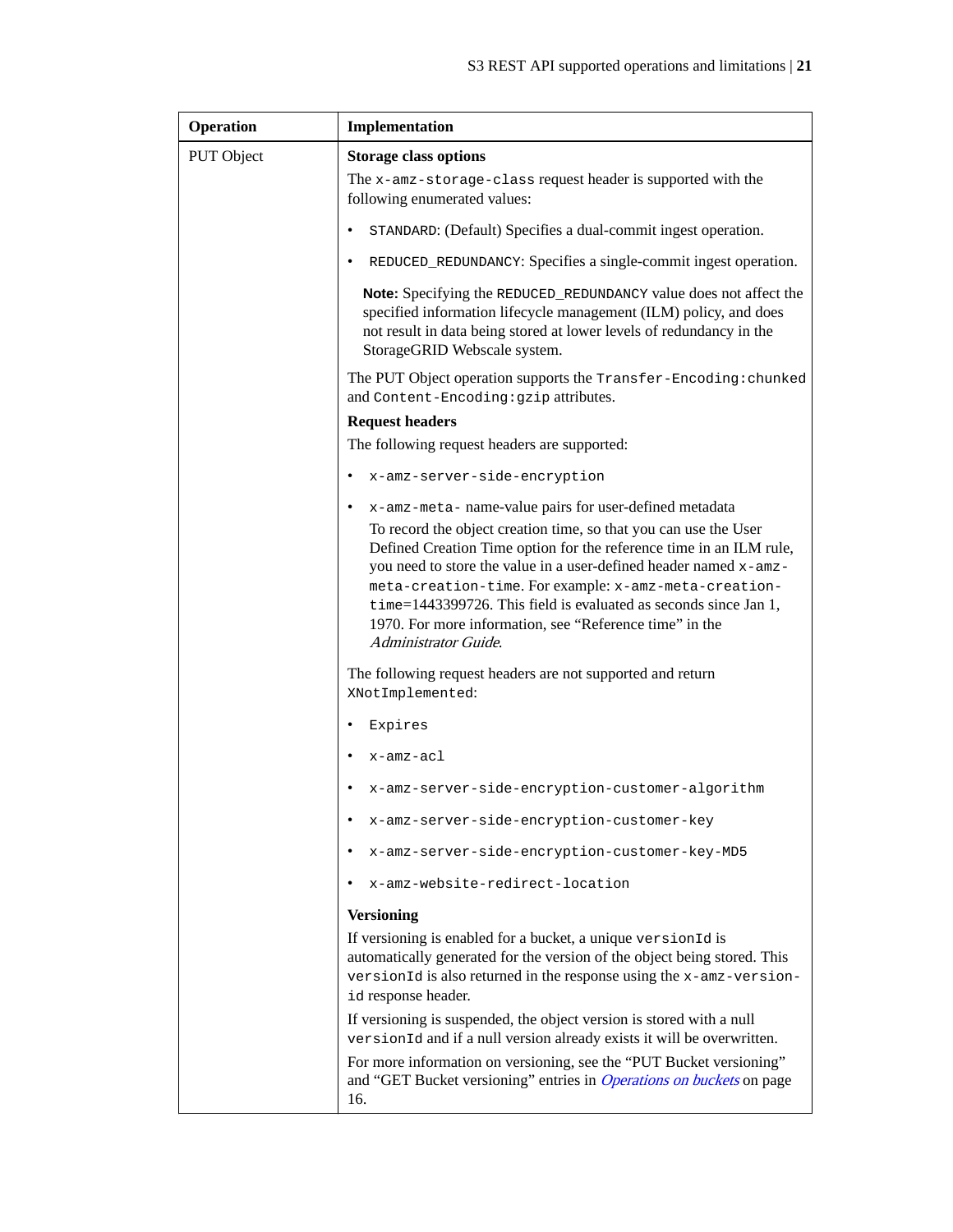| <b>Operation</b>  | Implementation                                                                                                                                                                                                                                                                                                                                                                                                                                                                              |
|-------------------|---------------------------------------------------------------------------------------------------------------------------------------------------------------------------------------------------------------------------------------------------------------------------------------------------------------------------------------------------------------------------------------------------------------------------------------------------------------------------------------------|
| PUT Object - Copy | The following request headers are supported:                                                                                                                                                                                                                                                                                                                                                                                                                                                |
|                   | x-amz-meta- name-value pairs for user-defined metadata<br>٠<br>To record the object creation time, so that you can use the User<br>Defined Creation Time option for the reference time in an ILM rule,<br>you need to store the value in a user-defined header named x-amz-<br>meta-creation-time. For example: x-amz-meta-creation-<br>time=1443399726. This field is evaluated as seconds since Jan 1,<br>1970. For more information, see "Reference time" in the<br>Administrator Guide. |
|                   | x-amz-metadata-directive: The default value is COPY, which<br>$\bullet$<br>enables you to update the object metadata and copy the object.<br>You can specify REPLACE to overwrite an existing object and the<br>associated metadata.                                                                                                                                                                                                                                                        |
|                   | ٠<br>x-amz-copy-source                                                                                                                                                                                                                                                                                                                                                                                                                                                                      |
|                   | x-amz-copy-source-if-match                                                                                                                                                                                                                                                                                                                                                                                                                                                                  |
|                   | x-amz-copy-source-if-none-match<br>$\bullet$                                                                                                                                                                                                                                                                                                                                                                                                                                                |
|                   | x-amz-copy-source-if-unmodified-since<br>٠                                                                                                                                                                                                                                                                                                                                                                                                                                                  |
|                   | x-amz-copy-source-if-modified-since<br>٠                                                                                                                                                                                                                                                                                                                                                                                                                                                    |
|                   | x-amz-server-side-encryption<br>$\bullet$                                                                                                                                                                                                                                                                                                                                                                                                                                                   |
|                   | x-amz-storage-class<br>٠                                                                                                                                                                                                                                                                                                                                                                                                                                                                    |
|                   | The following request headers are not supported and return<br>XNotImplemented:                                                                                                                                                                                                                                                                                                                                                                                                              |
|                   | x-amz-server-side-encryption-customer-algorithm<br>٠                                                                                                                                                                                                                                                                                                                                                                                                                                        |
|                   | x-amz-server-side-encryption-customer-key<br>٠                                                                                                                                                                                                                                                                                                                                                                                                                                              |
|                   | x-amz-server-side-encryption-customer-key-MD5                                                                                                                                                                                                                                                                                                                                                                                                                                               |
|                   | x-amz-website-redirect-location                                                                                                                                                                                                                                                                                                                                                                                                                                                             |
|                   | If the $x$ -amz-copy-source object data matches the destination, the<br>request updates object metadata only. If the x-amz-copy-source object<br>data is different than the destination, the request reads and writes the<br>object data within the StorageGRID Webscale system to create a copy.<br><b>Versioning</b>                                                                                                                                                                      |
|                   | If the source bucket is versioned, you can use the $x$ -amz-copy-source<br>header to copy the latest version of an object. To copy a specific version<br>of an object, you must explicitly specify the version to copy using the<br>version1d subresource. If the destination bucket is versioned, the<br>generated version is returned in the x-amz-version-id response<br>header. If versioning is suspended for the target bucket, then x-amz-<br>version-id returns a "null" value.     |

### **Related information**

[StorageGRID Webscale 10.3 Administrator Guide](https://library.netapp.com/ecm/ecm_download_file/ECMLP2411995)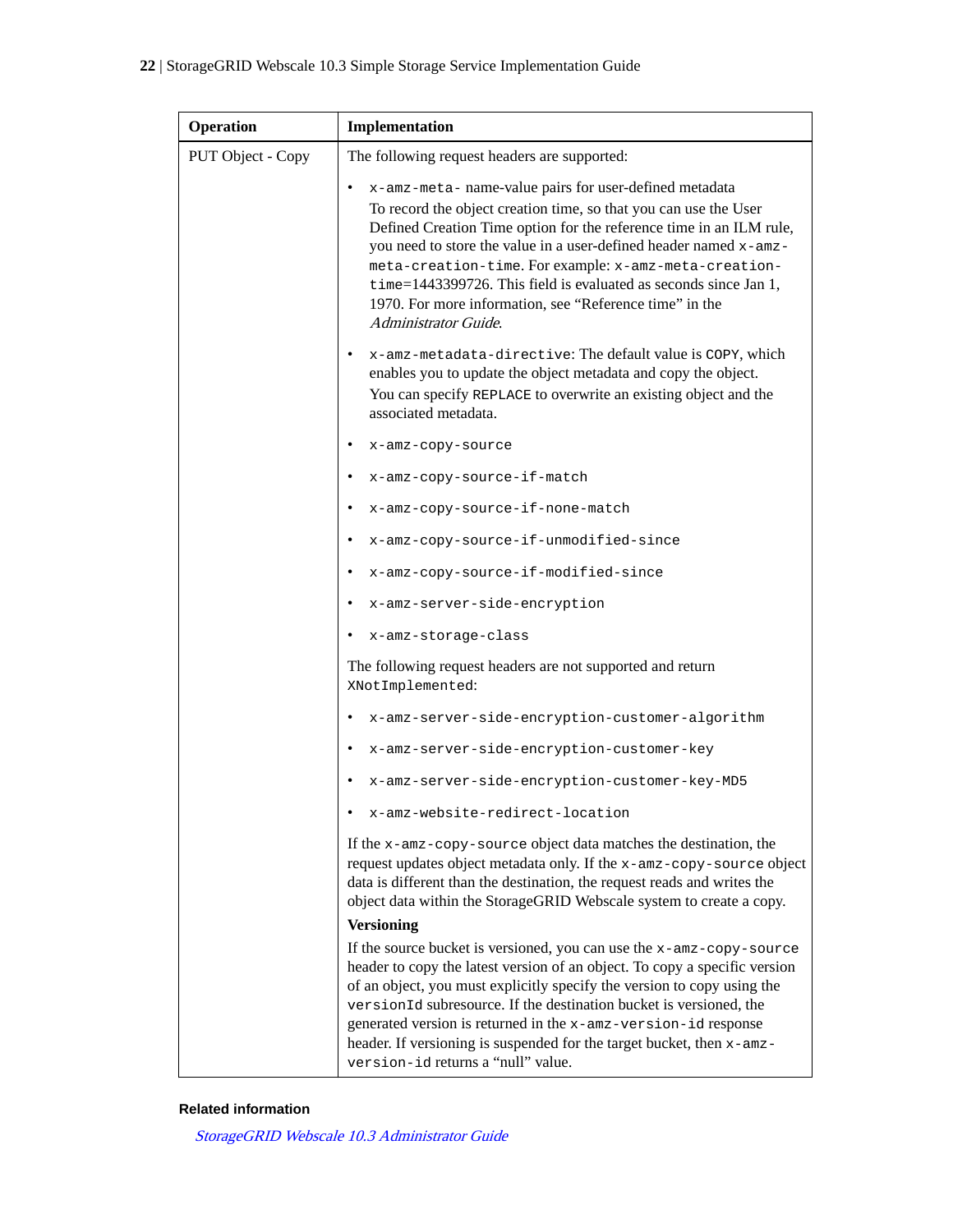# <span id="page-22-0"></span>**Operations for multipart uploads**

**Note:** You should not exceed 1,000 concurrent multipart uploads to a single bucket because the results of List Multipart Uploads queries for that bucket might return incomplete results.

**Note:** Each multipart part except the last must be between 5 MB to 5 GB. The last part can be less than 5 MB. This client must follow these limits as it is not enforced by StorageGRID Webscale.

All of the multipart upload operations support StorageGRID Webscale consistency controls. For information on using the Consistency-Control header, see [How StorageGRID Webscale](#page-9-0) [implements the S3 REST API](#page-9-0) on page 10.

| <b>Operation</b>       | Implementation                                    |  |
|------------------------|---------------------------------------------------|--|
| List Multipart Uploads | The following request headers are supported:      |  |
|                        | encoding-type                                     |  |
|                        | max-uploads<br>٠                                  |  |
|                        | key-marker                                        |  |
|                        | prefix<br>٠                                       |  |
|                        | upload-id-marker                                  |  |
|                        | The delimiter request parameter is not supported. |  |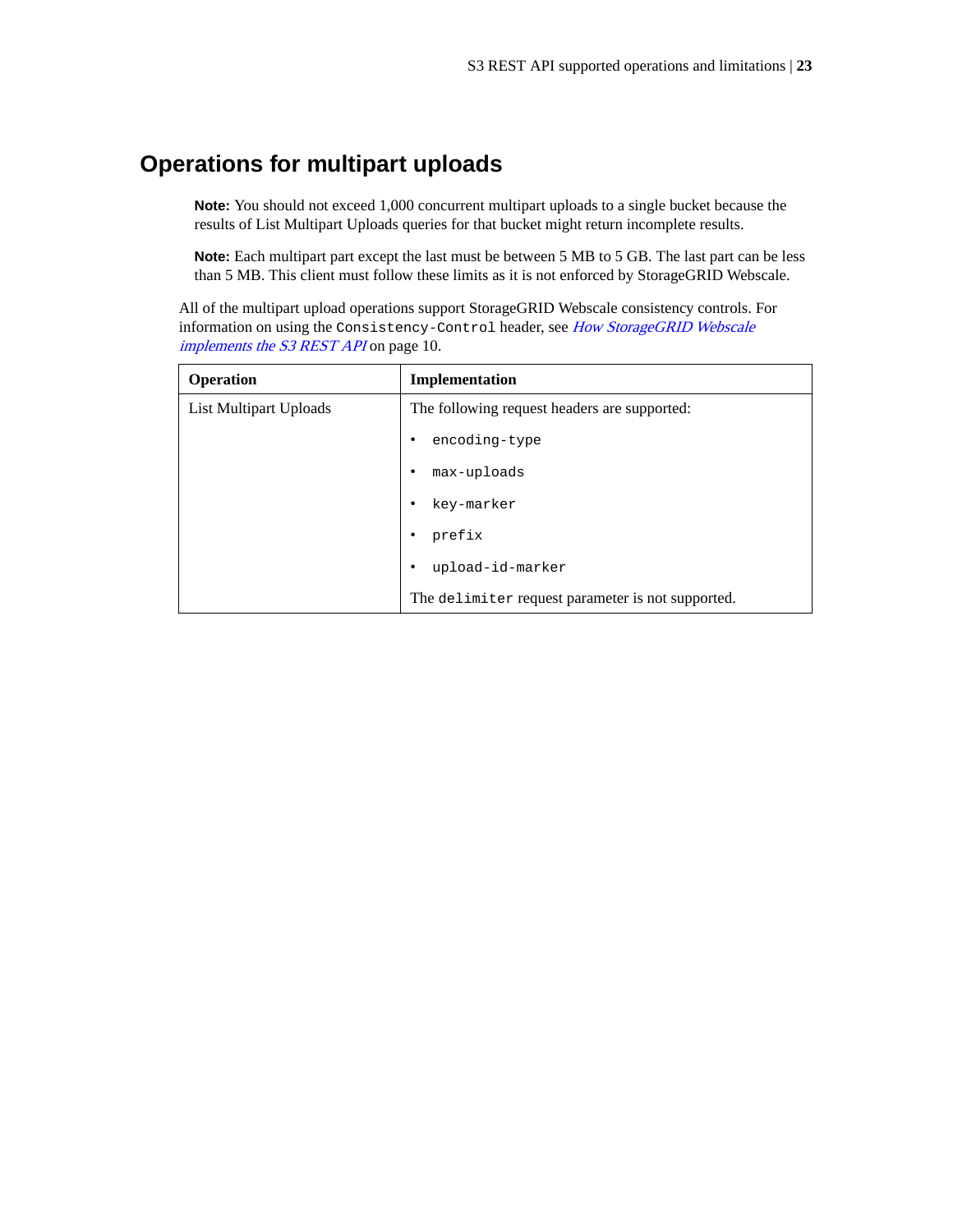| Operation                 | Implementation                                                                                                                                                                                                                                                                                                                                                                                                              |
|---------------------------|-----------------------------------------------------------------------------------------------------------------------------------------------------------------------------------------------------------------------------------------------------------------------------------------------------------------------------------------------------------------------------------------------------------------------------|
| Initiate Multipart Upload | The x-amz-storage-class request header is supported with<br>the following enumerated values:                                                                                                                                                                                                                                                                                                                                |
|                           | STANDARD<br>Default. Specifies a dual-commit ingest operation.                                                                                                                                                                                                                                                                                                                                                              |
|                           | REDUCED_REDUNDANCY<br>Specifies a single-commit ingest operation.                                                                                                                                                                                                                                                                                                                                                           |
|                           | Note: Specifying the REDUCED_REDUNDANCY value does not<br>affect the specified ILM policy, and does not result in data<br>being stored at lower levels of redundancy in the<br>StorageGRID Webscale system.                                                                                                                                                                                                                 |
|                           | The following request headers are supported:                                                                                                                                                                                                                                                                                                                                                                                |
|                           | Content-Type                                                                                                                                                                                                                                                                                                                                                                                                                |
|                           | x-amz-meta- name-value pairs for user-defined metadata                                                                                                                                                                                                                                                                                                                                                                      |
|                           | To record the object creation time, so that you can use the User<br>Defined Creation Time option for the reference time in an ILM<br>rule, you need to store the value in a user-defined header<br>named x-amz-meta-creation-time. For example: x-amz-<br>meta-creation-time=1443399726. This field is evaluated<br>as seconds since Jan 1, 1970. For more information, see<br>"Reference time" in the Administrator Guide. |
|                           | The x-amz-server-side-encryption header is not<br>supported directly for Initiate Multipart Upload requests. If you<br>require server-side encryption for a multipart upload, you need<br>to specify the x-amz-server-side-encryption header for<br>each of the upload parts, but you cannot specify it as part of the<br>Initiate Multipart Upload header or the request fails.                                            |
|                           | The following request headers are not supported and return                                                                                                                                                                                                                                                                                                                                                                  |
|                           | XNotImplemented:<br>x-amz-website-redirect-location                                                                                                                                                                                                                                                                                                                                                                         |
|                           |                                                                                                                                                                                                                                                                                                                                                                                                                             |
|                           | x-amz-server-side-encryption-customer                                                                                                                                                                                                                                                                                                                                                                                       |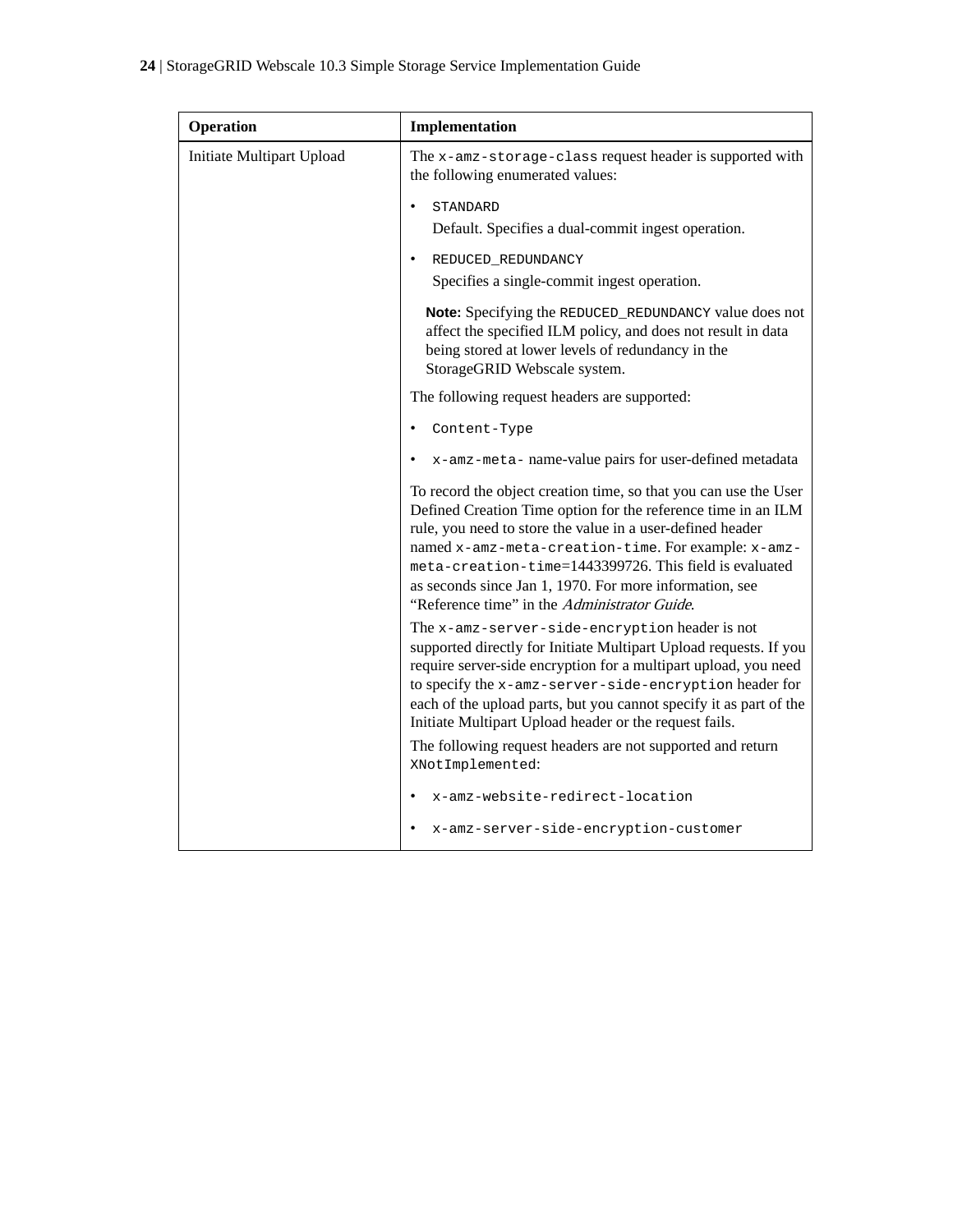| <b>Operation</b>          | Implementation                                                                                                                                                                                                    |  |
|---------------------------|-------------------------------------------------------------------------------------------------------------------------------------------------------------------------------------------------------------------|--|
| <b>Upload Part</b>        | The following request headers are supported:                                                                                                                                                                      |  |
|                           | Content-Length                                                                                                                                                                                                    |  |
|                           | x-amz-server-side-encryption<br>If you need to specify server-side encryption for a multipart<br>upload, you need to specify the x-amz-server-side-<br>encryption header for each of the individual upload parts. |  |
|                           | The following request headers are not supported and return<br>XNotImplemented:                                                                                                                                    |  |
|                           | x-amz-server-side-encryption-customer-<br>algorithm                                                                                                                                                               |  |
|                           | x-amz-server-side-encryption-customer-key<br>٠                                                                                                                                                                    |  |
|                           | x-amz-server-side-encryption-customer-key-<br>MD <sub>5</sub>                                                                                                                                                     |  |
| <b>Upload Part - Copy</b> | Implemented with all Amazon S3 REST API behavior.                                                                                                                                                                 |  |
|                           | This request reads and writes the object data specified in $x$ -<br>amz-copy-source-range within the StorageGRID Webscale<br>system.                                                                              |  |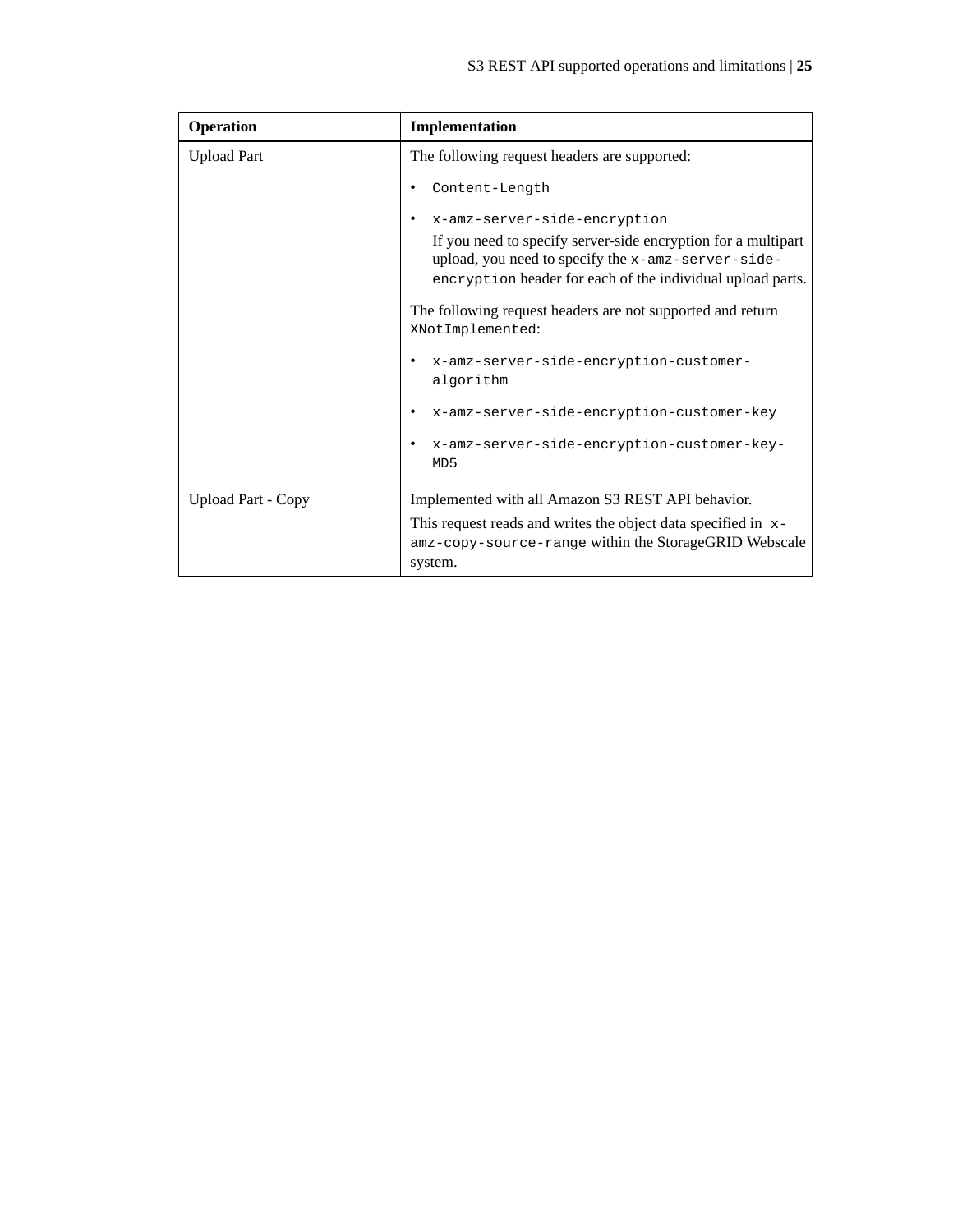<span id="page-25-0"></span>

| Operation                     | Implementation                                                                                                                                                                                              |  |
|-------------------------------|-------------------------------------------------------------------------------------------------------------------------------------------------------------------------------------------------------------|--|
| Complete Multipart Upload     | The x-amz-storage-class request header is supported with<br>the following enumerated values:                                                                                                                |  |
|                               | STANDARD<br>$\bullet$<br>Default. Specifies a dual-commit ingest operation.                                                                                                                                 |  |
|                               | REDUCED_REDUNDANCY<br>Specifies a single-commit ingest operation.                                                                                                                                           |  |
|                               | Note: Specifying the REDUCED_REDUNDANCY value does not<br>affect the specified ILM policy, and does not result in data<br>being stored at lower levels of redundancy in the<br>StorageGRID Webscale system. |  |
|                               | Attention: If a multipart upload is not completed within 15<br>days, the operation is marked as inactive and all associated<br>data is deleted from the system.                                             |  |
|                               | The following request headers are not supported and return<br>XNotImplemented:                                                                                                                              |  |
|                               | x-amz-expiration<br>$\bullet$                                                                                                                                                                               |  |
|                               | x-amz-server-side-encryption-customer-<br>algorithm                                                                                                                                                         |  |
|                               | x-amz-server-side-encryption-customer-key                                                                                                                                                                   |  |
|                               | x-amz-server-side-encryption-customer-key-<br>MD <sub>5</sub>                                                                                                                                               |  |
|                               | x-amz-version-id                                                                                                                                                                                            |  |
|                               | <b>Note:</b> The ETag value returned is not an MD5 sum of the<br>data, but follows the Amazon S3 API implementation of the<br>ETag value for multipart objects.                                             |  |
| <b>Abort Multipart Upload</b> | Implemented with all Amazon S3 REST API behavior.                                                                                                                                                           |  |
| <b>List Parts</b>             | The following request parameters are supported:                                                                                                                                                             |  |
|                               | max-parts                                                                                                                                                                                                   |  |
|                               | part-number-marker                                                                                                                                                                                          |  |

### **Related information**

[StorageGRID Webscale 10.3 Administrator Guide](https://library.netapp.com/ecm/ecm_download_file/ECMLP2411995)

# **Operations tracked in the audit logs**

Several bucket operations and object operations are tracked in the StorageGRID Webscale audit logs.

| <b>Bucket operations</b>         | <b>Object operations</b>  |
|----------------------------------|---------------------------|
| DELETE Bucket                    | Complete Multipart Upload |
| <b>GET Bucket (List Objects)</b> | DELETE Object             |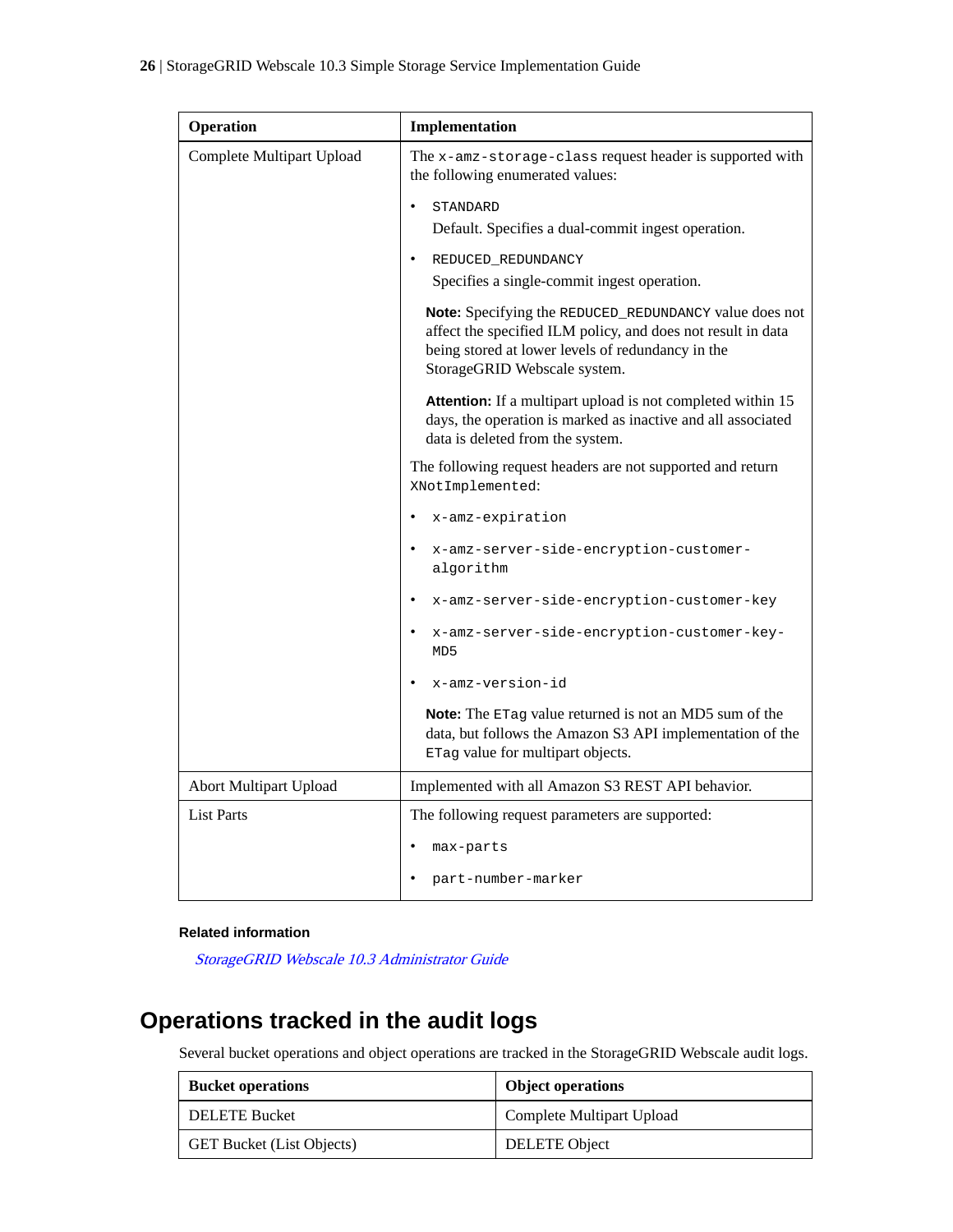| <b>Bucket operations</b>     | <b>Object operations</b> |
|------------------------------|--------------------------|
| <b>HEAD Bucket</b>           | <b>GET</b> Object        |
| <b>PUT Bucket</b>            | <b>HEAD</b> Object       |
| <b>PUT Bucket Versioning</b> | PUT Object               |
|                              | PUT Object - Copy        |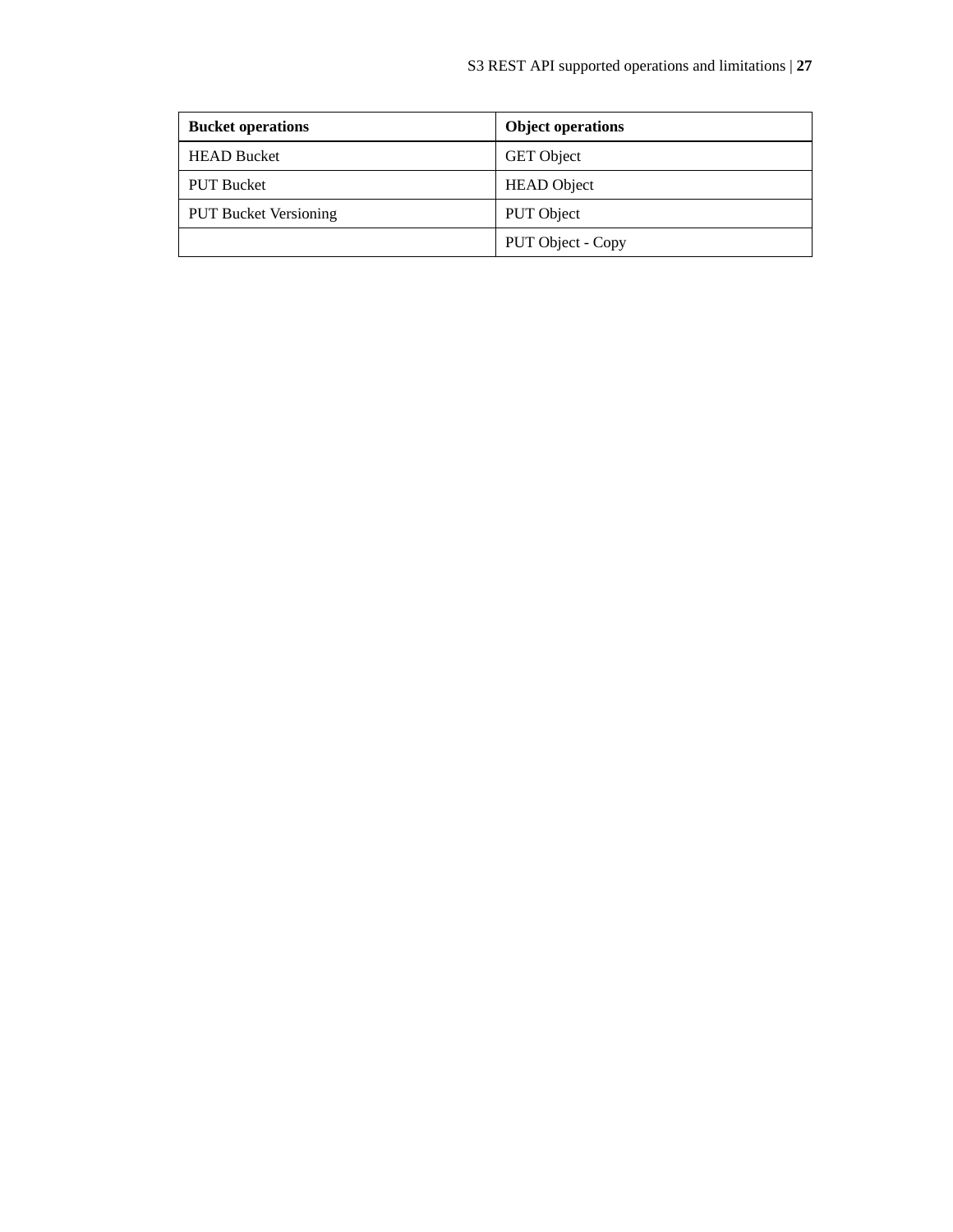# <span id="page-27-0"></span>**StorageGRID Webscale S3 REST API operations**

There are operations added on to the S3 REST API that are specific to StorageGRID Webscale system.

# **GET Bucket consistency request**

The GET Bucket consistency request allows you to determine the consistency level being applied to a particular bucket.

### **Request**

| <b>Request HTTP Header</b> | <b>Description</b>                                                                           |
|----------------------------|----------------------------------------------------------------------------------------------|
| Authorization              | Specifies the AWS signature and the access key ID for the<br>account to use for the request. |
| Date                       | The date and time of the request.                                                            |
| Host                       | The hostname to which the request is directed.                                               |

### **Request Example**

```
GET /bucket?x-ntap-sg-consistency HTTP/1.1
Date: Sat, 29 Nov 2015 01:02:17 GMT
Authorization: AWS 9MOYPG9ACWPAJA1S72R5:jUGbYkLdBApjCWBgK4TxvOjfock=
Host: test.com
```
### **Response**

| <b>Response HTTP Header</b> | <b>Description</b>                                                                         |
|-----------------------------|--------------------------------------------------------------------------------------------|
| Connection                  | Specifies whether the connection to the server is open or<br>closed.                       |
| Content-Length              | The length of the response body.                                                           |
| Content-Type                | The Multipurpose Internet Mail Extensions (MIME) type of the<br>response body.             |
| Date                        | The date and time of the response.                                                         |
| Server                      | The server that created the response.                                                      |
| x-amz-request-id            | The identifier that uniquely identifies the request. Created by<br>the S <sub>3</sub> API. |

<Consistency> will return one of the following values:

- all: Provides the highest consistency guarantee. All nodes receive the data immediately or the request will fail.
- strong-global: Guarantees a consistent read-after-write view for all operations across all sites.
- strong-site: Guarantees a consistent read-after-write view for all operations within a site.
- default: Eventually consistent, highly available, with data protection guarantees.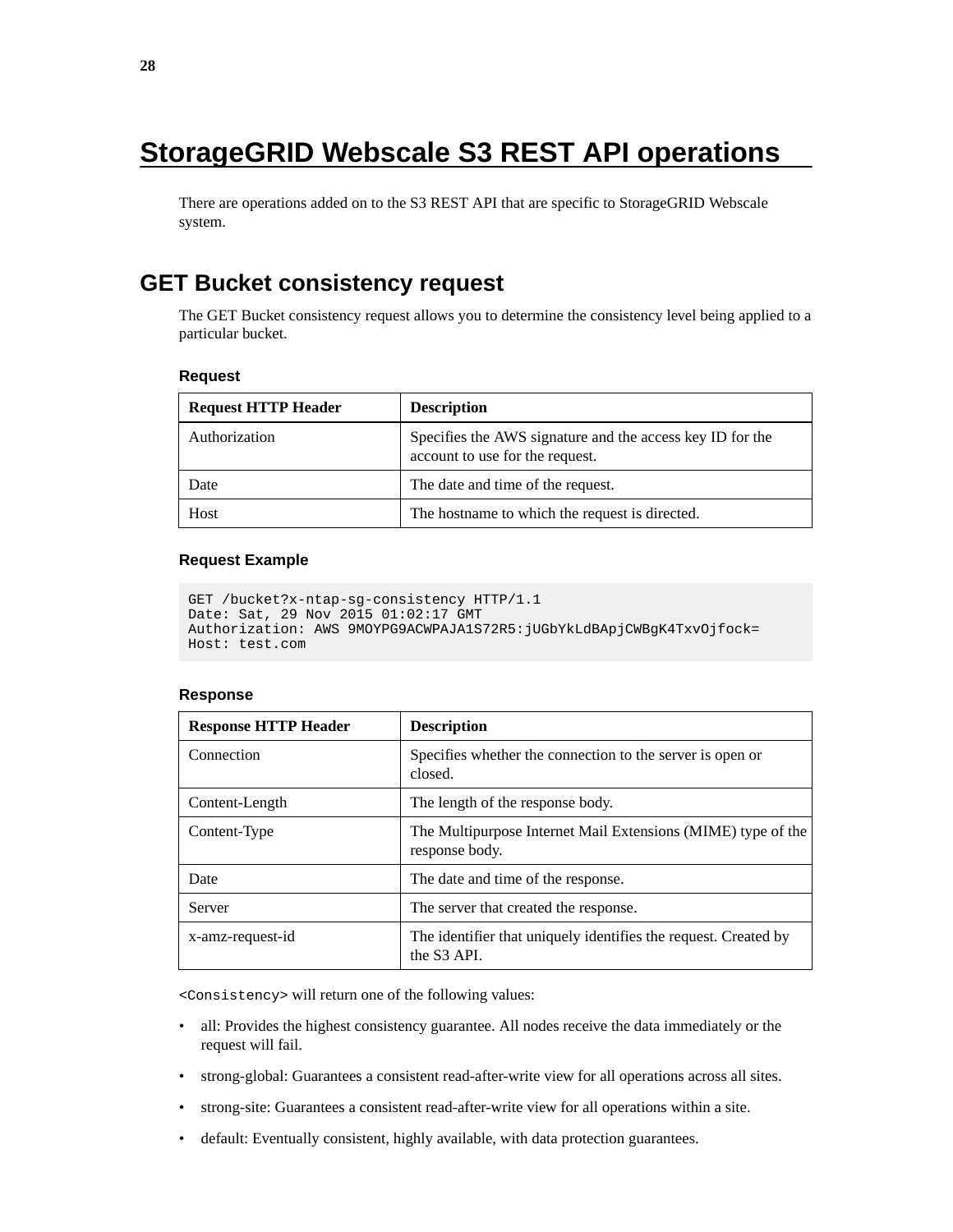<span id="page-28-0"></span>• weak: Ensures the highest availability, but provides no consistency guarantees and a reduced guarantee of data protection.

### **Response Example**

```
HTTP/1.1 200 OK
Date: Sat, 29 Nov 2015 01:02:18 GMT
Connection: CLOSE
Server: StorageGRID/10.3.0
x-amz-request-id: 12345
Content-Length: 127
Content-Type: application/xml
<?xml version="1.0" encoding="UTF-8"?>
<Consistency xmlns="http://s3.storagegrid.com/doc/2015-02-01/">default</
Consistency>
```
# **PUT Bucket consistency request**

The PUT Bucket consistency request allows you to specify the consistency level to apply to operations performed on a bucket.

#### **Request**

| <b>Request HTTP Header</b> | <b>Description</b>                                                                           |
|----------------------------|----------------------------------------------------------------------------------------------|
| Authorization              | Specifies the AWS signature and the access key ID for the<br>account to use for the request. |
| Date                       | The date and time of the request.                                                            |
| Host                       | The hostname to which the request is directed.                                               |

The x-ntap-sg-consistency parameter must contain one of the following values:

- all: Provides the highest consistency guarantee. All nodes receive the data immediately or the request will fail.
- strong-global: Guarantees a consistent read-after-write view for all operations across all sites.
- strong-site: Guarantees a consistent read-after-write view for all operations within a site.
- default: Eventually consistent, highly available, with data protection guarantees.

### **Request example**

```
PUT /bucket?x-ntap-sg-consistency=strong-global HTTP/1.1
Date: Sat, 29 Nov 2015 01:02:17 GMT
Authorization: AWS 9MOYPG9ACWPAJA1S72R5:jUGbYkLdBApjCWBgK4TxvOjfock=
Host: test.com
```
# **GET Storage Usage request**

The GET Storage Usage request tells you the total amount of storage in use by an account, and for each bucket associated with the account.

The amount of storage used by an account and its buckets can be obtained by a modified GET Service request with the x-ntap-sg-usage query parameter. Bucket storage usage is tracked separately from the PUT and DELETE requests processed by the system. There might be some delay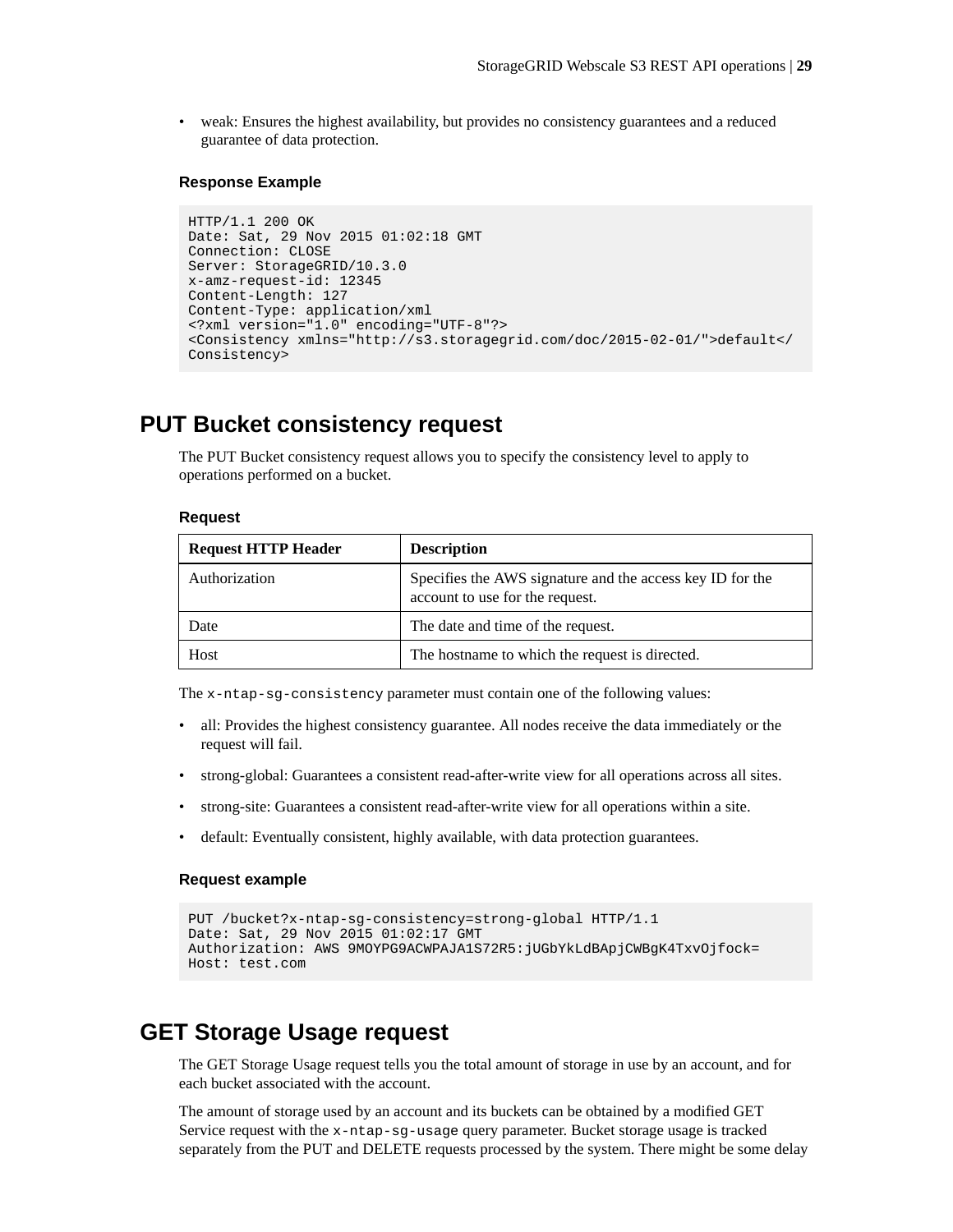before the usage values match the expected values based on the processing of requests, particularly if the system is under heavy load.

### **Request**

| <b>Request HTTP Header</b> | <b>Description</b>                                                                           |
|----------------------------|----------------------------------------------------------------------------------------------|
| Authorization              | Specifies the AWS signature and the access key ID for the<br>account to use for the request. |
| Date                       | The date and time of the request.                                                            |
| Host                       | The hostname to which the request is directed.                                               |

### **Request example**

```
GET /?x-ntap-sg-usage HTTP/1.1
Date: Sat, 29 Nov 2015 00:49:04 GMTT
Authorization: AWS 9MOYPG9ACWPAJA1S72R5:jUGbYkLdBApjCWBgK4TxvOjfock=
Host: test.com
```
#### **Response**

| <b>Response HTTP Header</b> | <b>Description</b>                                                                         |
|-----------------------------|--------------------------------------------------------------------------------------------|
| Connection                  | Specifies whether the connection to the server is open or<br>closed.                       |
| Content-Length              | The length of the response body.                                                           |
| Content-Type                | The Multipurpose Internet Mail Extensions (MIME) type of the<br>response body.             |
| Date                        | The date and time of the response.                                                         |
| Server                      | The server that created the response.                                                      |
| x-amz-request-id            | The identifier that uniquely identifies the request. Created by<br>the S <sub>3</sub> API. |

#### **Response example**

```
HTTP/1.1 200 OK
Date: Sat, 29 Nov 2015 00:49:05 GMT
Connection: KEEP-ALIVE
Server: StorageGRID/10.2.0
x-amz-request-id: 727237123
Content-Length: 427
Content-Type: application/xml
<?xml version="1.0" encoding="UTF-8"?>
<UsageResult xmlns="http://s3.storagegrid.com/doc/2015-02-01">
<CalculationTime>2014-11-19T05:30:11.000000Z</CalculationTime>
<ObjectCount>4</ObjectCount>
<DataBytes>12</DataBytes>
<Buckets>
<Bucket>
<Name>bucket1</Name>
<ObjectCount>2</ObjectCount>
<DataBytes>6</DataBytes>
</Bucket>
<Bucket>
<Name>bucket2</Name>
<ObjectCount>2</ObjectCount>
```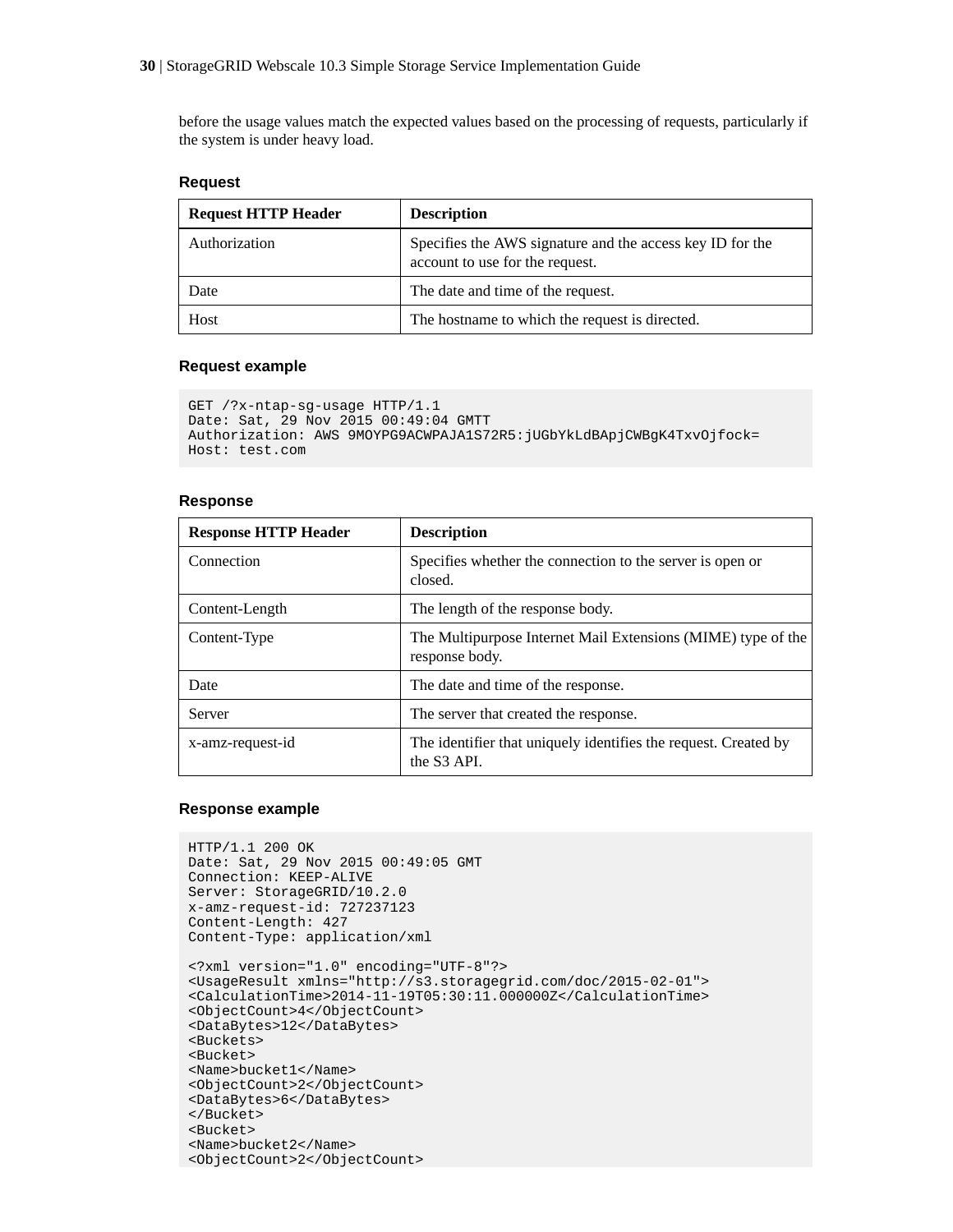```
<DataBytes>6</DataBytes>
</Bucket>
</Buckets>
</UsageResult>
```
### **Versioning**

Every object version stored will contribute to the ObjectCount and DataBytes values in the response. Delete markers are not added to the ObjectCount total.

# **GET Bucket last access time request**

The GET Bucket last access time request allows you to determine if last access time updates are enabled or disabled for individual buckets.

You must have s3:GetBucketPolicy permissions to complete this operation.

### **Request**

| <b>Request HTTP Header</b> | <b>Description</b>                                                                           |
|----------------------------|----------------------------------------------------------------------------------------------|
| Authorization              | Specifies the AWS signature and the access key ID for the<br>account to use for the request. |
| Date                       | The date and time of the request.                                                            |
| Host                       | The hostname to which the request is directed.                                               |

### **Request Example**

```
GET /bucket?x-ntap-sg-lastaccesstime HTTP/1.1
Date: Sat, 29 Nov 2015 01:02:17 GMT
Authorization: AWS 9MOYPG9ACWPAJA1S72R5:jUGbYkLdBApjCWBgK4TxvOjfock=
Host: test.com
```
### **Response**

| <b>Response HTTP Header</b> | <b>Description</b>                                                                         |
|-----------------------------|--------------------------------------------------------------------------------------------|
| Connection                  | Specifies whether the connection to the server is open or<br>closed.                       |
| Content-Length              | The length of the response body.                                                           |
| Content-Type                | The Multipurpose Internet Mail Extensions (MIME) type of the<br>response body.             |
| Date                        | The date and time of the response.                                                         |
| Server                      | The server that created the response.                                                      |
| x-amz-request-id            | The identifier that uniquely identifies the request. Created by<br>the S <sub>3</sub> API. |

### **Response Example**

The value of <LastAccessTime> will either be enabled or disabled.

```
HTTP/1.1 200 OK
Date: Sat, 29 Nov 2015 01:02:18 GMT
Connection: CLOSE
```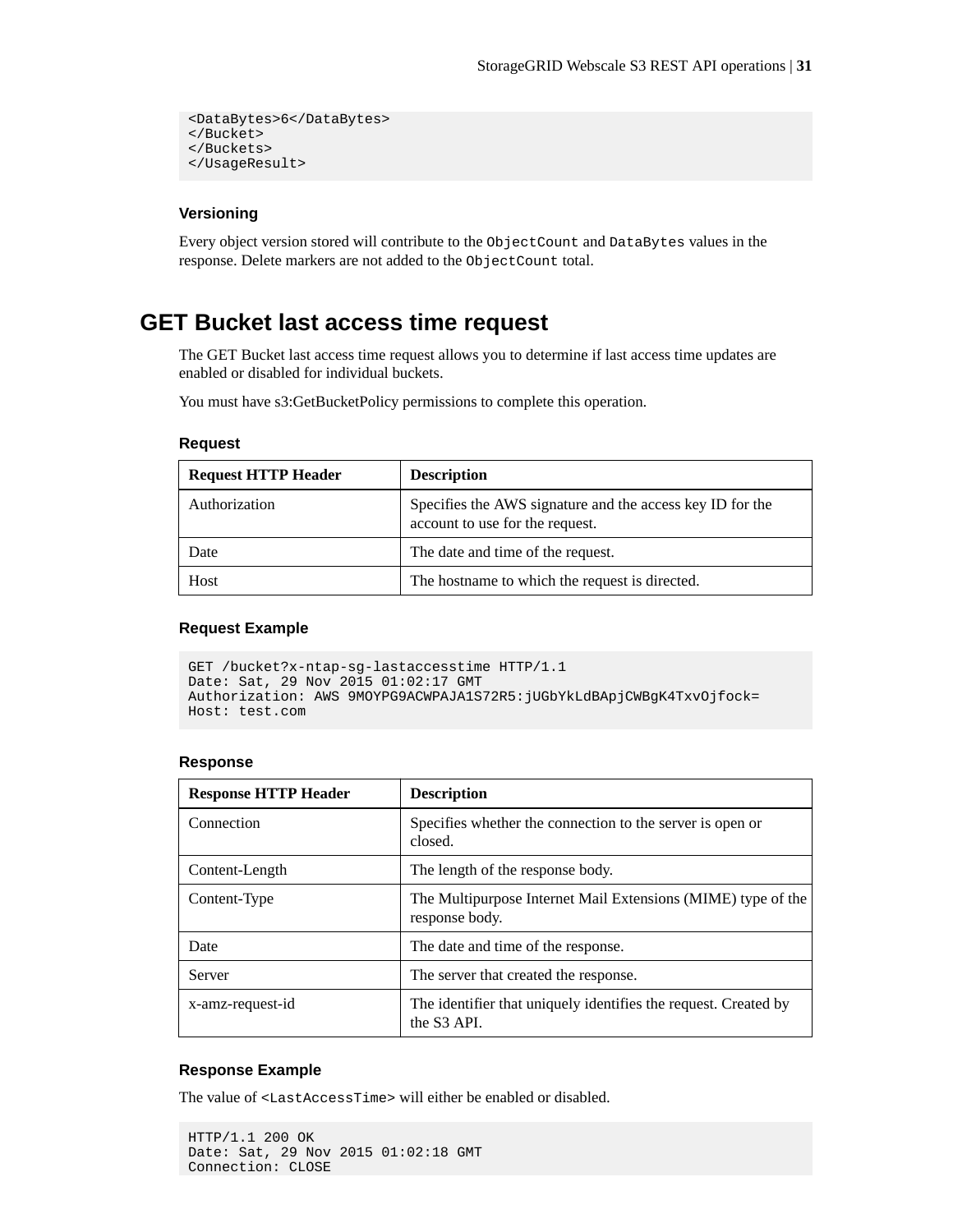```
Server: StorageGRID/10.3.0
x-amz-request-id: 12345
Content-Length: 127
Content-Type: application/xml
<?xml version="1.0" encoding="UTF-8"?>
<LastAccessTime xmlns="http://s3.storagegrid.com/doc/2015-02-01/">enabled
</LastAccessTime>
```
# **PUT Bucket last access time request**

The PUT Bucket last access time request allows you to enable or disable last access time updates for individual buckets. Disabling last access time improves performance, and is the default setting for all buckets created with version 10.3.0, or later.

You must have s3:PutBucketPolicy permissions for a bucket to enable or disable the last access time configuration settings for the bucket.

**Note:** Last access time updates are enabled by default for all buckets created with versions prior to 10.3.0. You need to explicitly disable last access time for each of these buckets to match the default behavior of version 10.3.0, or later. You can only change the last access time configuration settings for a bucket using this S3 API operation.

If last access time is disabled for a bucket the following behavior is applied to operations on the bucket:

- GET Object, GET Object ACL, and HEAD Object do not update last access time, and are not added to queues for information lifecycle management (ILM) evaluation.
- PUT Object Copy that only updates metadata does not update last access time, but is added to queues for ILM evaluation.
- PUT Object Copy and Complete Multipart Upload do update last access time, and are added to queues for ILM evaluation.

### **Request**

| <b>Request HTTP Header</b> | <b>Description</b>                                                                           |
|----------------------------|----------------------------------------------------------------------------------------------|
| Authorization              | Specifies the AWS signature and the access key ID for the<br>account to use for the request. |
| Date                       | The date and time of the request.                                                            |
| Host                       | The hostname to which the request is directed.                                               |

### **Request examples**

**Enabling last access time for a bucket**

```
PUT /bucket?x-ntap-sg-lastaccesstime=enabled HTTP/1.1
Date: Sat, 29 Nov 2015 01:02:17 GMT
Authorization: AWS 9MOYPG9ACWPAJA1S72R5:jUGbYkLdBApjCWBgK4TxvOjfock=
Host: test.com
```
**Disabling last access time for a bucket**

```
PUT /bucket?x-ntap-sg-lastaccesstime=disabled HTTP/1.1
Date: Sat, 29 Nov 2015 01:02:17 GMT
Authorization: AWS 9MOYPG9ACWPAJA1S72R5:jUGbYkLdBApjCWBgK4TxvOjfock=
Host: test.com
```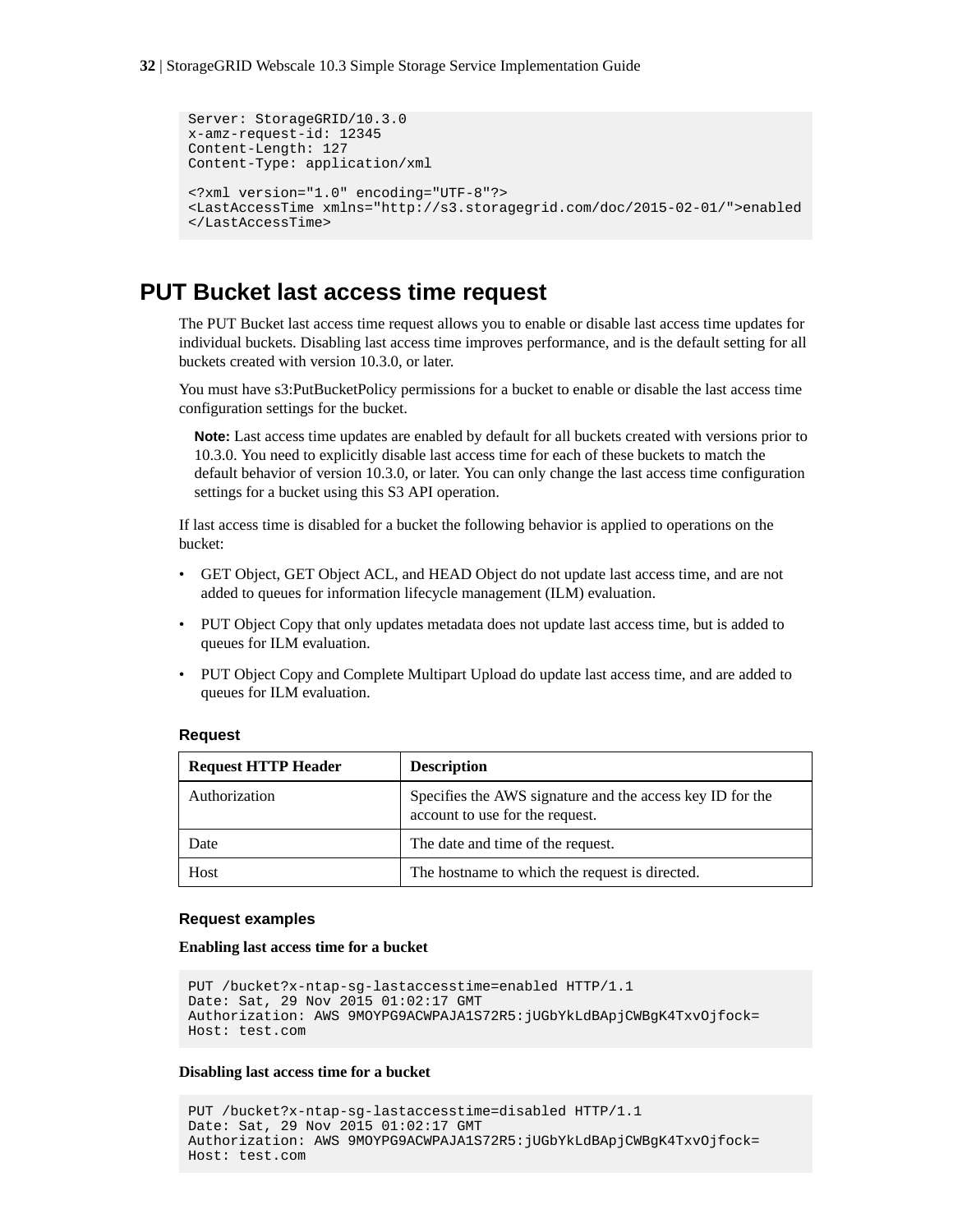# <span id="page-32-0"></span>**Configuring security for the REST API**

You need to understand the security measures implemented for the REST API and how to secure your system.

# **How the StorageGRID Webscale system implements security for the REST API**

The StorageGRID Webscale system employs the use of Transport Layer Security (TLS) connection security, server authentication, client authentication, and client authorization. When considering security issues, you might find it helpful to understand how the StorageGRID Webscale system implements security, authentication, and authorization for the S3 or Swift REST API.

The StorageGRID Webscale system accepts HTTPS commands submitted over a network connection that uses TLS to provide connection security, application authentication and, optionally, transport encryption. Commands that do not use TLS are rejected. If an object is encrypted when it is ingested, it stays encrypted for the lifetime of the object in the StorageGRID Webscale system.

TLS enables the exchange of certificates as entity credentials and allows a negotiation that can use hashing and encryption algorithms.

When a StorageGRID Webscale system is installed, a certificate authority (CA) certificate is generated for the system, as well as server certificates for each Storage Node. These server certificates are all signed by the system CA. You need to configure client applications to trust this CA certificate. When a client application connects to any Storage Node using TLS, the application can authenticate the Storage Node by verifying that the server certificate presented by the Storage Node is signed by the trusted system CA.

Alternatively, you can choose to supply a single, custom server certificate that should be used on all Storage Nodes rather than the generated ones. The custom server certificate must be signed by a CA selected by the administrator. The server authentication process by the client application is the same, but in this instance with a different trusted CA. For more information, see "Configuring certificates" in the Administrator Guide.

| <b>Security issue</b> | <b>Implementation for REST API</b>                                                                                                   |
|-----------------------|--------------------------------------------------------------------------------------------------------------------------------------|
| Connection security   | <b>TLS</b>                                                                                                                           |
| Server authentication | X.509 server certificate signed by system CA or custom server<br>certificate supplied by administrator                               |
| Client authentication | S3: S3 account (access key ID and secret access key)<br>Swift: Swift account (credentials of user name and<br>$\bullet$<br>password) |
| Client authorization  | S3: Bucket ownership and all applicable access control<br>٠<br>policies<br>Swift: Account admin role access                          |

The following table shows how security issues are implemented for S3 and Swift API:

#### **Related information**

[StorageGRID Webscale 10.3 Administrator Guide](https://library.netapp.com/ecm/ecm_download_file/ECMLP2411995)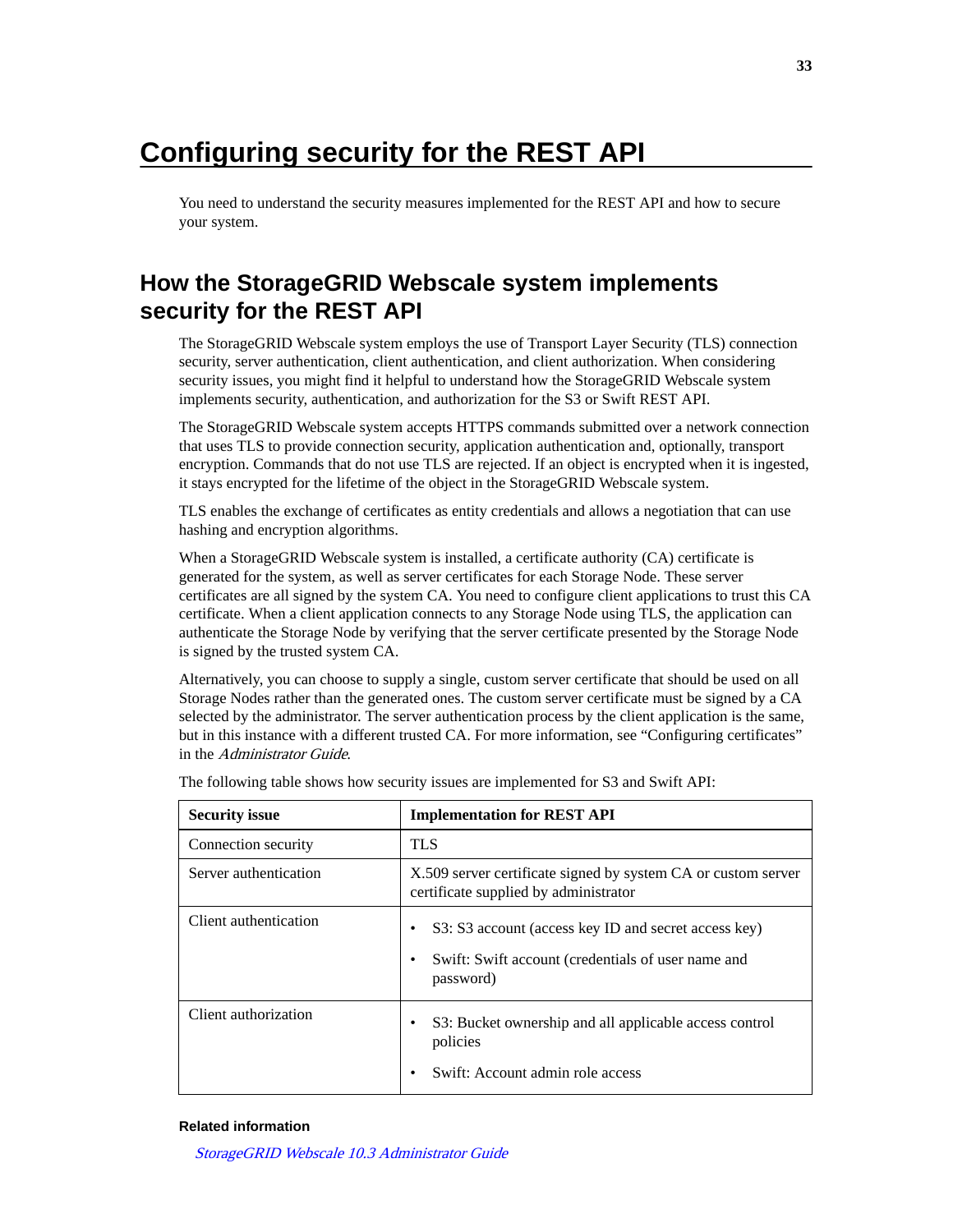# <span id="page-33-0"></span>**Group and bucket access policies**

The StorageGRID Webscale system implements a subset of the S3 API policy language that you can use to control access to buckets and objects within those buckets.

### **Overview**

StorageGRID Webscale bucket and group policies contain statements. Statements contain the following elements, which you need to define:

• Resources

You can allow or deny permissions to buckets and objects using the uniform resource name (URN) to identify the resource.

• Principals

You can allow groups and accounts to access specific resources and perform specific actions. If no S3 signature is included in the request, anonymous access is allowed by specifying the wildcard character (\*). Access to resources is granted to anonymous users through the permissions. By default, anonymous users have no access to resources.

You only need to specify the principal in a bucket policy. For group policies, the group to which the policy is attached is the implicit principal.

• Permissions

When a group requests a resource they are either granted or denied access to the resource. Access is denied unless you specifically assign permissions, but you can also explicitly deny access to a resource, so that a group cannot access it even if a different policy grants access. Permissions have two components:

◦ Action

You need to identify operations you allow (or deny) on buckets or objects using the supported action keywords. You can use the wildcard character (\*) to specify all operations, or a subset of operations (i.e. "s3:\*Object").

**Effect** 

You need to specify whether the specified operations are allowed or denied.

The following example policy shows a complete bucket policy that allows the admin and finance groups s3:ListBucket and s3:GetObject permissions for the mybucket bucket:

```
{
"Statement": [
  \{ "Effect": "Allow",
     "Principal": {
       "SGWS": [
          "urn:sgws:identity::27233906934684427525:federated-group/admin",
          "urn:sgws:identity::27233906934684427525:federated-group/
finance"]
     },
     "Action": ["s3:ListBucket","s3:GetObject"],
     "Resource": ["urn:sgws:s3:::mybucket", "urn:sgws:s3:::mybucket/*"]
   }
]
}
```
The bucket policy has a size limit of 20,480 bytes, and the group policy has a size limit of 5,120 bytes.

Group policies are cached for 15 minutes, and bucket policies are cached for 8 seconds. Therefore, due to caching, changes to group and bucket policies may take up to 15 minutes to take effect across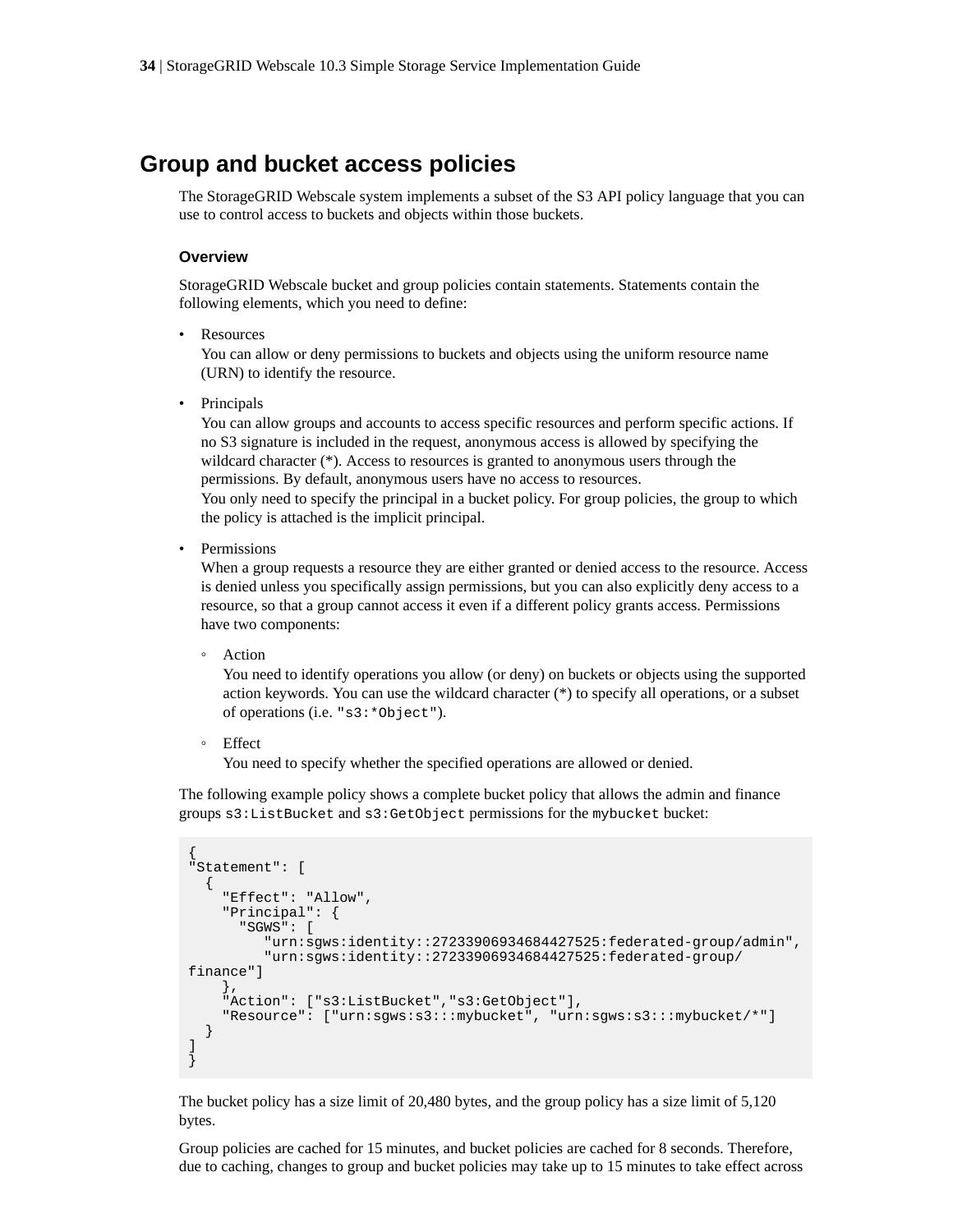all grid nodes. If you want bucket policy changes to take effect immediately, you can set the bucket consistency level to "all" using the PUT bucket consistency request or set the "Consistency-Control" header to "all" for the PUT bucket policy request.

### **Specify resources in a policy**

You use the common uniform resource name (URN) format to identify any S3 resources or identity resources in the StorageGRID Webscale system:

```
urn:sgws:s3:::bucket_name
urn:sgws:s3:::bucket_name/key_name
```

```
urn:sgws:identity::27233906934684427525:root
urn:sgws:identity::27233906934684427525:user/Bob
```
- The StorageGRID Webscale REST API implementation of identity resources differs from Amazon's implementation:
	- For principals, the service component is "identity" instead of "iam".
	- For principals, the group-uuid resource type is an additional StorageGRID Webscale specific resource type.

You need to specify the resource type and the UUID, instead of using a UUID alone. For example:

```
urn:sgws:identity::27233906934684427525:group-uuid/
de305d54-75b4-431b-adb2-eb6b9e546013
```
- For resources, the region component must be empty.
- For resources, service component remains "s3". For example:

"Resource": "urn:sgws:s3:::mybucket/\*"

- The principal value can specify a group name that does not yet exist when the bucket policy is created.
- The resource value can specify a bucket that does not yet exist when the group policy is created.
- The version value is not used; if you specify one, it is ignored and the following apply:
	- Policy variables are not supported.
	- Conditions are not supported.
- International characters, which can be specified in the object key, should be encoded using JSON UTF-8 or use JSON \u escape sequences. Percent-encoding, as outlined in [RFC 2141 URN Syntax](https://www.ietf.org/rfc/rfc2141.txt), is not supported. The request body for the PUT Bucket policy operation must be encoded as JSON UTF-8, and UTF-8 is always set as the content type.

### **Specify a principal in a policy**

Account-based identities must be specified in one of the following formats:

- "SGWS": "account\_ID"
- "SGWS": "account\_URN"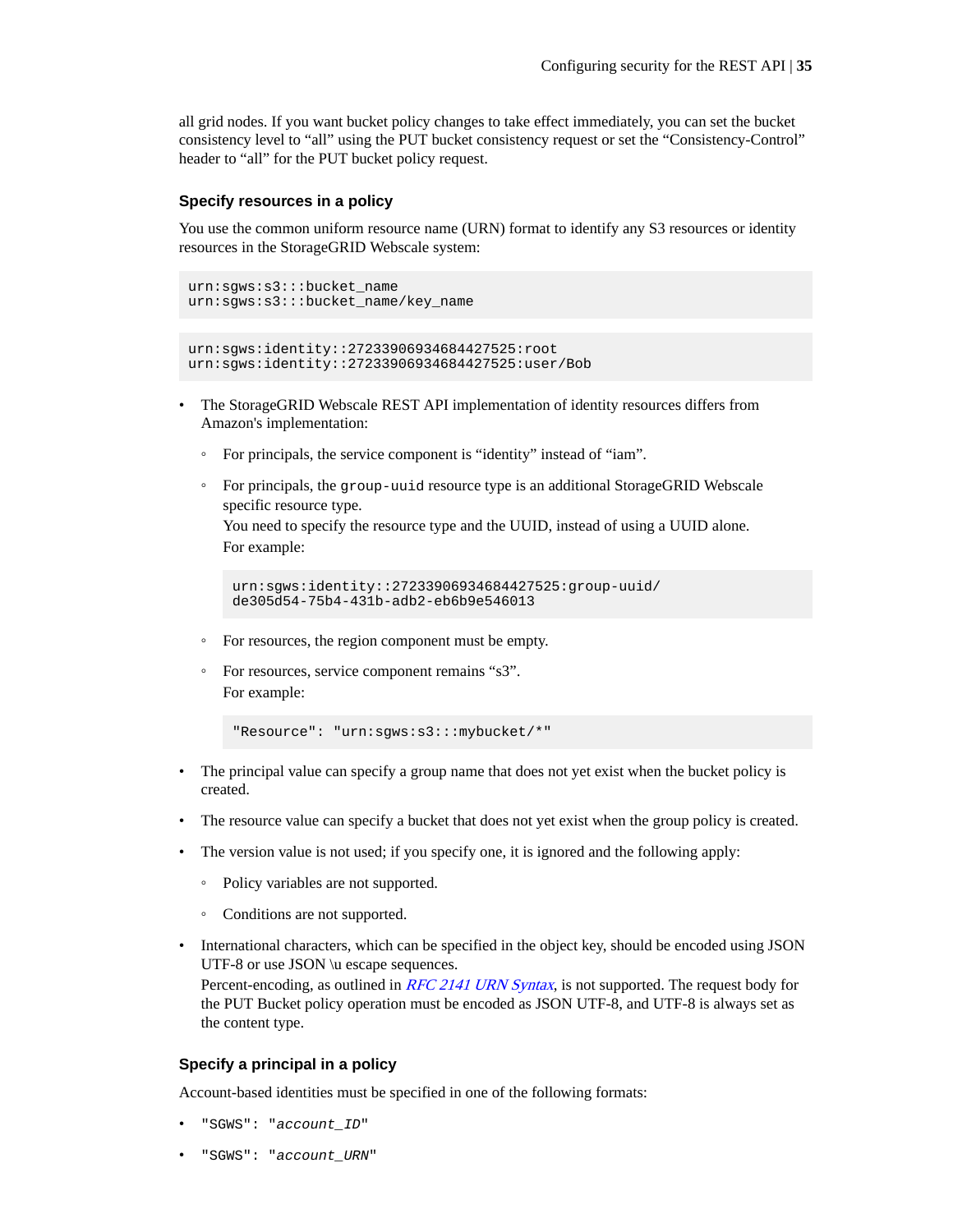You can specify an account using an ID. This example uses the ID 27233906934684427525, which includes the account root and all users in the account):

```
 "Principal": { "SGWS": "27233906934684427525" }
```
You can specify just the account root:

"Principal": { "SGWS": "urn:sgws:identity::27233906934684427525:root" }

You can specify a specific federated user ("Bob"):

```
"Principal": { "SGWS": "urn:sgws:identity::
27233906934684427525:federated-user/Bob" }
```
You can specify a specific federated group ("Managers"):

```
"Principal": { "SGWS": "urn:sgws:identity::
27233906934684427525:federated-group/Managers" }
```
You can specify an anonymous principal:

"Principal": "\*"

The Canonical User ID is not supported.

### **Specifying permissions in a policy**

There are a set of permissions that you can specify in a policy. Each of these keywords maps to specific S3 Rest API operations.

Permissions applicable to buckets:

| <b>Permissions</b>            | <b>S3 Rest API operations</b>         |
|-------------------------------|---------------------------------------|
| s3:CreateBucket               | <b>PUT Bucket</b>                     |
| s3:DeleteBucket               | <b>DELETE Bucket</b>                  |
| s3:DeleteBucketPolicy         | <b>DELETE</b> Bucket policy           |
| s3:GetBucketAcl               | <b>GET Bucket ACL</b>                 |
| s3:GetBucketConsistency       | <b>GET Bucket Consistency</b>         |
| s3:GetBucketLastAccessTime    | <b>GET Bucket Last Access Time</b>    |
| s3:GetBucketPolicy            | <b>GET Bucket policy</b>              |
| s3:GetBucketVersioning        | <b>GET</b> Bucket versioning          |
| s3:ListAllMyBuckets           | <b>GET Service, GET Storage Usage</b> |
| s3:ListBucket                 | <b>GET Bucket (List Objects)</b>      |
| s3:ListBucketMultipartUploads | <b>List Multipart Uploads</b>         |
| s3:ListBucketVersions         | <b>GET Bucket versions</b>            |
| s3:PutBucketConsistency       | <b>PUT Bucket Consistency</b>         |
| s3:PutBucketLastAccessTime    | <b>PUT Bucket Last Access Time</b>    |
| s3:PutBucketPolicy            | <b>PUT Bucket policy</b>              |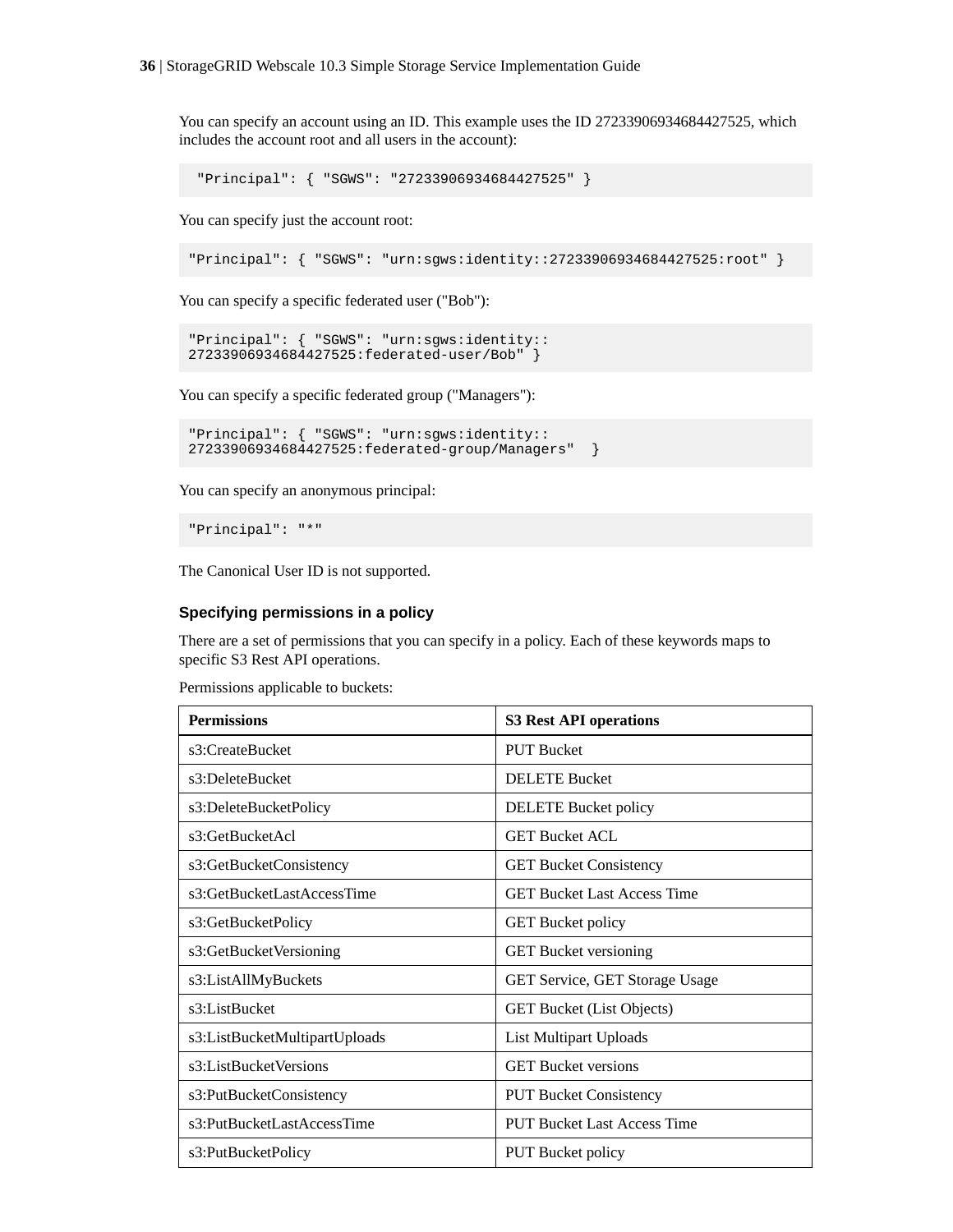| <b>Permissions</b>     | S3 Rest API operations |
|------------------------|------------------------|
| s3:PutBucketVersioning | PUT Bucket versioning  |

Permissions applicable to objects:

| <b>Permissions</b>          | <b>S3 Rest API operations</b>                       |
|-----------------------------|-----------------------------------------------------|
| s3:AbortMultipartUpload     | <b>Abort Multipart Upload</b>                       |
| s3:DeleteObject             | <b>DELETE</b> Object                                |
| s3:DeleteObjectVersion      | DELETE Object (a specific version of the<br>object) |
| s3:GetObject                | <b>GET</b> Object                                   |
| s3:GetObjectAcl             | <b>GET Object ACL</b>                               |
| s3:GetObjectVersion         | GET Object, HEAD Object                             |
| s3:ListMultipartUploadParts | <b>List Parts</b>                                   |
| s3:PutObject                | PUT Object                                          |

### **Policies requiring special handling**

Sometimes a policy can grant permissions that are dangerous for security, or dangerous for continued operations. For example, locking out the root user of the account. The StorageGRID Webscale S3 API implementation is less restrictive during policy validation than Amazon, but equally strict during policy evaluation.

| <b>Policy description</b>                                 | <b>Policy</b><br>type | <b>Amazon behavior</b>                                                                                                                              | <b>StorageGRID</b> behavior                                                                                                              |
|-----------------------------------------------------------|-----------------------|-----------------------------------------------------------------------------------------------------------------------------------------------------|------------------------------------------------------------------------------------------------------------------------------------------|
| Deny self any<br>permissions to the<br>root account       | <b>Bucket</b>         | Valid and enforced, but root<br>user account retains permission<br>for all S3 bucket policy<br>operations                                           | Same                                                                                                                                     |
| Deny self any<br>permissions to user/<br>group            | Group                 | Valid and enforced                                                                                                                                  | Same                                                                                                                                     |
| Allow a foreign<br>account group any<br>permission        | <b>Bucket</b>         | Invalid principal                                                                                                                                   | Valid, but permissions for<br>all S3 bucket policy<br>operations return a 405<br>Method Not Allowed<br>error when allowed by a<br>policy |
| Allow a foreign<br>account root or user<br>any permission | <b>Bucket</b>         | Valid, but permissions for all<br>S3 bucket policy operations<br>return a 405 Method Not<br>Allowed error when allowed<br>by a policy               | Same                                                                                                                                     |
| Allow everyone<br>permissions to all<br>actions           | <b>Bucket</b>         | Valid, but permissions for all<br>S3 bucket policy operations<br>return a 405 Method Not<br>Allowed error for the foreign<br>account root and users | Same                                                                                                                                     |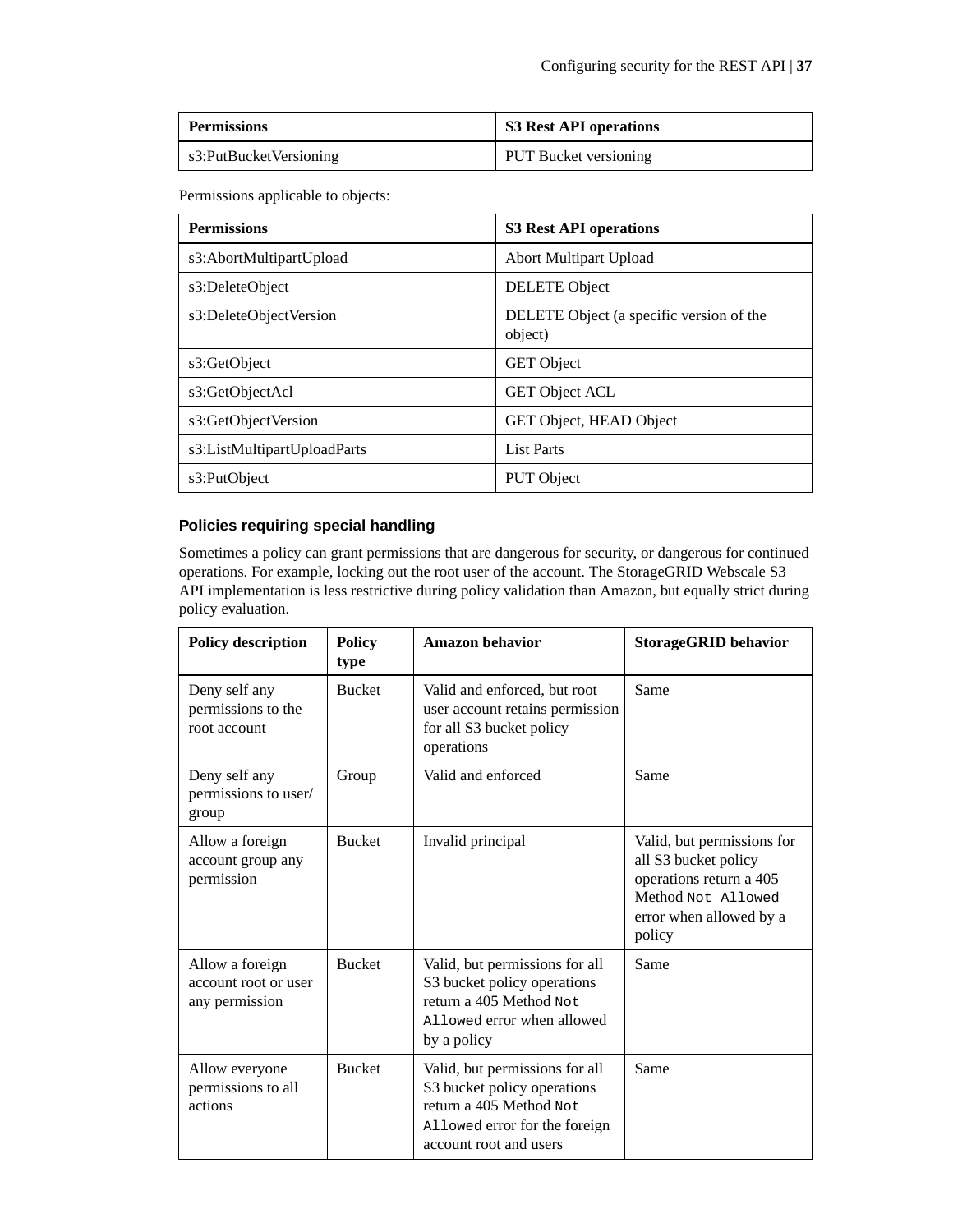<span id="page-37-0"></span>

| <b>Policy description</b>                        | <b>Policy</b><br>type | Amazon behavior                                                                                           | <b>StorageGRID</b> behavior |
|--------------------------------------------------|-----------------------|-----------------------------------------------------------------------------------------------------------|-----------------------------|
| Deny everyone<br>permissions to all<br>actions   | <b>Bucket</b>         | Valid and enforced, but root<br>user account retains permission<br>for all S3 bucket policy<br>operations | Same                        |
| Principal is a non-<br>existent user or<br>group | <b>Bucket</b>         | Invalid principal                                                                                         | Valid                       |
| Resource is a non-<br>existent S3 bucket         | Group                 | Valid                                                                                                     | Same                        |
| Principal is a local<br>group                    | <b>Bucket</b>         | Invalid principal                                                                                         | Valid                       |

# **How client applications use certificates for security with REST APIs**

When a client application establishes a TLS session to the StorageGRID Webscale system, the system sends a server certificate to the client application for verification to ensure that the HTTPS connection is secure.

The client application loads the grid CA certificate and uses it to verify that the client application is communicating with the expected StorageGRID Webscale system. This process protects against manin‐the‐middle and impersonation attacks.

# **Supported hashing and encryption algorithms for TLS libraries**

Client applications use the HTTPS protocol to communicate with the StorageGRID Webscale system over a network connection that uses Transport Layer Security (TLS). The StorageGRID Webscale system supports a limited set of hashing and encryption algorithms from the TLS libraries that client applications can use when establishing a TLS session. When you are setting up the communication processes, it is important for you to know which security algorithms the system uses.

The StorageGRID Webscale system supports the following cipher suite security algorithms:

- AES128‐SHA
- AES256‐SHA
- AES128-GCM
- AES256-GCM

AES128‐SHA and AES256‐SHA provide secure encryption and efficient processing of objects. AES128-GCM and AES256-GCM provide secure encryption and more efficient processing of large objects. The TLS session negotiates the connection, using either AES128 or AES256 based on the client application requirements, and the need to balance performance with encryption security.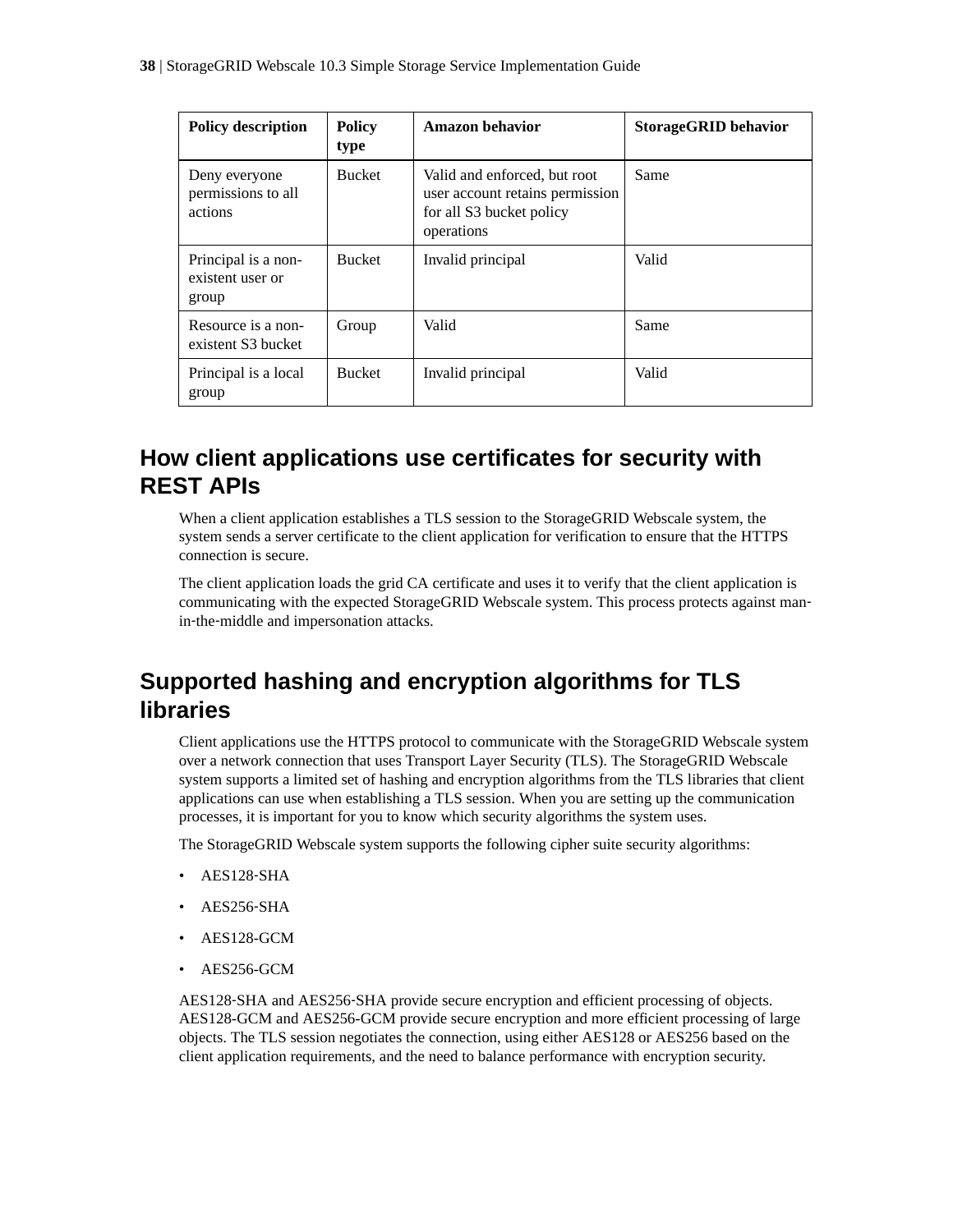# <span id="page-38-0"></span>**Monitoring and auditing operations**

You can monitor the health of your client application connections to the StorageGRID Webscale system by viewing summary attributes that list transaction counts for the LDR services on all Storage Nodes, or you can view the transactions for a specific Storage Node. Also, you can use audit messages to monitor the operations and transactions of the StorageGRID Webscale system.

# **Viewing transactions for S3 objects**

You can view the number of successful and failed attempts by client applications to read, write, and modify S3 objects in the StorageGRID Webscale system. You can view a summary of all transactions for all LDR services, or you can view the transactions for a specific LDR service. You might want to do this to evaluate the health of the system.

### **Steps**

- **1.** Sign in to the Grid Management Interface using a supported browser.
- **2.** Select **Grid**.
- **3.** Select **site > Overview > Main**, and then view the **API Operations** area.

The API Operations area displays a summary of information from all of the LDR services that support S3 client applications.

**4.** Select **Storage Node > LDR > S3 > Overview > Main** to view information for individual LDR services.

# **Accessing and reviewing audit logs**

The StorageGRID Webscale system securely and reliably transports audit messages from each service within the StorageGRID Webscale system to one or more audit repositories. API-specific (S3, Swift, and CDMI) audit messages provide critical security, operations, and performance monitoring data that can help you evaluate the health of your system.

### **About this task**

The StorageGRID Webscale system compresses audit logs after one day and renames them using the format  $YYYY-MM-DD.txt. qz$  (where the original date is preserved).

#### **Steps**

- **1.** Log in to the server using the user name and password as recorded in the Passwords.txt file.
- **2.** Access the audit log directory through a command line of the server that hosts the AMS service.
- **3.** Go to the /var/local/audit/export/ directory.
- **4.** View the audit.log file.

### **Related information**

[StorageGRID Webscale 10.3 Audit Message Reference](https://library.netapp.com/ecm/ecm_download_file/ECMLP2411997)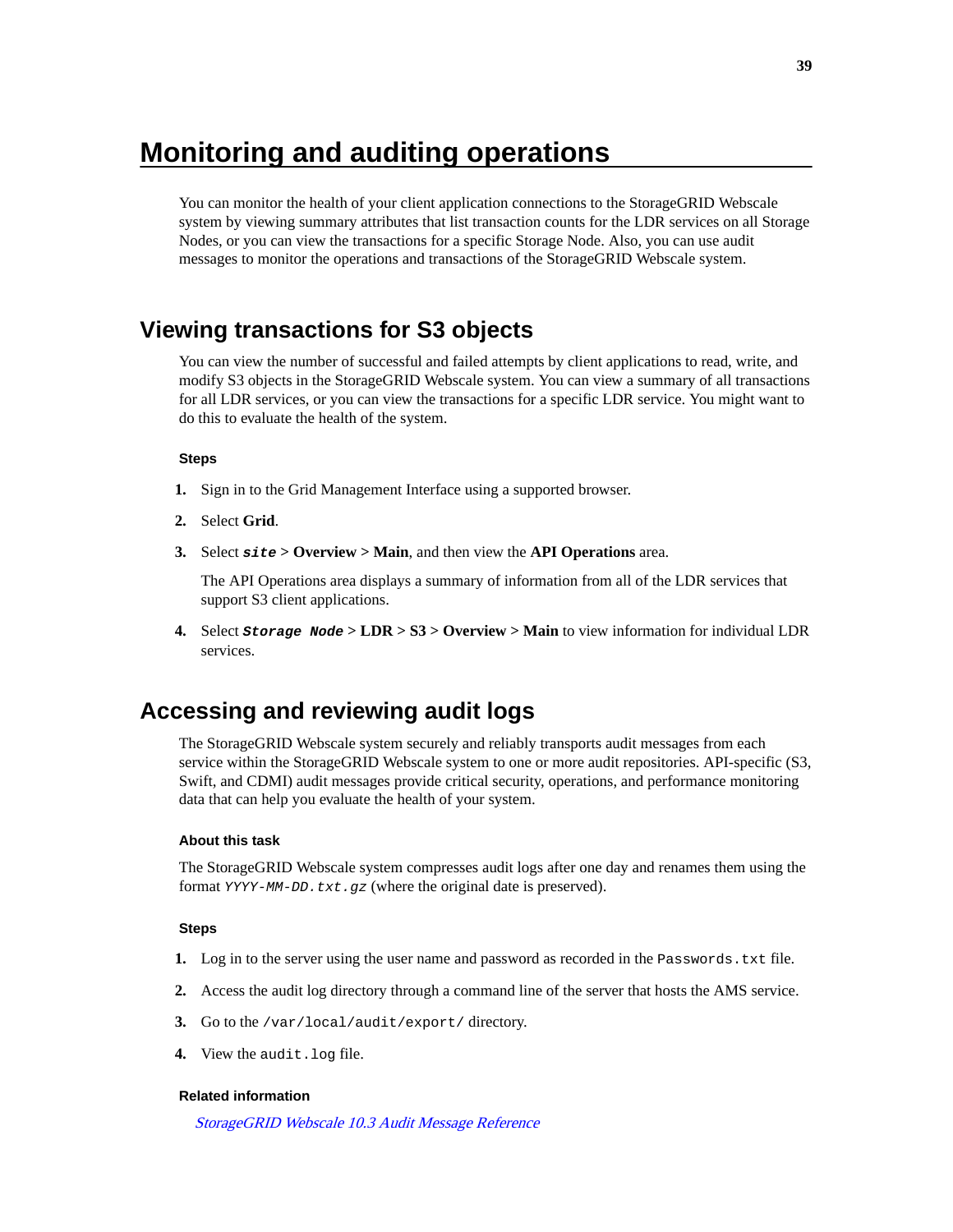# <span id="page-39-0"></span>**Benefits of active, idle, and concurrent HTTP connections**

How you configure HTTP connections can impact the performance of the StorageGRID Webscale system. Configurations differ depending on whether the HTTP connection is active or idle or you have concurrent multiple connections.

# **Benefits of different types of HTTP connections**

The type of HTTP connection duration can impact the performance of the StorageGRID Webscale system.

You can identify the performance benefits for the following types of HTTP connections:

- Idle HTTP connections
- Active HTTP connections
- Concurrent HTTP connections

## **Benefits of keeping idle HTTP connections open**

You should keep HTTP connections open even when client applications are idle to allow client applications to perform subsequent transactions over the open connection. Based on system measurements and integration experience, you should keep an HTTP connection open for a maximum of 10 minutes. The LDR service might automatically close an HTTP connection that is kept open and idle for longer than 10 minutes.

Open and idle HTTP connections provide the following benefits:

• Reduced latency from the time that the StorageGRID Webscale system determines it has to perform an HTTP transaction to the time that the StorageGRID Webscale system can perform the transaction

Reduced latency is the main advantage, especially for the amount of time required to establish TCP/IP and TLS connections.

- Increased data transfer rate by priming the TCP/IP slow-start algorithm with previously performed transfers
- Instantaneous notification of several classes of fault conditions that interrupt connectivity between the client application and the StorageGRID Webscale system

Determining how long to keep an idle connection open is a trade‐off between the benefits of slow start that is associated with the existing connection and the ideal allocation of the connection to internal system resources.

## **Benefits of active HTTP connections**

You should limit the duration of an active HTTP connection for a maximum of 10 minutes, even if the HTTP connection continuously performs transactions. Determining the maximum duration that a connection should be held open is a trade‐off between the benefits of connection persistence and the ideal allocation of the connection to internal system resources.

Limited active HTTP connections provide the following benefits:

• Enables optimal load balancing across the StorageGRID Webscale system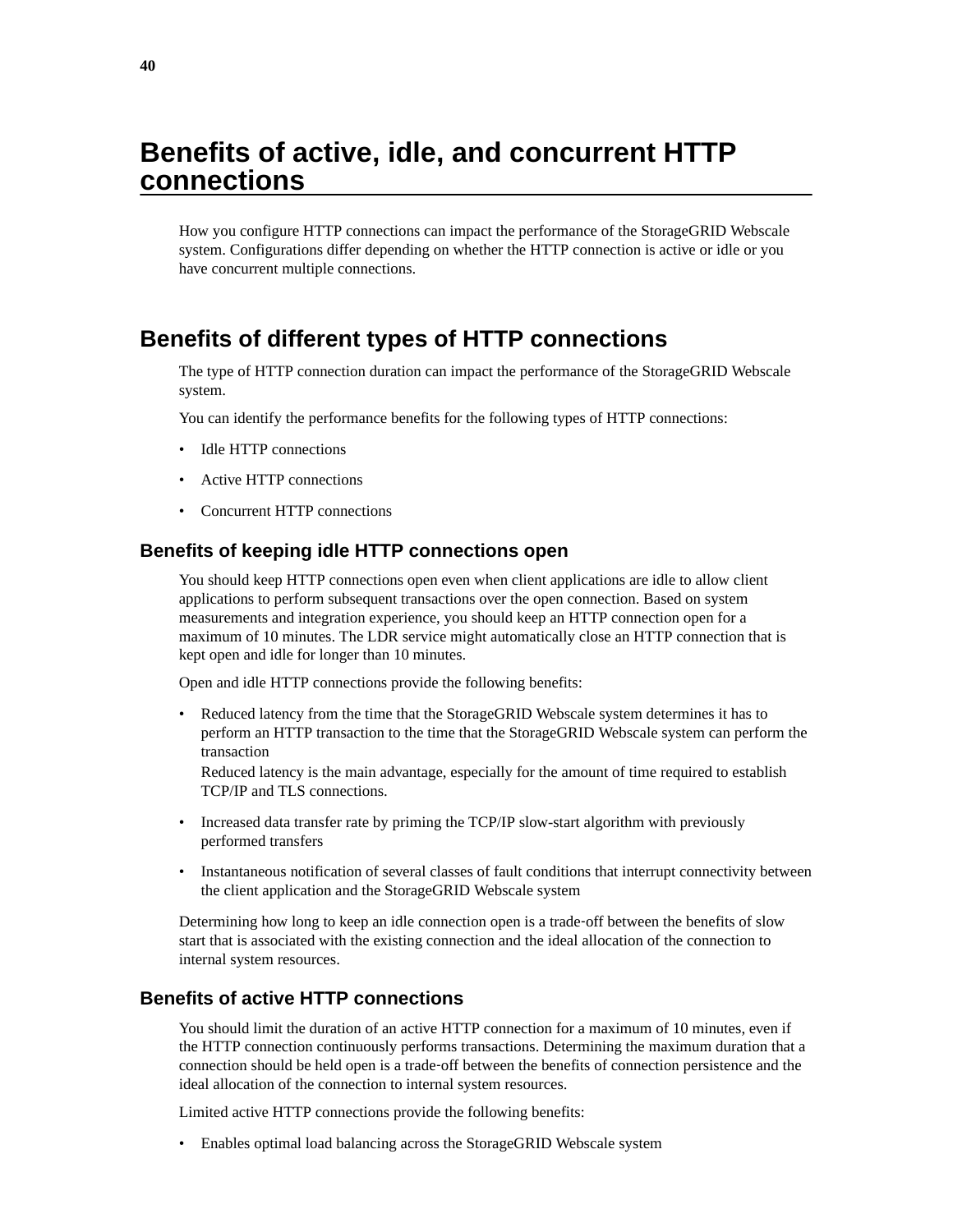<span id="page-40-0"></span>To optimize load balancing across the StorageGRID Webscale system, you should prevent long‐ lived TCP/IP connections. You should configure client applications to track the duration of each HTTP connection and close the HTTP connection after a set time so that the HTTP connection can be reestablished and rebalanced.

The StorageGRID Webscale system balances its load when a client application establishes an HTTP connection. Over time, an HTTP connection that the StorageGRID Webscale system uses for a compute resource might no longer be optimal as load balancing requirements change. The system performs its best load balancing when client applications establish a separate HTTP connection for each transaction, but this negates the much more valuable gains associated with persistent connections.

- Allows maintenance procedures to start Some maintenance procedures start only after all the in-progress HTTP connections are complete.
- Allows client applications to direct HTTP transactions to LDR services that have available space.

# **Benefits of concurrent HTTP connections**

You must keep multiple TCP/IP connections to the StorageGRID Webscale system open to allow idle connections to perform transactions as required. The number of client applications also affects how you handle multiple TCP/IP connections.

Concurrent HTTP connections provide the following benefits:

- Reduced latency Transactions can start immediately instead of waiting for other transactions to be completed.
- Increased throughput The StorageGRID Webscale system can perform parallel transactions and increase aggregate transaction throughput.

Client applications should establish multiple HTTP connections, either on a client-by-client basis or on a connection-pool basis. When a client application has to perform a transaction, it can select and immediately use any established connection that is not currently processing a transaction.

Each StorageGRID Webscale system's topology has different peak throughput for concurrent transactions and connections before performance begins to degrade. Peak throughput depends on factors such as computing resources, network resources, storage resources, and WAN links. The number of servers and services and the number of applications that the StorageGRID Webscale system supports are also factors.

StorageGRID Webscale systems often support multiple client applications. You should keep this in mind when you determine the maximum number of concurrent connections used by a client application. If the client application consists of multiple software entities that each establish connections to the StorageGRID Webscale system, you should add up all the connections across the entities. You might have to adjust the maximum number of concurrent connections in the following situations:

- The StorageGRID Webscale system's topology affects the maximum number of concurrent transactions and connections that the system can support.
- Client applications that interact with the StorageGRID Webscale system over a network with limited bandwidth might have to reduce the degree of concurrency to ensure that individual transactions are completed in a reasonable time.
- When many client applications share the StorageGRID Webscale system, you might have to reduce the degree of concurrency to avoid exceeding the limits of the system.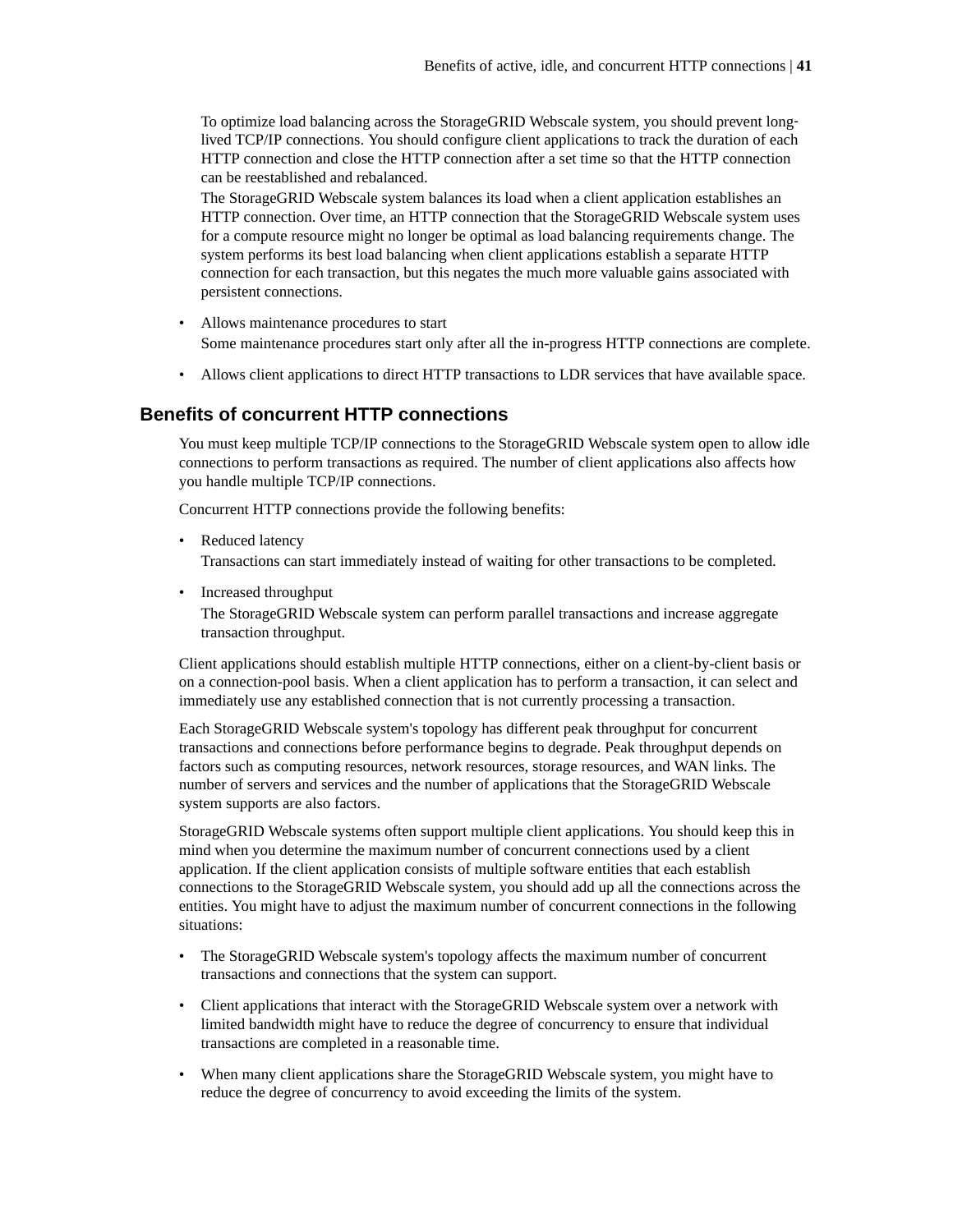# <span id="page-41-0"></span>**Separation of HTTP connection pools for read and write operations**

You can use separate pools of HTTP connections for read and write operations and control how much of a pool to use for each. Separate pools of HTTP connections enable you to better control transactions and balance loads.

Client applications can create loads that are retrieve-dominant (read) or store-dominant (write). With separate pools of HTTP connections for read and write transactions, you can adjust how much of each pool to dedicate for read or write transactions.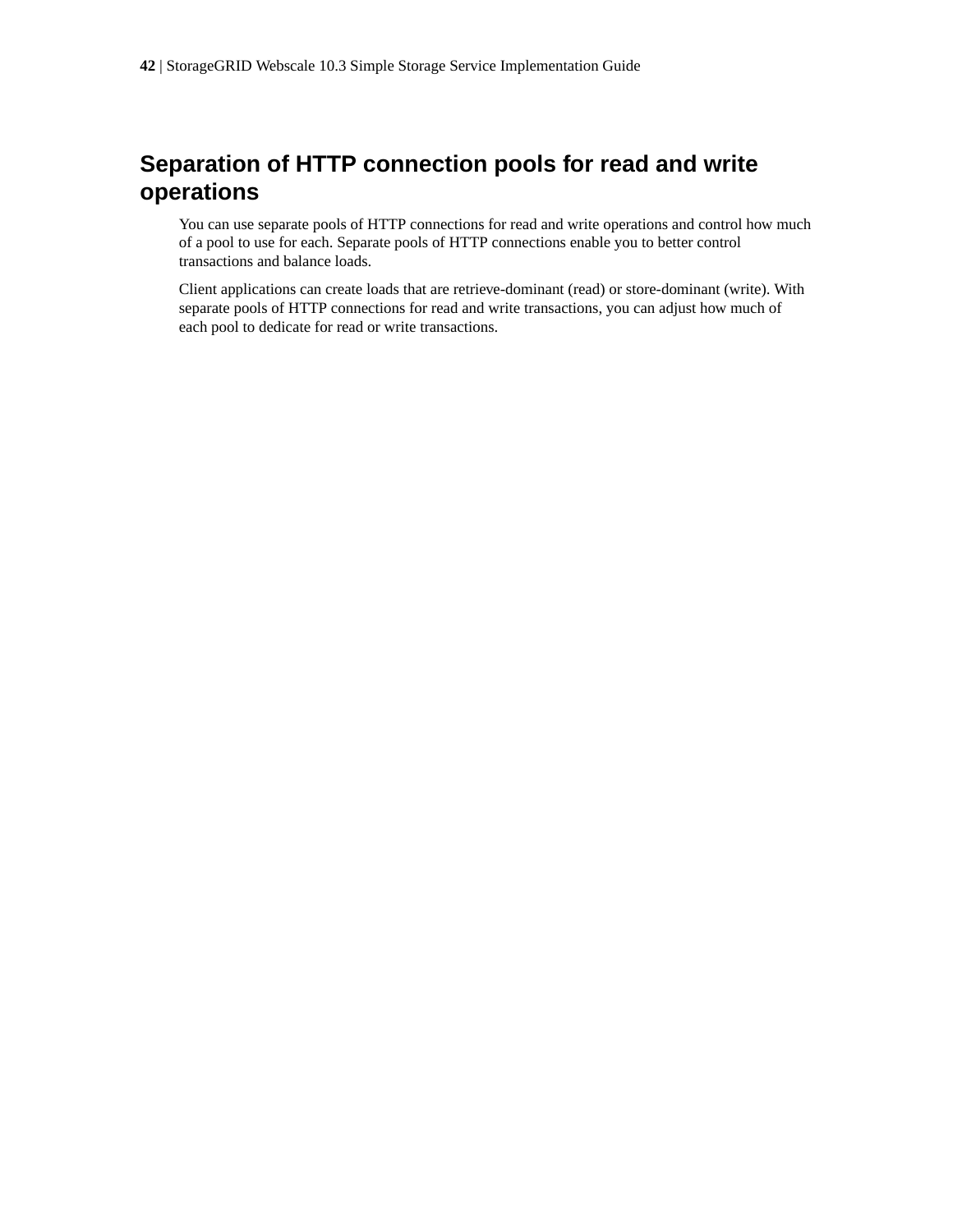# <span id="page-42-0"></span>**Copyright information**

Copyright © 1994–2016 NetApp, Inc. All rights reserved. Printed in the U.S.

No part of this document covered by copyright may be reproduced in any form or by any means graphic, electronic, or mechanical, including photocopying, recording, taping, or storage in an electronic retrieval system—without prior written permission of the copyright owner.

Software derived from copyrighted NetApp material is subject to the following license and disclaimer:

THIS SOFTWARE IS PROVIDED BY NETAPP "AS IS" AND WITHOUT ANY EXPRESS OR IMPLIED WARRANTIES, INCLUDING, BUT NOT LIMITED TO, THE IMPLIED WARRANTIES OF MERCHANTABILITY AND FITNESS FOR A PARTICULAR PURPOSE, WHICH ARE HEREBY DISCLAIMED. IN NO EVENT SHALL NETAPP BE LIABLE FOR ANY DIRECT, INDIRECT, INCIDENTAL, SPECIAL, EXEMPLARY, OR CONSEQUENTIAL DAMAGES (INCLUDING, BUT NOT LIMITED TO, PROCUREMENT OF SUBSTITUTE GOODS OR SERVICES; LOSS OF USE, DATA, OR PROFITS; OR BUSINESS INTERRUPTION) HOWEVER CAUSED AND ON ANY THEORY OF LIABILITY, WHETHER IN CONTRACT, STRICT LIABILITY, OR TORT (INCLUDING NEGLIGENCE OR OTHERWISE) ARISING IN ANY WAY OUT OF THE USE OF THIS SOFTWARE, EVEN IF ADVISED OF THE POSSIBILITY OF SUCH DAMAGE.

NetApp reserves the right to change any products described herein at any time, and without notice. NetApp assumes no responsibility or liability arising from the use of products described herein, except as expressly agreed to in writing by NetApp. The use or purchase of this product does not convey a license under any patent rights, trademark rights, or any other intellectual property rights of NetApp.

The product described in this manual may be protected by one or more U.S. patents, foreign patents, or pending applications.

RESTRICTED RIGHTS LEGEND: Use, duplication, or disclosure by the government is subject to restrictions as set forth in subparagraph  $(c)(1)(ii)$  of the Rights in Technical Data and Computer Software clause at DFARS 252.277-7103 (October 1988) and FAR 52-227-19 (June 1987).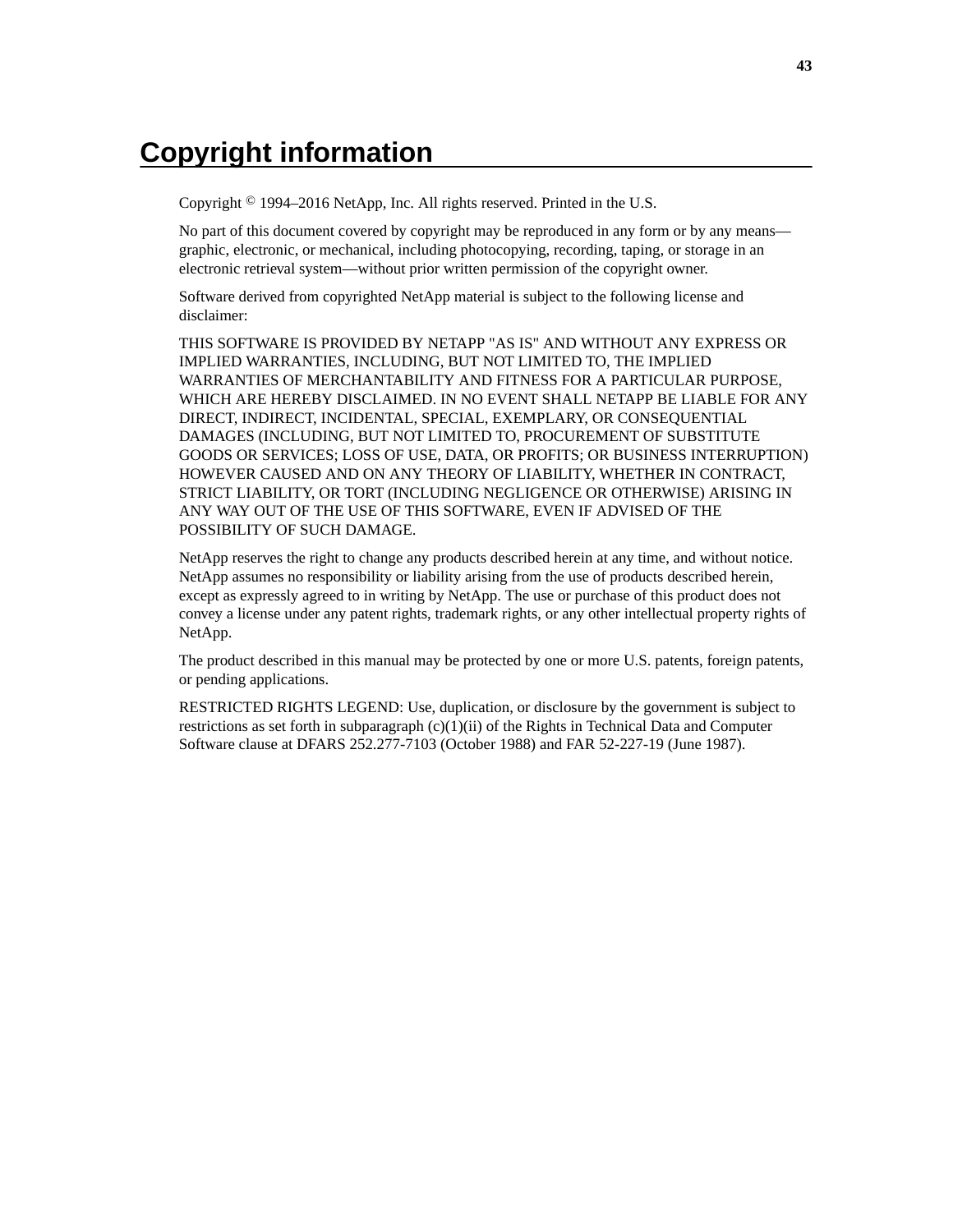# <span id="page-43-0"></span>**Trademark information**

NetApp, the NetApp logo, Go Further, Faster, AltaVault, ASUP, AutoSupport, Campaign Express, Cloud ONTAP, Clustered Data ONTAP, Customer Fitness, Data ONTAP, DataMotion, Fitness, Flash Accel, Flash Cache, Flash Pool, FlashRay, FlexArray, FlexCache, FlexClone, FlexPod, FlexScale, FlexShare, FlexVol, FPolicy, GetSuccessful, LockVault, Manage ONTAP, Mars, MetroCluster, MultiStore, NetApp Insight, OnCommand, ONTAP, ONTAPI, RAID DP, RAID-TEC, SANtricity, SecureShare, Simplicity, Simulate ONTAP, Snap Creator, SnapCenter, SnapCopy, SnapDrive, SnapIntegrator, SnapLock, SnapManager, SnapMirror, SnapMover, SnapProtect, SnapRestore, Snapshot, SnapValidator, SnapVault, StorageGRID, Tech OnTap, Unbound Cloud, and WAFL and other names are trademarks or registered trademarks of NetApp, Inc., in the United States, and/or other countries. All other brands or products are trademarks or registered trademarks of their respective holders and should be treated as such. A current list of NetApp trademarks is available on the web.

<http://www.netapp.com/us/legal/netapptmlist.aspx>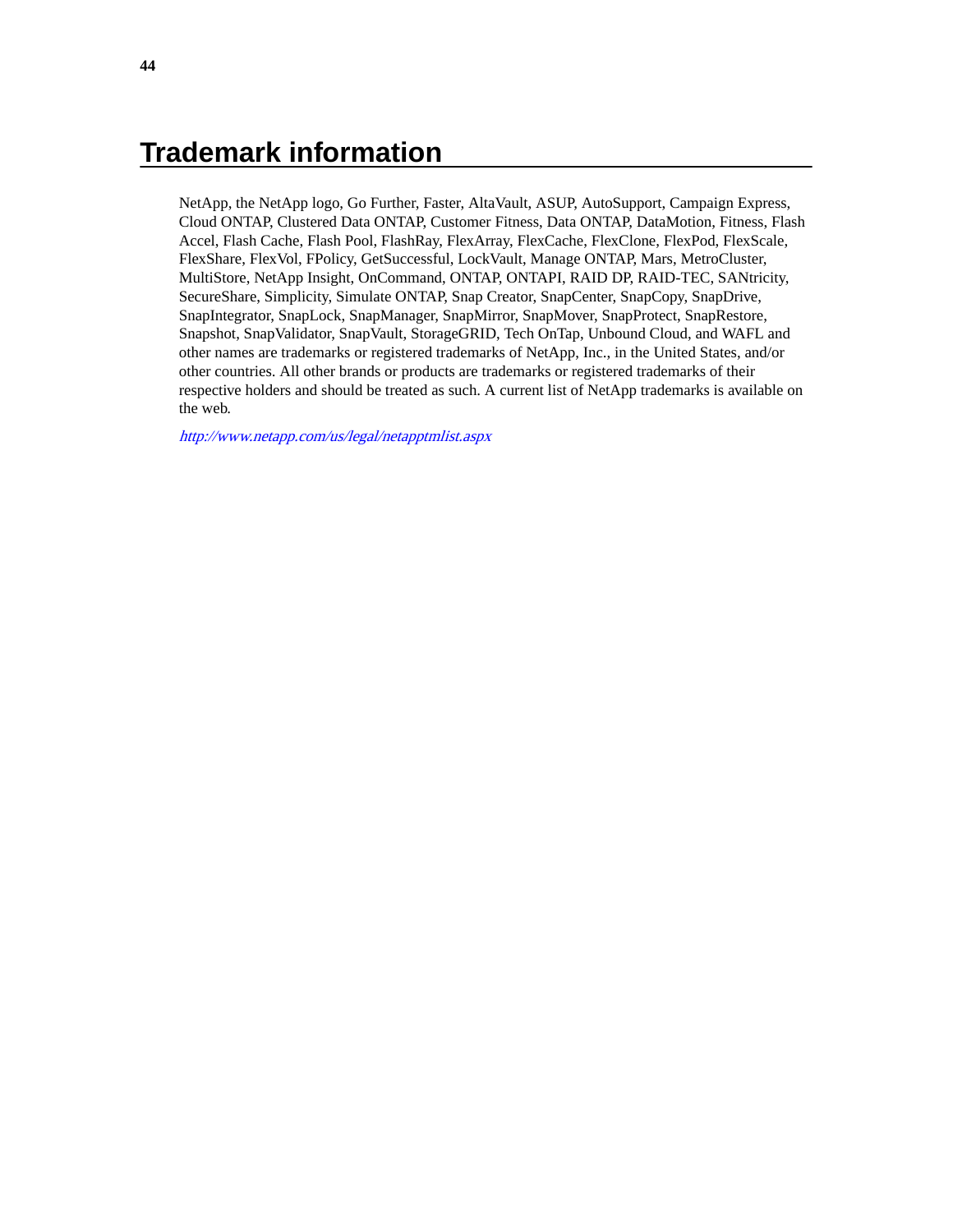# <span id="page-44-0"></span>**How to send comments about documentation and receive update notifications**

You can help us to improve the quality of our documentation by sending us your feedback. You can receive automatic notification when production-level (GA/FCS) documentation is initially released or important changes are made to existing production-level documents.

If you have suggestions for improving this document, send us your comments by email.

### [doccomments@netapp.com](mailto:doccomments@netapp.com)

To help us direct your comments to the correct division, include in the subject line the product name, version, and operating system.

If you want to be notified automatically when production-level documentation is released or important changes are made to existing production-level documents, follow Twitter account @NetAppDoc.

You can also contact us in the following ways:

- NetApp, Inc., 495 East Java Drive, Sunnyvale, CA 94089 U.S.
- Telephone: +1 (408) 822-6000
- Fax:  $+1$  (408) 822-4501
- Support telephone:  $+1$  (888) 463-8277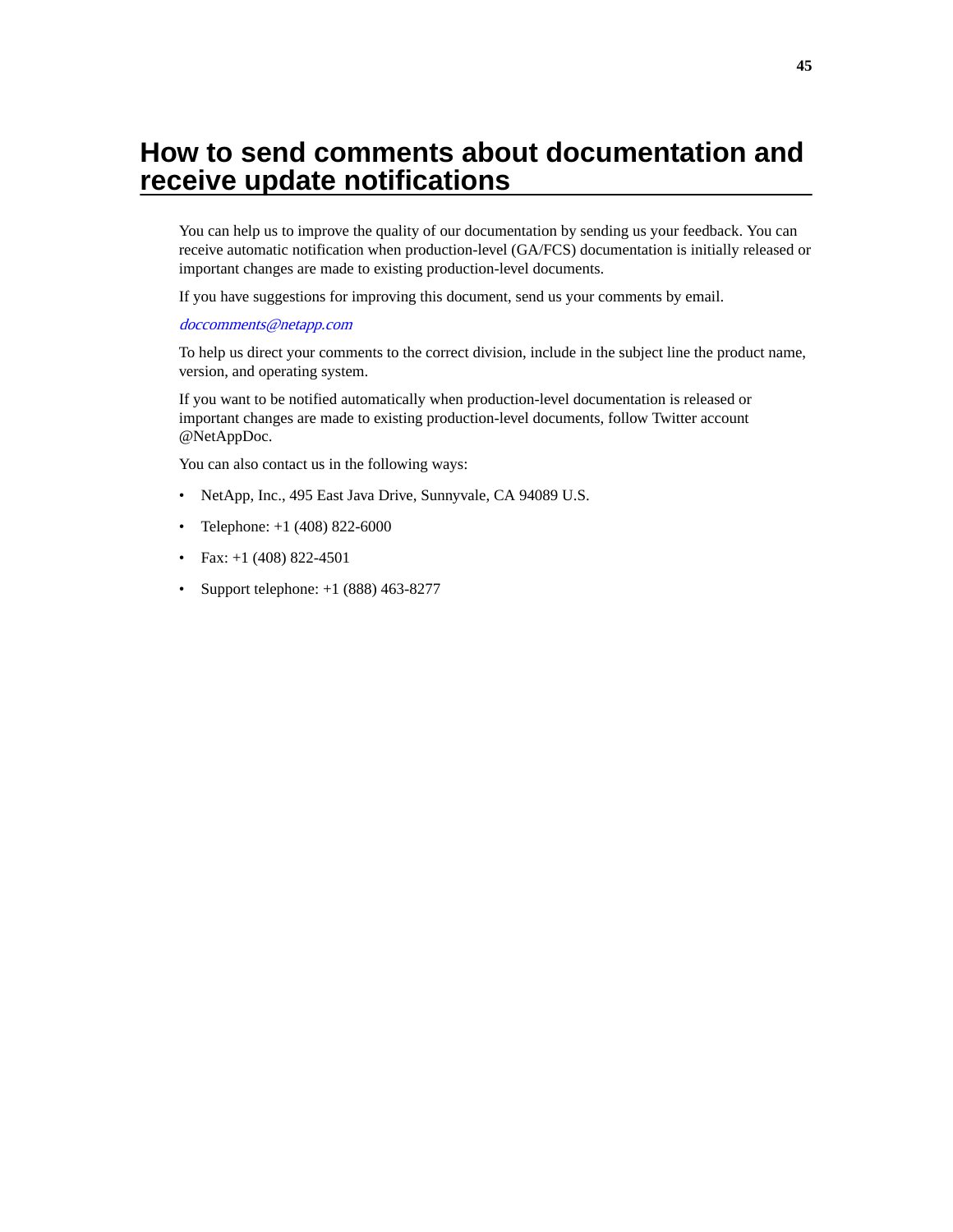# <span id="page-45-0"></span>**Index**

## **A**

access control policies description of [34](#page-33-0) overview of [34](#page-33-0) supported [34](#page-33-0) accounts, S3 creating in StorageGRID Webscale [6](#page-5-0) algorithms encryption [38](#page-37-0) hash [38](#page-37-0) supported by TLS [38](#page-37-0) Amazon Web Services Command Line Interface testing the S3 REST API configuration  $8$ API configuring security for [33](#page-32-0) API endpoints viewing domain names for [7](#page-6-0) API Gateway Nodes IP address of  $8$ IP addresses on CLB service [8](#page-7-0) port number of  $8$ applications, client connecting with an S3 account  $6$ monitoring health with audit messages [39](#page-38-0) viewing transactions for S3 objects [39](#page-38-0) applications, S3 REST API client introduction to connecting to the StorageGRID system  $6$ audit logs bucket operations tracked [26](#page-25-0) monitoring health of client applications [39](#page-38-0) object operations tracked [26](#page-25-0) reviewing [39](#page-38-0) S3 REST API [26](#page-25-0) authenticating requests described [15](#page-14-0) authentication HTTP connections [33](#page-32-0) AWS CLI See Amazon Web Services Command Line Interface

## **B**

best practices for active HTTP connections [40](#page-39-0) for concurrent HTTP connections [41](#page-40-0) for idle HTTP connections [40](#page-39-0) using separate pools of HTTP connections  $42$ bucket names restrictions on, AWS [16](#page-15-0) bucket operations implementation of DELETE Bucket [16](#page-15-0) implementation of GET bucket [16](#page-15-0) implementation of GET Bucket (List Objects) [19](#page-18-0) implementation of HEAD Bucket [16](#page-15-0) maximum number of buckets [16](#page-15-0) PUT Bucket [16](#page-15-0) supported operations [16](#page-15-0)

tracked in the audit logs [26](#page-25-0)

# **C**

certificate authority (CA) certificates how client applications use for security with REST APIs [38](#page-37-0) CLB service IP addresses [8](#page-7-0) client applications connecting with an S3 account  $6$ how certificates are used for security with REST APIs [38](#page-37-0) monitoring health with audit messages [39](#page-38-0) using separate pools of HTTP connections for read and write operations [42](#page-41-0) viewing transactions for S3 objects [39](#page-38-0) client applications, S3 REST API introduction to connecting to the StorageGRID system  $6$ comments how to send feedback about documentation [45](#page-44-0) common request headers supported by StorageGRID Webscale [14](#page-13-0) common response headers supported by StorageGRID Webscale [15](#page-14-0) connecting security and TLS in S3 or Swift API [33](#page-32-0) connections benefits for concurrent HTTP [41](#page-40-0) benefits for idle HTTP [40](#page-39-0) best practices for active HTTP  $40$ connections, HTTP introduction to creating between S3 REST API client applications and the StorageGRID system  $6$ 

### **D**

dates supported formats for StorageGRID Webscale [14](#page-13-0) DELETE Object versioning and [19](#page-18-0) DNS resource records [6](#page-5-0) documentation how to receive automatic notification of changes to [45](#page-44-0) how to send feedback about [45](#page-44-0) domain names

finding for API client applications [7](#page-6-0)

## **E**

encryption algorithms supported by TLS [38](#page-37-0) error responses, S3 REST API list of [13](#page-12-0)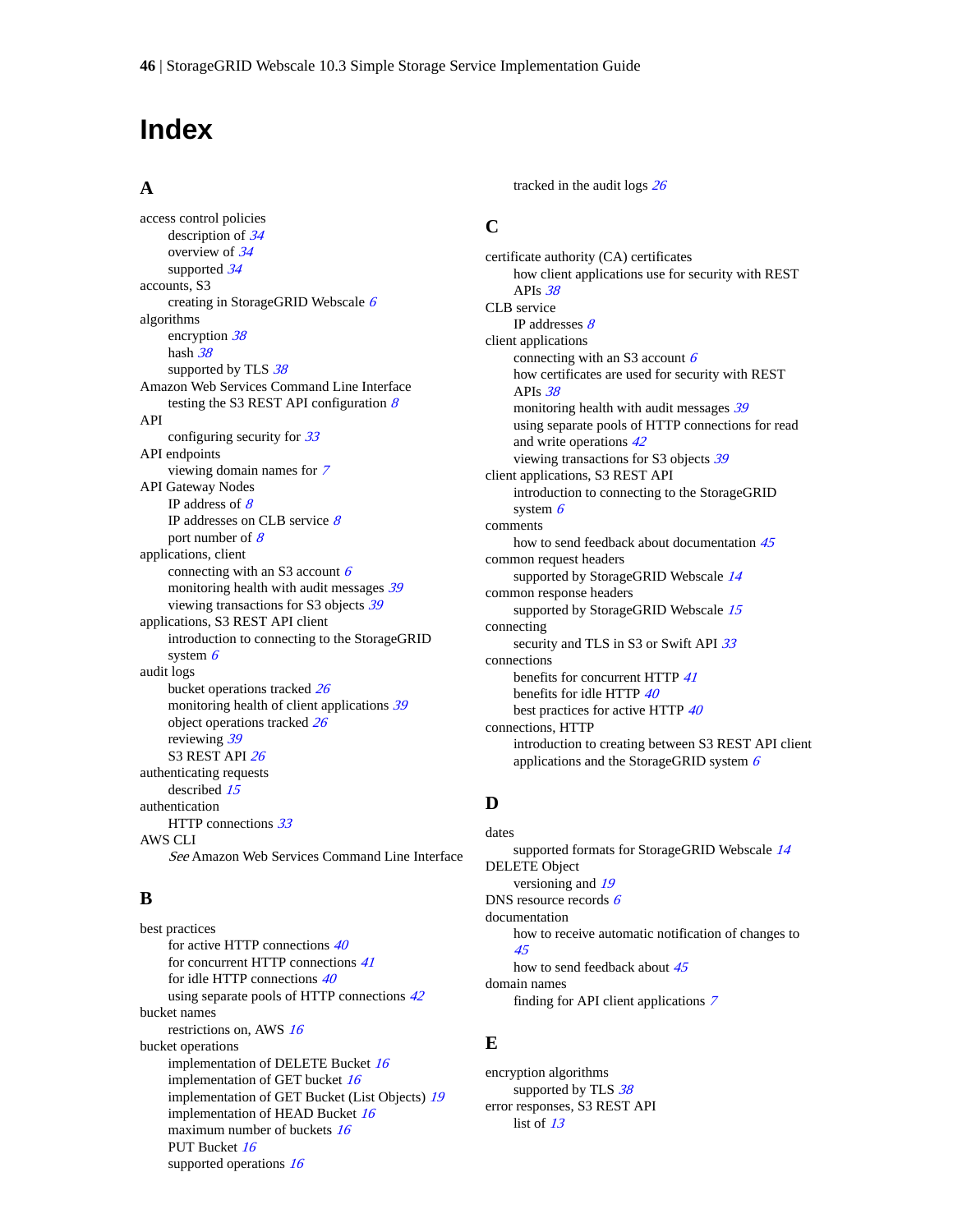## **F**

feedback how to send comments about documentation [45](#page-44-0)

# **G**

Get Bucket consistency description of [28](#page-27-0) GET Bucket last access time description of [31](#page-30-0) request example [31](#page-30-0) response example [31](#page-30-0) GET Service operation implementation of [16](#page-15-0) GET Storage Usage description of [29](#page-28-0) request example [29](#page-28-0) response example [29](#page-28-0) grid nodes IP addresses for  $8$ 

## **H**

hash algorithms supported by TLS [38](#page-37-0) health of client applications monitoring using audit messages [39](#page-38-0) HTTP Authorization header described [15](#page-14-0) HTTP connections benefits for concurrent [41](#page-40-0) benefits for idle [40](#page-39-0) benefits for idle, active, and concurrent [40](#page-39-0) benefits of different types  $40$ best practices for active [40](#page-39-0) introduction to creating between S3 REST API client applications and the StorageGRID system [6](#page-5-0) supported versions of  $5$ using separate pools for read and write operations  $42$ HTTP date formats supported, StorageGRID for Webscale [14](#page-13-0) HTTP ports for an API Gateway Node [8](#page-7-0) HTTP ports | for a Storage Node [8](#page-7-0) HTTPS connections how client applications use certificates for security with REST APIs [38](#page-37-0) IP address for grid nodes  $8$ 

## **I**

ILM how rules manage objects  $11$ information how to send feedback about improving documentation [45](#page-44-0) information lifecycle management See ILM IP addresses for API Gateway Nodes  $8$ 

for Storage Nodes [8](#page-7-0)

# **L**

LDR service IP addresses  $8$ monitoring transactions [39](#page-38-0) lifecycle management, information See ILM logs reviewing audit [39](#page-38-0)

# **M**

messages, audit monitoring health of client applications [39](#page-38-0) multipart upload operations Abort Multipart Upload [23](#page-22-0) Complete Multipart Upload [23](#page-22-0) description of [23](#page-22-0) Initiate Multipart Upload [23](#page-22-0) List Multipart Uploads [23](#page-22-0) List Parts [23](#page-22-0) Upload Part [23](#page-22-0) Upload Part - Copy [23](#page-22-0)

# **O**

object operations implementation of DELETE Multiple Objects [19](#page-18-0) implementation of DELETE Object [19](#page-18-0) implementation of GET Object [19](#page-18-0) implementation of GET Object ACL [19](#page-18-0) implementation of PUT Object [19](#page-18-0) implementation of PUT Object - Copy [19](#page-18-0) supported operations [16](#page-15-0) tracked in the audit logs [26](#page-25-0) objects how ILM rules manage objects ingested through the S3 REST API [11](#page-10-0) objects, S3 viewing transactions for [39](#page-38-0) operations introduction to supported S3 [13](#page-12-0) operations, bucket tracked in the audit logs [26](#page-25-0) operations, object implementation of [19](#page-18-0) tracked in the audit logs [26](#page-25-0)

# **P**

port numbers for an API Gateway Node  $8$ for Storage Nodes [8](#page-7-0) PUT Bucket consistency description of [29](#page-28-0) PUT Bucket last access time description of [32](#page-31-0) request example [32](#page-31-0) response example [32](#page-31-0)